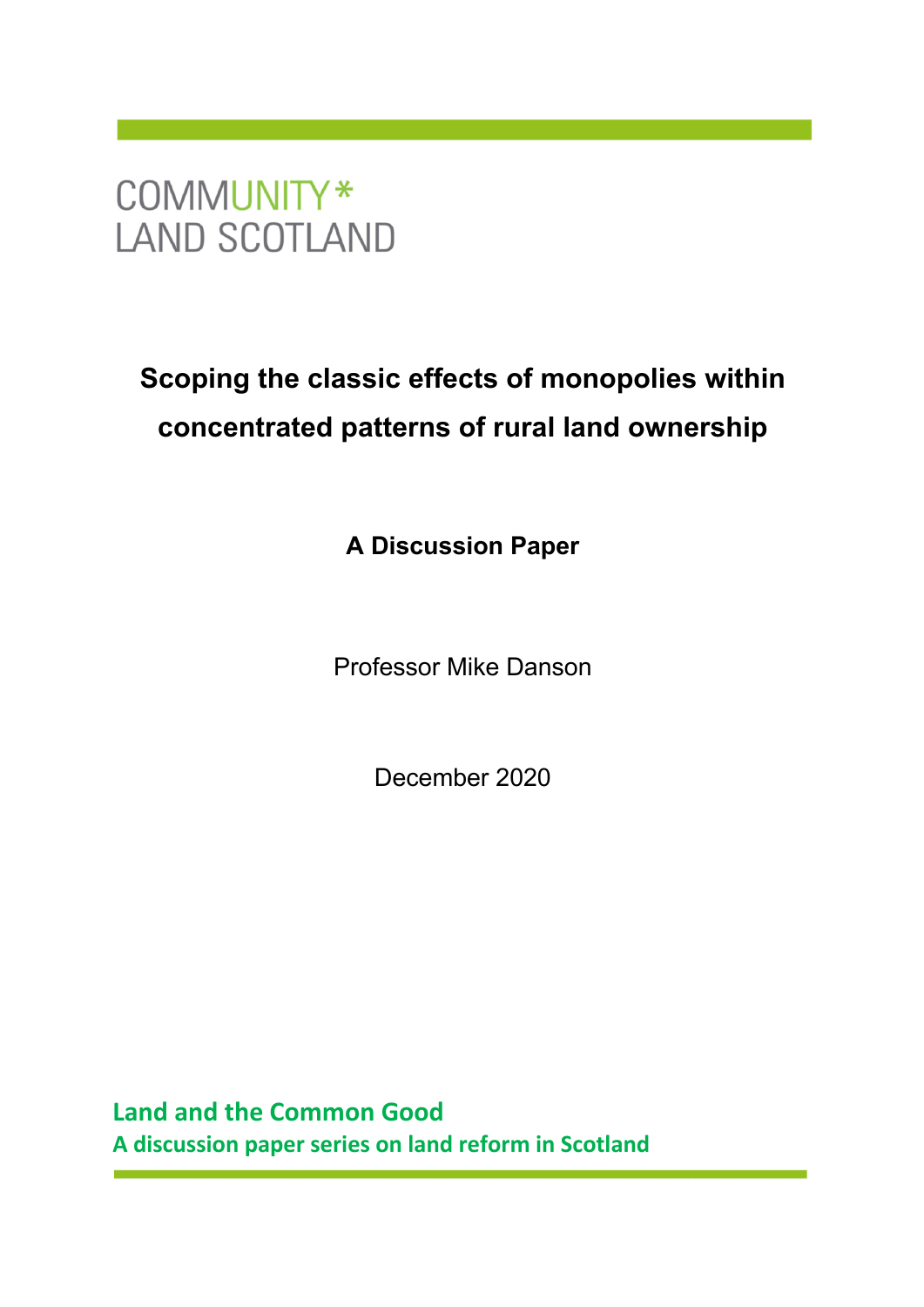## **Land and the Common Good**

## **A discussion paper series on land reform in Scotland**

This series is intended to stimulate informed discussion and debate on land reform in Scotland through the publication of independent papers on a wide range of issues from different perspectives. Its overarching aim is to explore the multi-faceted relationship between land ownership and land use in pursuit of the common good. The views expressed in the papers are those of the authors alone and do not necessarily reflect the views of Community Land Scotland.

## **About the Author**

**Professor Mike Danson** is an economist and Professor Emeritus of Enterprise Policy, Heriot-Watt University and Fellow of the Academy of Social Sciences. He has published widely on rural, regional and island economies, microbreweries, minority languages, and many other areas with 18 books, 100 book chapters and over 500 papers. Chair of Basic Income Network Scotland, depute Convenor Jimmy Reid Foundation, Trustee of Nordic Horizons and of Community Renewal, Mike is on the Scottish Government's Just Transition Commission and has advised, national and international organisations: OECD, WHO, EC, trades unions and community groups. He lives in the Highlands.

The research on which this paper is based has been supported by funding from the Esmée Fairbairn Foundation.

© Copyright remains with the author. Fair use terms apply. Material within the paper can be utilised fully for the purposes of education, research or private study; the source of the material is to be acknowledged; copies can be made for non-commercial purposes; making copies of the material available for a number of people should be by reference to the Community Land Scotland website.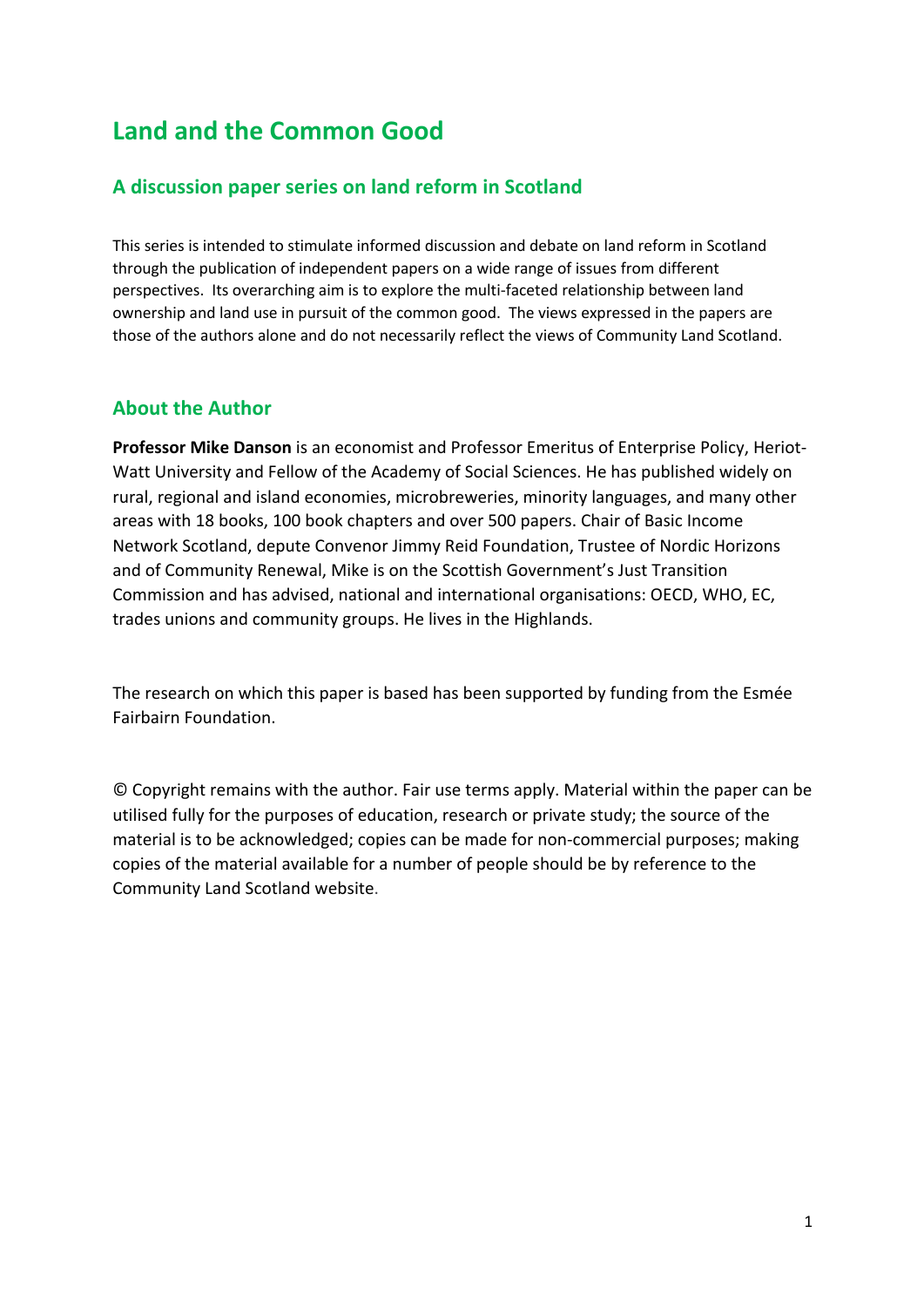## **Contents**

| 1.                                                                                           |  |
|----------------------------------------------------------------------------------------------|--|
|                                                                                              |  |
|                                                                                              |  |
| Land as a resource for sustainable development and the relationships between land<br>2.      |  |
|                                                                                              |  |
| Some important concepts: opportunity cost, property rights and externalities  11             |  |
|                                                                                              |  |
|                                                                                              |  |
|                                                                                              |  |
| Monopolies and monopoly powers: application to land ownership, use and management19<br>3.    |  |
|                                                                                              |  |
|                                                                                              |  |
|                                                                                              |  |
|                                                                                              |  |
|                                                                                              |  |
|                                                                                              |  |
| Construction of a framework to assess and understand the implications of monopoly land<br>4. |  |
|                                                                                              |  |
|                                                                                              |  |
|                                                                                              |  |
|                                                                                              |  |
| Table 1: Framework to assess and understand the implications of monopoly land ownership 33   |  |
|                                                                                              |  |
| 5.                                                                                           |  |
|                                                                                              |  |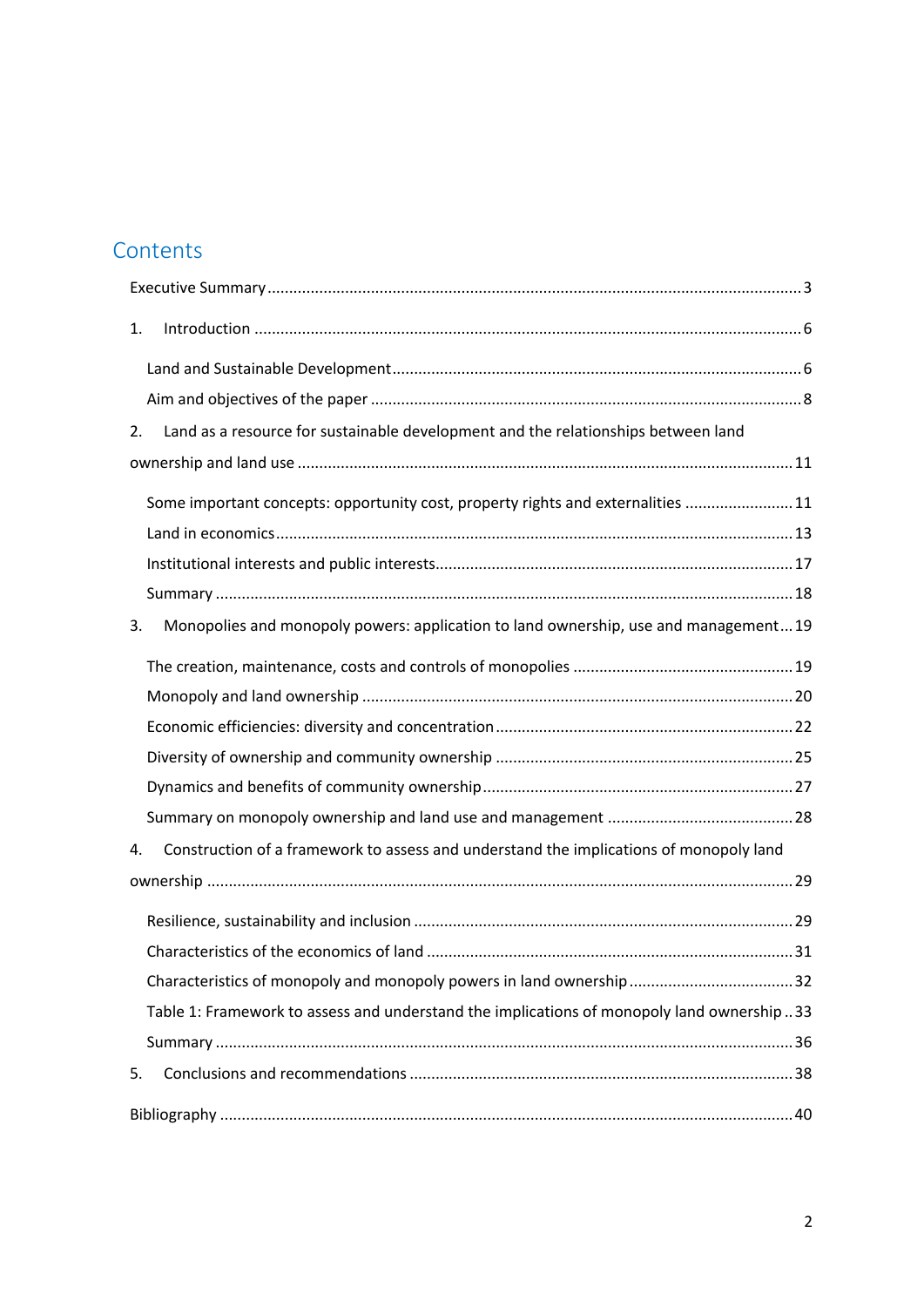#### **Executive Summary**

This discussion paper examines the classic effects of monopolies within concentrated patterns of rural land ownership as they relate to the economic and social wellbeing of communities living under that form of concentrated land tenure. On the basis of that analysis the paper provides an indicative framework for identifying key features of monopoly land ownership and its implications for local communities.

The neoclassical economics paradigm contends that the free market offers the best outcomes for society as a whole. Separately, it has been argued that land ownership is unrelated to land use.

This paper applies that neoliberal economic paradigm and associated theories to refute the argument that land use is unrelated to land ownership. It also introduces the management of land as a related factor within the analysis as management is integral to how the fundamental natural resource of land contributes to our economy and society.

In economic terms, land is a factor of production but also a commodity, a good, a service. Concentrated ownership, however, often means many of the normal rules and assumptions of the land market apply only weakly, and this is especially so in rural Scotland. Economists consider the value of factors of production – capital, labour and land – in terms of what are the values of the other uses they could be applied to. This value is referred to as their opportunity costs. The alternative uses of land are affected by a variety of elements of supply and demand, and so the opportunity costs of land differ according to an array of local characteristics, including location, quality of soil, access, and services.

Specific use of any plot of land is also influenced by the quality of management; however, land use and management are driven not just by economic values but also by what are called 'subjective attachment values'. These are the values owners put on owning the land over and beyond the economic values they can extract from the land in terms of producing crops, letting property, attracting subsidies, etc. As these values are often divorced from economic drivers, there can be negative impacts on communities and society as the owners pursue their own non-economic market objectives.

According to economic theories landowners do not pursue the best use of land when they attach subjective values to their own ownership exclusive of others: as they argue that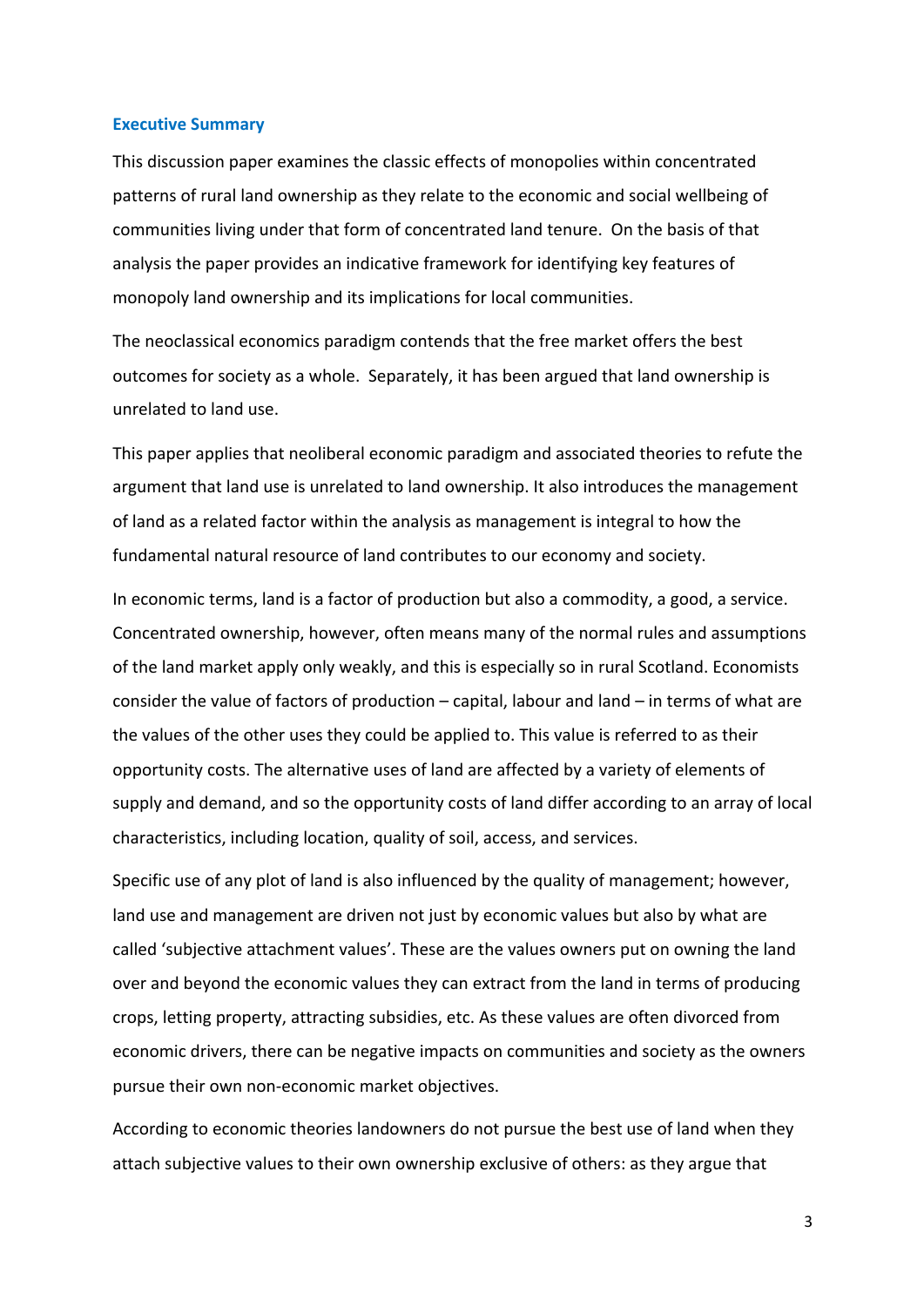running deer and grouse estates actually costs them money, their ownership is for the 'consumption of leisure'. The set of outcomes derived from such consumption is suboptimal for the economy, for society and for the long-term health of the land itself.

The capacity of landowners to undertake non-economic activities on their land and to gain satisfaction from owning land apart from any income generated from that ownership is inconsistent with the neoclassical economic assumptions of maximising profits and working the land to optimal efficiency and output. This can only happen because of private property rights; and critically, these are protected by law. However, it should be noted that such protections are not absolute.

It has been accepted across the UK and Europe for many decades that systems of land use planning and regulation are needed to ensure that these private interests are not at the cost of the wider interests of the economy and society. However, existing legislation and interventions are weak ways of controlling and overcoming the domination of private property rights in cases of concentrated land ownership. This especially applies when no changes are proposed to existing use and management of land.

In these circumstances, under a market system, significant concentrations of land ownership can then allow disproportionate power and control over communities and local economies, which can hinder inclusive growth and wider sustainable development objectives. Within a market economy, the capacity of private landowners to not pursue efficient and optimal use of land is largely protected by their private property rights and leads to outcomes which are inefficient in economic and social terms.

Owners of large estates with monopoly powers over land and related resources and activities may therefore generate economic and social outcomes which are damaging to the community, to the national interest and to the environment by not acting as neoclassical economic theory presumes - profit maximisation, and the pursuit of economic efficiency and satisfaction.

Monopoly powers over land, e.g. through exclusive ownership over a large estate, can therefore lead to market failures leading to sub-optimal outcomes for all. Further, analyses of the rationales for concentrations of ownership do not identify countervailing benefits in the form of economies of scale and scope in land use and management which might balance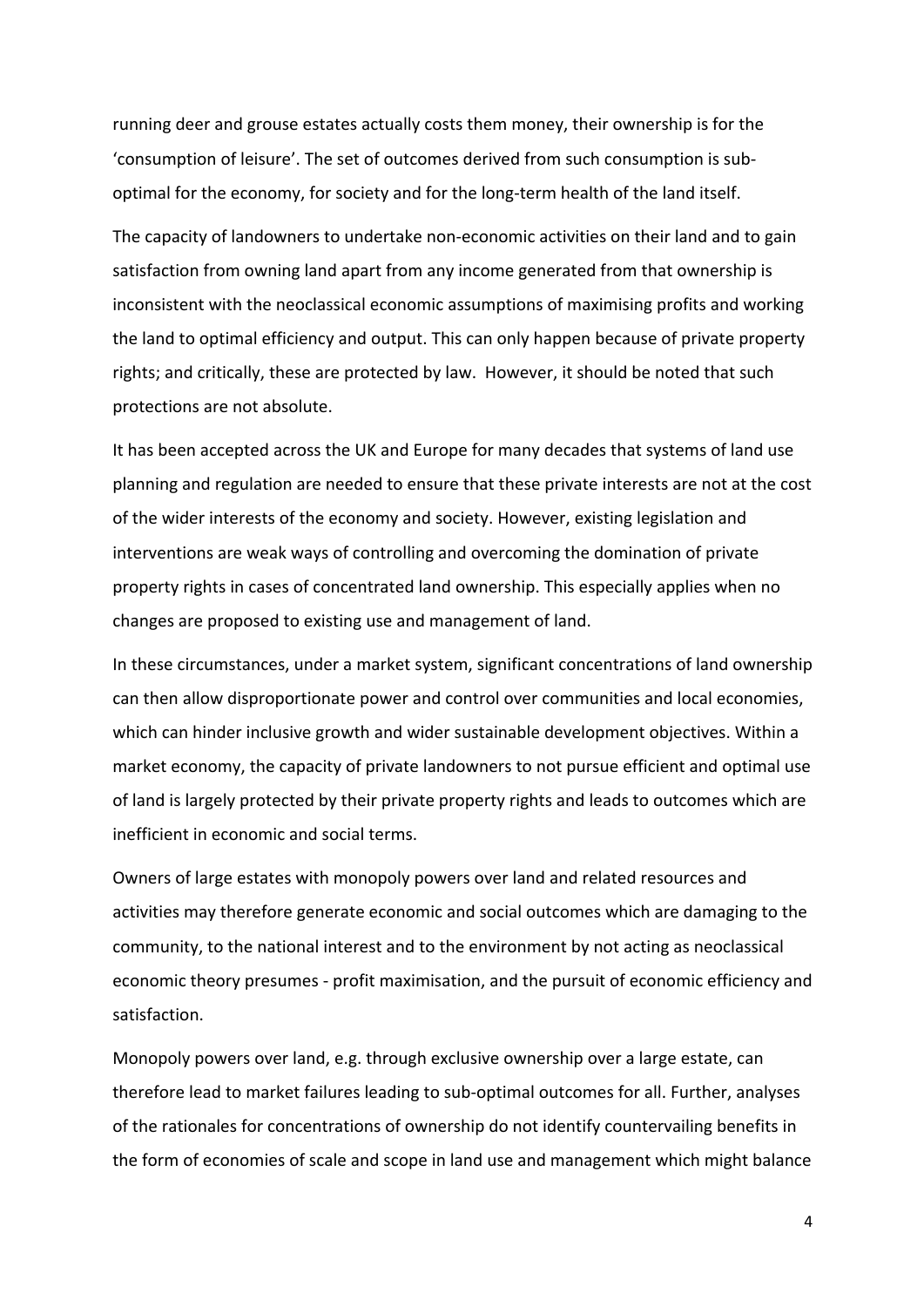the disadvantages of monopoly control. Thus, it is difficult to identify, far less achieve, overall benefits to society or to the economy from concentrated landownership.

It then follows that in building resilient communities and economies it is essential that there are public policy interventions to ensure that land is owned, used and managed to the benefit to local communities and to society as a whole, balancing competing needs and realising synergies between alternative and complementary activities. It is in the public interest to ensure that these communities are not left to suffer from market failures both to their detriment and to that of society as a whole.

This paper provides an indicative framework for identifying key features of monopoly land ownership and their implications for local communities. This framework is a tool which offers a set of possible positive and negative impacts of monopoly powers when applied to land and should support communities, agencies and others in decision-making. By identifying impacts of monopoly ownership of land and potential implications for local communities experiencing such conditions, the framework's application should allow such interested parties to systematically consider the implications of concentrations of ownership, use and management in delivering sustainable land use outcomes.

The framework is intended as a basis for further discussion and refinement for practical application and to assist future policy development to diversify the pattern of land ownership in Scotland that is consistent with Scotland's commitment to pursuing the UN Sustainable Development Goals. Such development should consider deploying an appropriate range of public policy instruments, including legislation, fiscal measures and further strategies for community empowerment through land reform.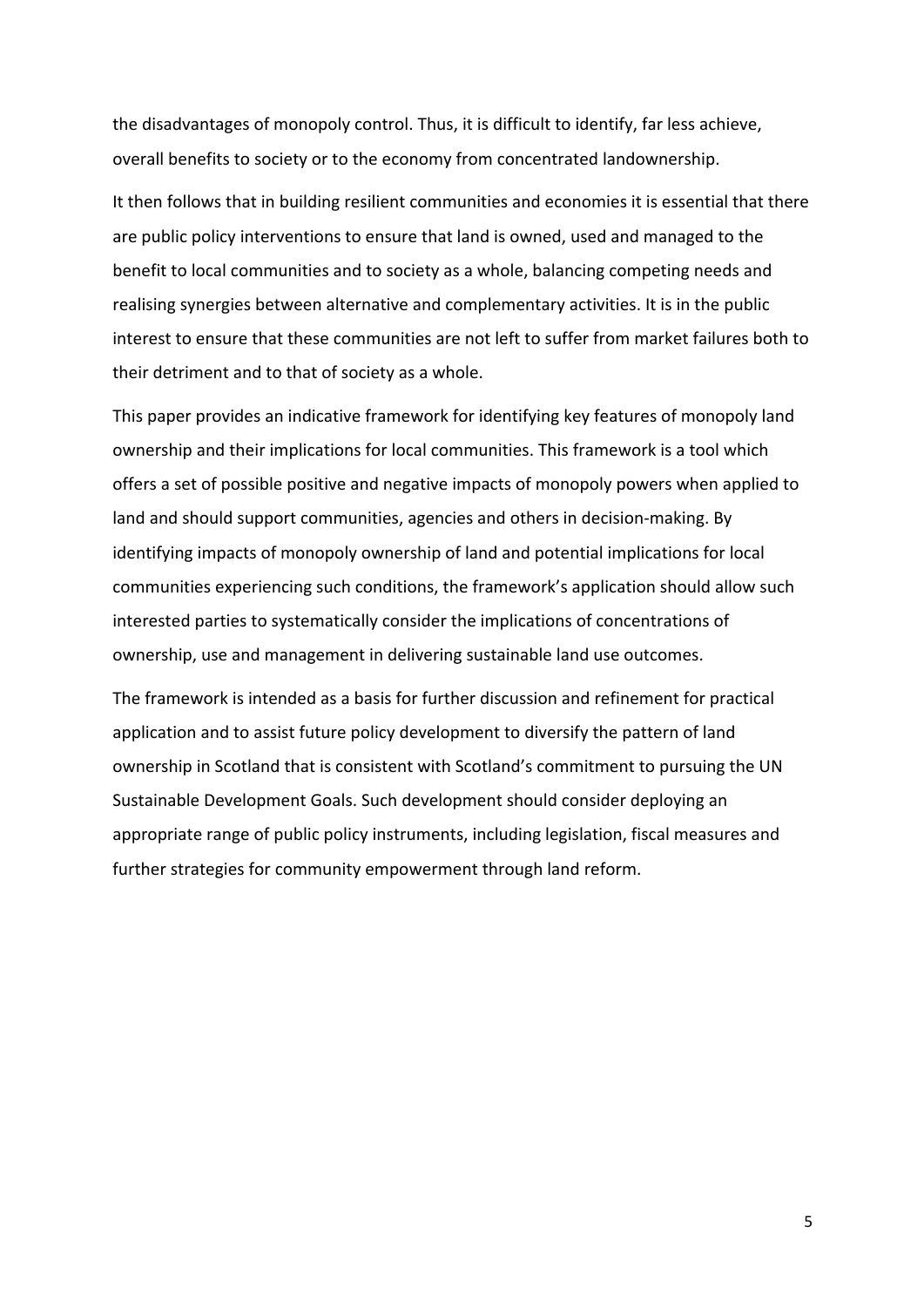## 1. Introduction

## Land and Sustainable Development

In contrast to the predominant small scale and diversified ownership of land across Europe, it has long been recognised that a disproportionate share in Scotland is in the hands of a very few individuals and other bodies. It has been estimated that 1,125 owners hold 57 per cent of Scotland's rural land (Hindle et al., 2016), Andy Wightman's research suggests just 432 individuals own 50 per cent of Scotland's privately-held land, while public bodies, including the national forest estate, Ministry of Defence and publicly-owned crofting estates account for 12.6 per cent. Conservation bodies such as the National Trust for Scotland, the Royal Society for the Protection of Birds and the John Muir Trust have acquired significant land holdings and in aggregate the eight largest own 2.6 per cent of Scotland's land area (Dalglish, 2018). Although community ownership has been growing since the early 1990s, it still accounts for only about 3 per cent of the total land area of Scotland (Dalglish, 2018); the most recent Scottish Government data indicates that 209,810 hectares (518,451 acres) were under community ownership in 2018 (Scottish Government, 2019). Wightman (2018) has identified 750,000 acres of Scotland being owned in tax havens 'posing problems for law enforcement and tax authorities'.

Within the context of these concentrations of land ownership in the hands of a few private individuals, Non-Governmental Organisations (NGOs) and state bodies, there have been reports on the implications of such monopoly powers for sustainable community development and for economic and social opportunities. In a report commissioned by the Scottish Land Commission, Glass, McMorran and Thomson (2019) have reviewed the literature and research on *the effects associated with concentrated and large scale land ownership in Scotland* which complements the Commission's own '*investigation into the issues associated with large scale and concentrated land ownership in Scotland*' (Scottish Land Commission, 2019). Both these reports pay due recognition to Peacock's (2018) separation of the different dimensions related to large-scale and concentrated land ownership. The pattern of 'ownerships of scale' (large landholdings) concentrates ownership into relatively few hands as noted above. Regardless of the scale of ownership, power over decision-making is concentrated within the boundary of that ownership and sits with a single person, NGO or body of the state (Glass et al., 2019). In responding to these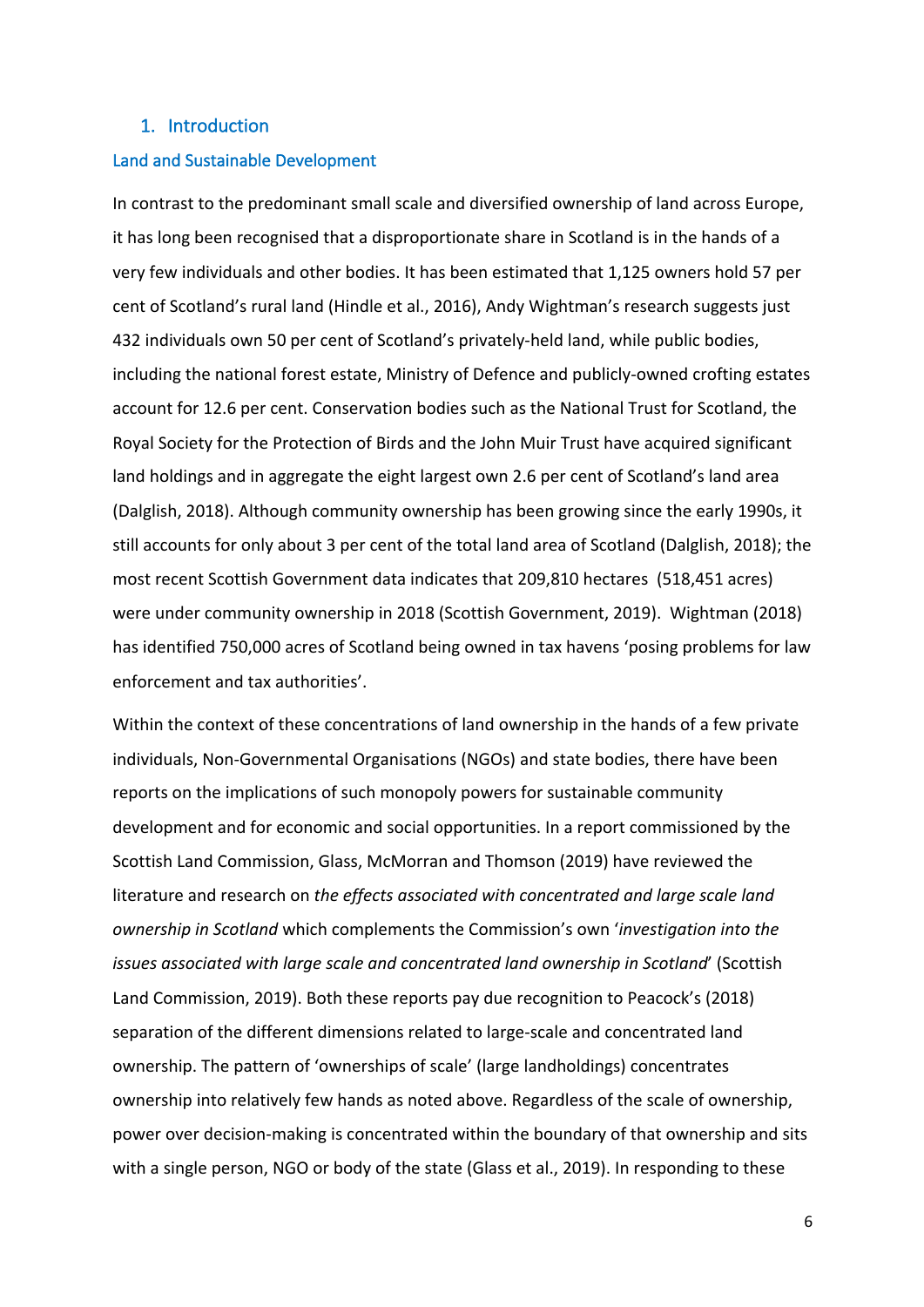reports on monopoly powers over and derived from land, Scottish Land & Estates, the membership organisation of larger private landowners in Scotland, argued that how land is used and managed should be the focus of attention, analysis and any intervention to promote effective and efficient economic development (Laing, 2019); others have prioritised fairness, equality and the fulfilment of human rights (Peacock, 2018; Glass et al., 2019).

This linking between land ownership, use and management within an explicit context of 'sustainable development' generates the opportunity to strengthen the transition to a more sustainable economy and society through broader and deeper relations between people and their land. This is consistent with Scotland's National Performance Framework (Scottish Government, 2018a) which aims 'to reduce inequalities and gives equal importance to economic, environmental and social progress' to:

- create a more successful country.
- give opportunities to all people living in Scotland.
- increase the wellbeing of people living in Scotland.
- create sustainable and inclusive growth.

Outcomes of the National Performance Framework are to be 'aligned with the United Nations Sustainable Development Goals' (SDGs). In exploring 'Land and Sustainable Development Goals', the United Nations has argued that:

*The 2030 Agenda for Sustainable Development puts a strong emphasis on the integrated approach to achieving SDGs that can harness synergies and minimize potential trade-offs. Land can play an important part in accelerating the achievement of many SDGs. Maintaining and restoring land resources can play a vital role in tackling climate change, securing biodiversity and maintaining crucial ecosystem services, while ensuring shared prosperity and well-being. Healthy and productive land can play an unparalleled role as an engine of economic growth and a source of livelihood for billions worldwide, including the most vulnerable populations*. (United Nations, nd)

As elsewhere across the world, the link from global to local, from United Nations SDGs down through Scottish institutions to communities, is seen as an essential means to achieve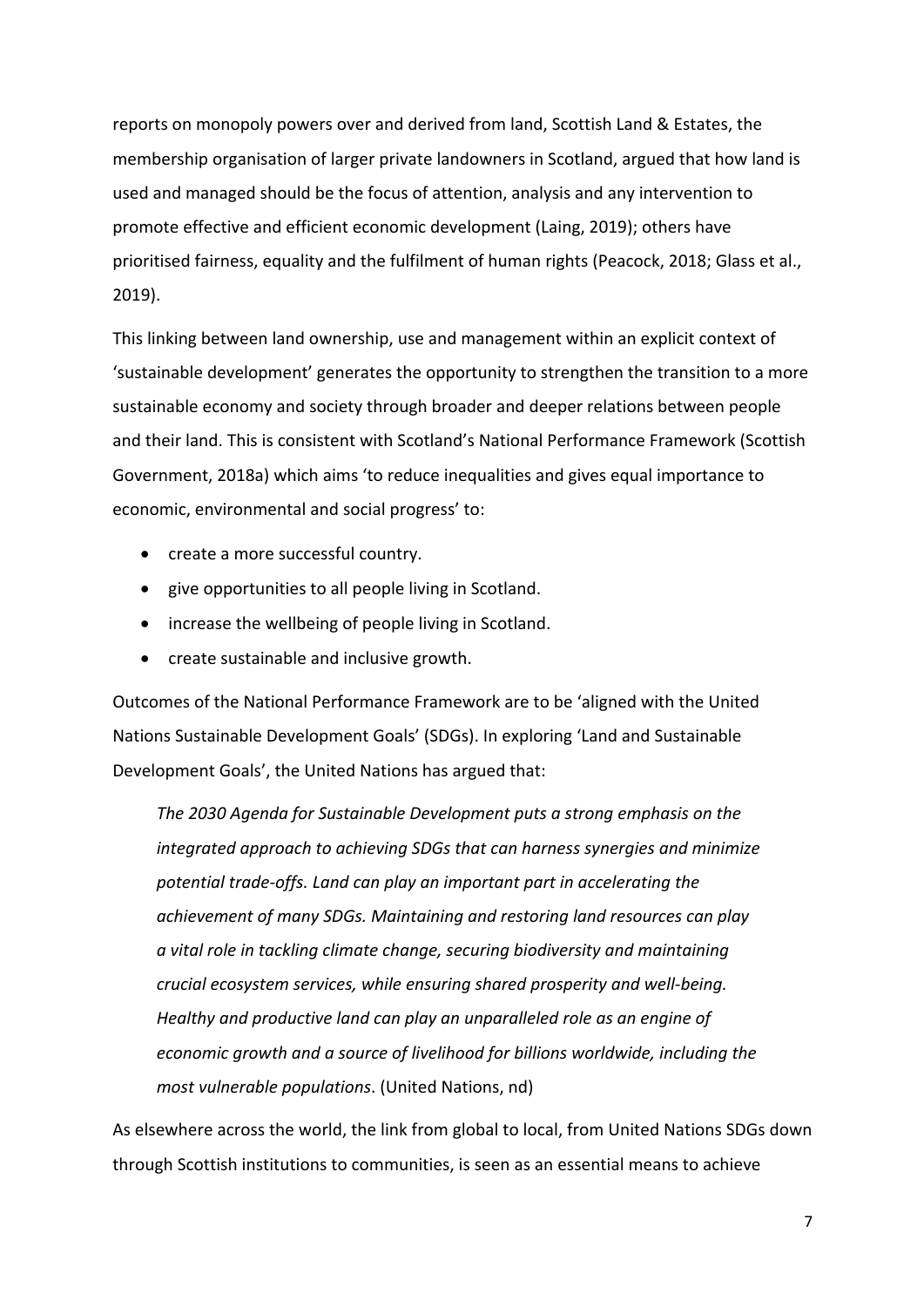economic and social aims and objectives through an integrated approach. Tenure is identified as a critical element in fulfilling these goals and, although the work of Kasimbazi (2017) for the UN focused on the developing world, the analysis, policies and practices transfer to the Scottish context.

As several commentators have argued, land reform in Scotland is a process and the Land Reform (Scotland) Act 2016 'represents another important step forward in Scotland's land reform journey' (MacLeod, 2019). Of notable significance, recent policy and legislation developments have included amendments to the existing Community Rights to Buy, specifically an extension to cover 'Abandoned, Neglected and Detrimental' land which has adverse environmental impacts on the wellbeing of local communities, without the need for a willing seller. Within the national context of encouraging sustainable development (Scotland, 2018a), the 2016 Act also introduced 'a Land Rights and Responsibilities Statement to help inform policy and practice around land issues in Scotland; a register of controlling interests in land; guidance on engaging communities in decisions relating to land which may affect them; a new Community Right to Buy land to further sustainable development, again without the need for a willing seller; and creation of a Scottish Land Commission' (MacLeod, 2019). Tasked with assessing the effectiveness of laws and policies relating to land reform, offering advice and guidance to support change, the Scottish Land Commission has published a recent report on mainstreaming community ownership as a way of undertaking development and regeneration (McMorran et a., 2018).

## Aim and objectives of the paper

The aim of this discussion paper is to examine the classic effects of monopolies within concentrated patterns of rural land ownership as they relate to the economic and social wellbeing of communities living under that form of concentrated land tenure. The paper is both timely and apposite given the evolving nature of Scotland's land reform agenda, recently published recommendations by the Scottish Land Commission on community ownership and on scale and concentration of land ownership in Scotland, and linkages with the Scottish National Performance Framework which itself integrates the UN's Sustainable Development Goals.

The importance of land reform to post Covid19 recovery and to supporting a just transition to a net zero economy to address the climate emergency have been highlighted in several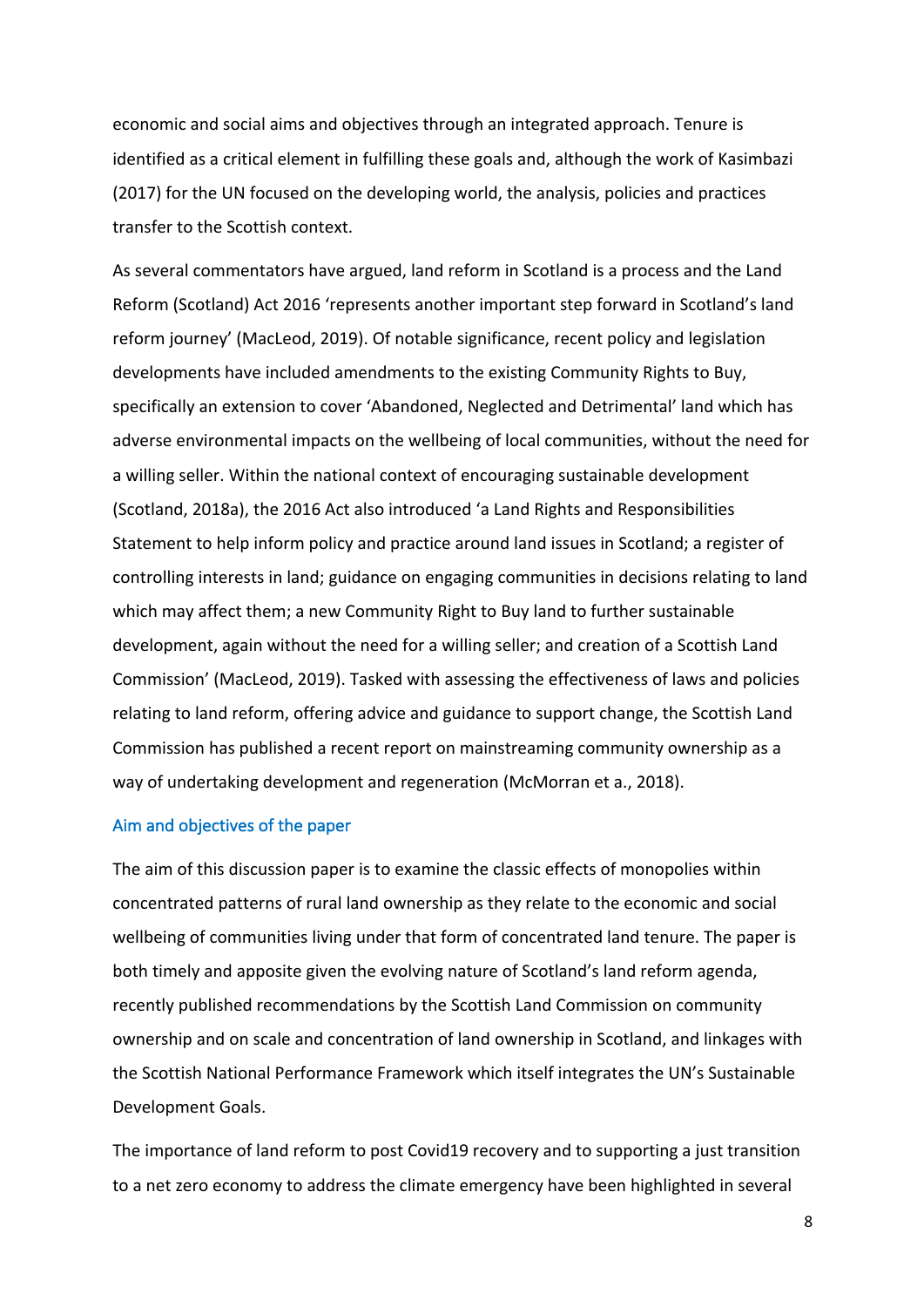plans and reports this year. In particular, the Just Transition Commission's 'Advice for a Green Recovery' noted the *importance of community involvement and land tenure in managing land use changes*, as part of the economic renewal (2020, p21), and this followed the evidence from Community Land Scotland (CLS) which contended *that land reform has a crucial strategic role to play in delivering economic recovery based on genuinely sustainable development*. (CLS Submission to the 'Green Recovery Engagement: Rural Economy session', July 2020).

To help inform the development of policy to counteract the negative impacts of local land monopolies on communities, this paper first reviews the academic literature on land as a resource for sustainable development and the relationships between land ownership and land use. Traditionally, as exemplified by Kasimbazi (2017), this has been largely based on experiences, structures and practices in developing countries; however, there is a theoretical and empirical body of work that can be drawn upon for considering the role and place of land in contexts such as Scotland.

Section two considers the extensive literature on monopolies and monopoly powers from a theoretical perspective and then explores this with regard specifically to land and land resources, covering monopoly power in ownership, use and management. There has been much work examining how these different aspects of monopolies impact and influence lives and economies in Scotland and internationally, so that experiences and practices in Scotland and elsewhere can inform this research. In section 3 the theoretical implications of concentration and scale in land ownership are assessed to understand the apparent consequences of monopoly powers (Glass et al., 2019) and the potentials for enhanced contributions to sustainable development from greater diversity of ownership (Thomson et al., 2016).

These two sections establish the basis for an indicative framework contained in section 4 which identifies key features of monopoly land ownership and their implications for local communities. The framework is presented as a tool which offers a set of possible positive and negative impacts of monopoly powers when applied to land and is therefore intended to support communities, agencies and others in decision-making. By identifying impacts of monopoly ownership of land and potential implications for local communities experiencing such conditions, the framework's application should enable such interested parties to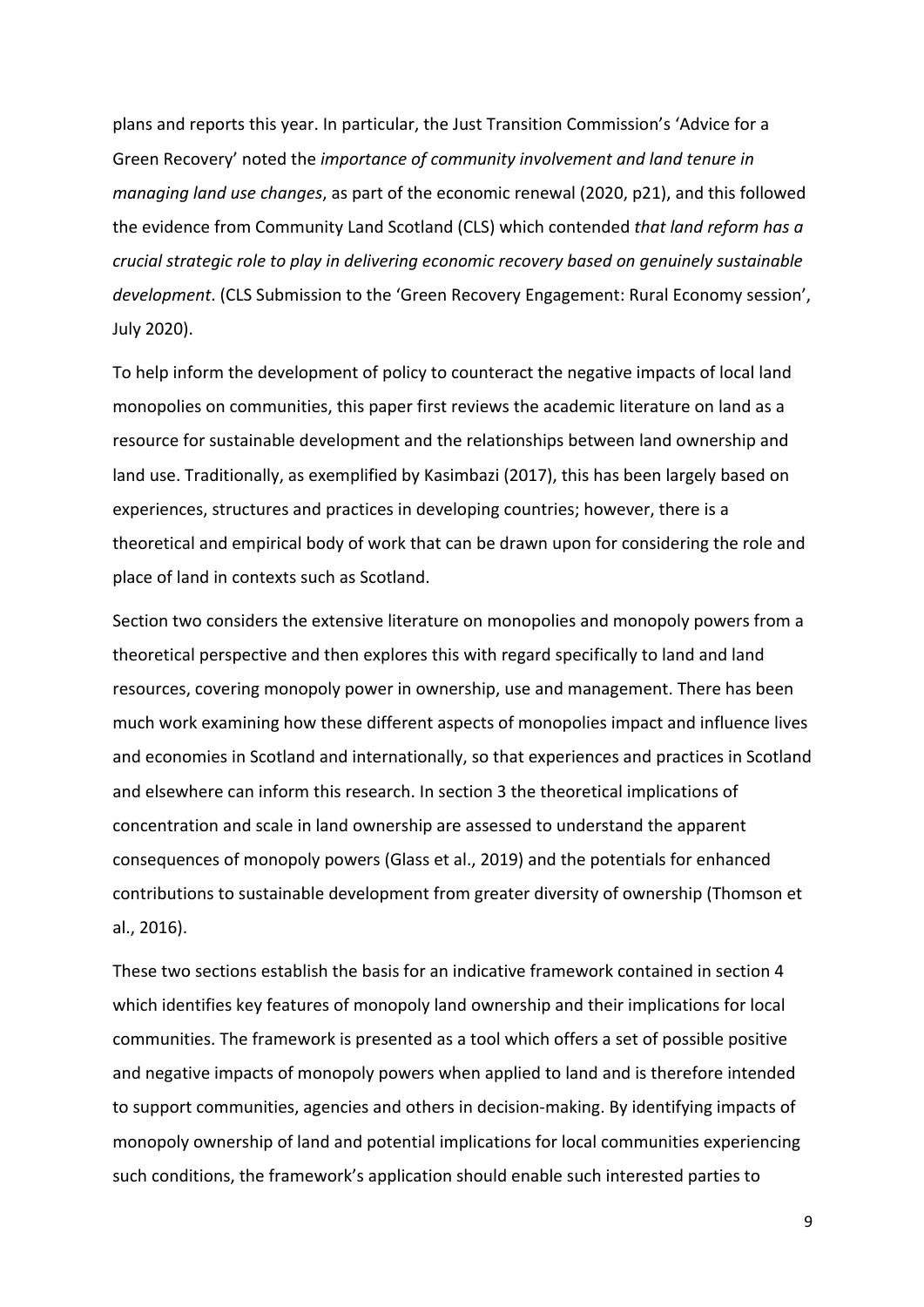systematically consider the implications of concentrations of ownership, use and management in delivering sustainable land use outcomes. As such, the framework is intended as a basis for further discussion and refinement for practical application and to assist future policy development to diversify the pattern of land ownership in Scotland that is consistent with Scotland's commitment to pursuing the UN Sustainable Development Goals.

The paper concludes with a summary of the main themes emerging from the preceding discussion and recommendations for further action.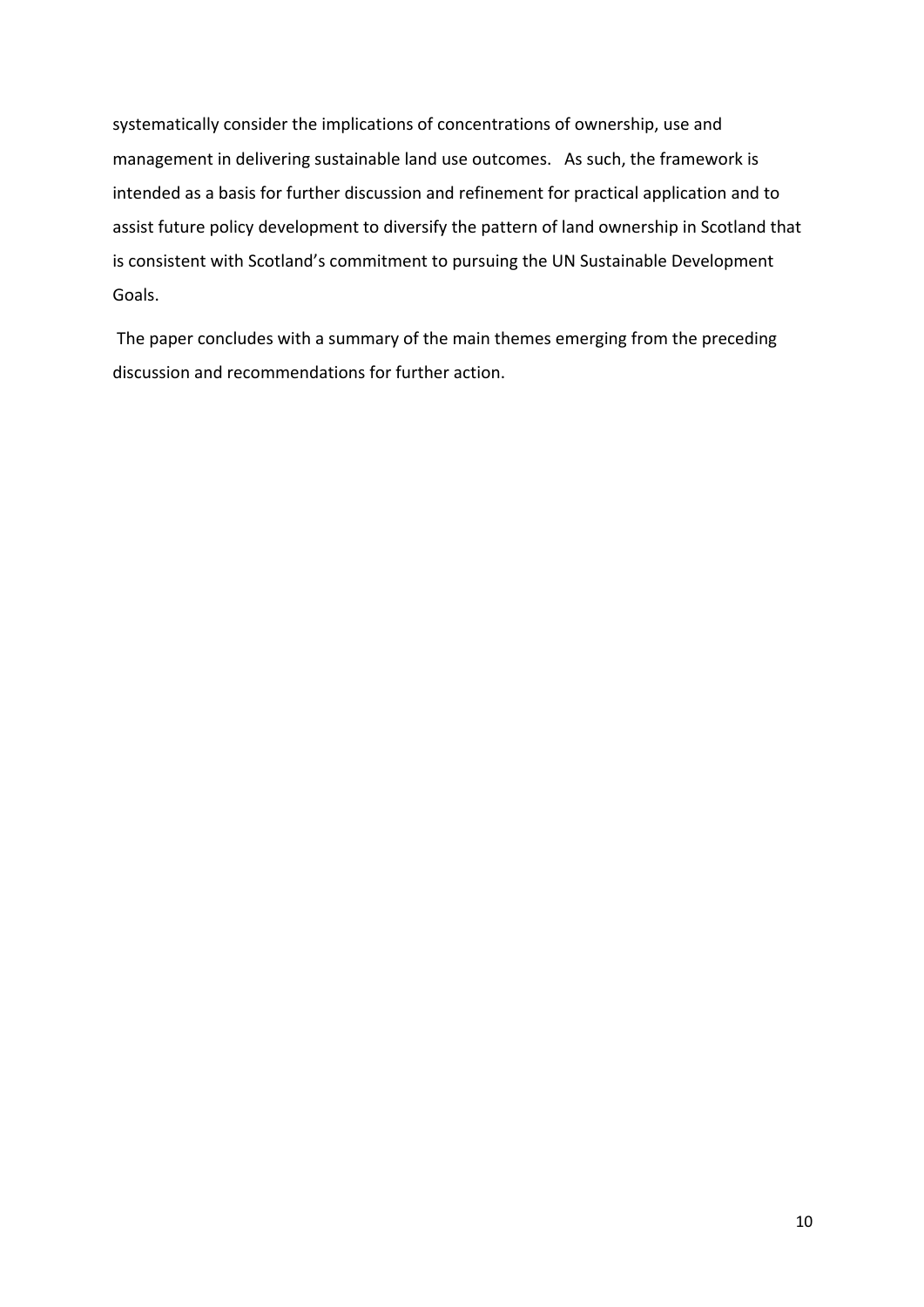## 2. Land as a resource for sustainable development and the relationships between land ownership and land use

This section offers a brief overview of land's central importance as a resource for sustainable development and the relationship between land ownership and land use in that regard. This has been undertaken through accessing online and other university and official depositories, libraries and databases. It offers a review of the academic theoretical and empirical literature on 'land' and its uses and role in development. Reference is made to studies and official documents on sustainable and inclusive development, especially as these relate to land use, ownership and management.

## Some important concepts: opportunity cost, property rights and externalities

First, to understand and explore the economics of land, it helps to apply some key concepts: opportunity cost, property rights and externalities. These are basic to undertaking economic analyses as they deal with some of the underlying assumptions in the operations of land and property markets. In considering the use, management and ownership of land in Scotland, and in rural Scotland especially, how owners of large estates value their land, what spillover and other effects their uses and conduct have on neighbours' enterprises and activities, and what potential is lost through their own exercise of powers and controls are all critical to understanding and determining whether concentrated ownership – whether private, state or held by charities and other not-for-profit bodies - is promoting or curtailing sustainable and inclusive development.

Some have argued that land use and management should be the focus of analysing the impacts of monopoly powers, rather than ownership itself (e.g. Laing, 2019). From the perspective of those who prioritise property rights and the efficiency of the market as the best way to organise and deliver economic outcomes, there is a need to consider the underlying economic arguments about economies of scale and scope offered by concentrations of ownership to justify their philosophical and practical beliefs. Fundamental to their arguments then must be that land is used and managed in the best possible way under large scale ownership and so in this context the 'land question' in Scotland revolves around whether any potential is being foregone because the current owners pursue certain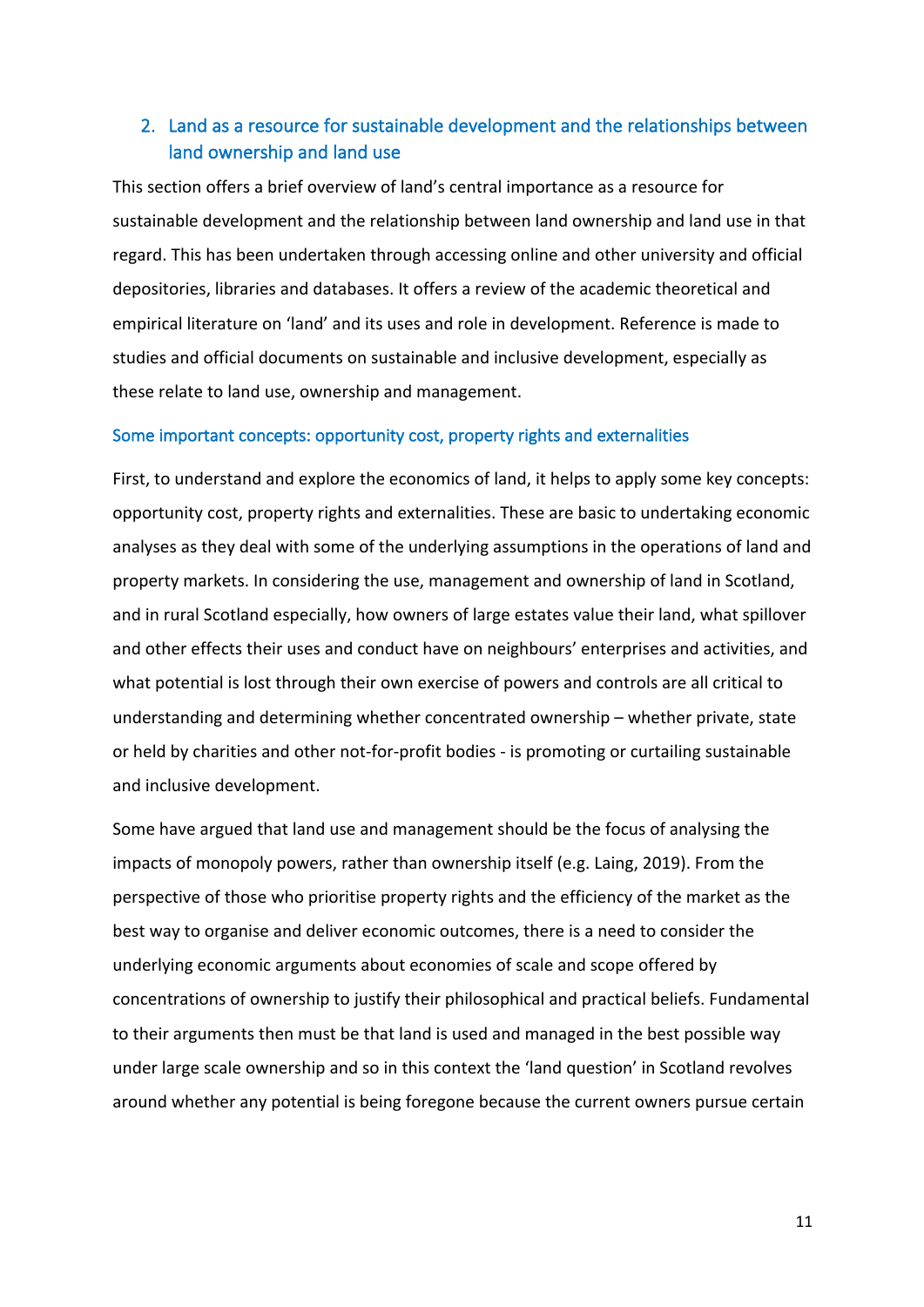activities and not others<sup>1</sup>. Economists address such questions of alternative uses with the concept of 'opportunity cost': "the loss of potential gain from other alternatives when one alternative is chosen." This approach deals with 'scarcity and choice', the rationale for the science of economics, and is essential in ensuring that scarce resources are used most efficiently. Opportunity costs are not restricted to monetary or financial costs but also may cover production not undertaken, benefits not realised, pleasures not taken, and any other alternative use. Alternative uses of land may be considerable and so the opportunity costs are dependent on which of these offers the greatest utility or social benefit.

The extent to which the particular owners of land can make choices over how to use that land is determined by their 'property rights'. These are theoretical socially-enforced constructs for determining how a resource or economic good is used and owned (Alchian, 2008a). Resources can be owned by and so be the *property* of individuals, associations or governments (Alchian, 2008b), and in turn these property rights are an attribute of any economic good. It is suggested this attribute has four broad components and is often referred to as a bundle of rights (Klein and Robinson, 2011): the right to use the good, the right to earn income from the good, the right to transfer the good to others, the right to enforce property rights. The relevance to land ownership in Scotland is clear: the owners of plots or estates of land have the right to use their land, within planning regulations and other regulatory (e.g. environmental) constraints; to rent it out or otherwise use to make profits or, critically, not to use it; to sell the land to whomever the wish; and they have the right to enforce these rights. However, it should be noted that these property rights are not absolute. They can legitimately be interfered with by the State, within the context of the European Convention on Human Rights, in limited circumstances.

A significant issue then arises if the owners of land exercise their property rights to undertake activities on their land which are less than fully beneficial to wider society. This could either be because they do not adopt the concept of opportunity costs and so do not release the land for its best use, or there are impacts of their activities which are not captured in market prices. In this context, 'best use' would be the use or uses of land that

<sup>&</sup>lt;sup>1</sup> Critically, in a report commissioned by Scottish Land & Estates (Hindle et al., 2014), the conclusion was that: "there is added value in the diversity of activity, in land management at a landscape scale and that scale and size leads to greater total outputs and impacts. However, no counterfactual scenarios were examined to corroborate this assertion" (p. 9).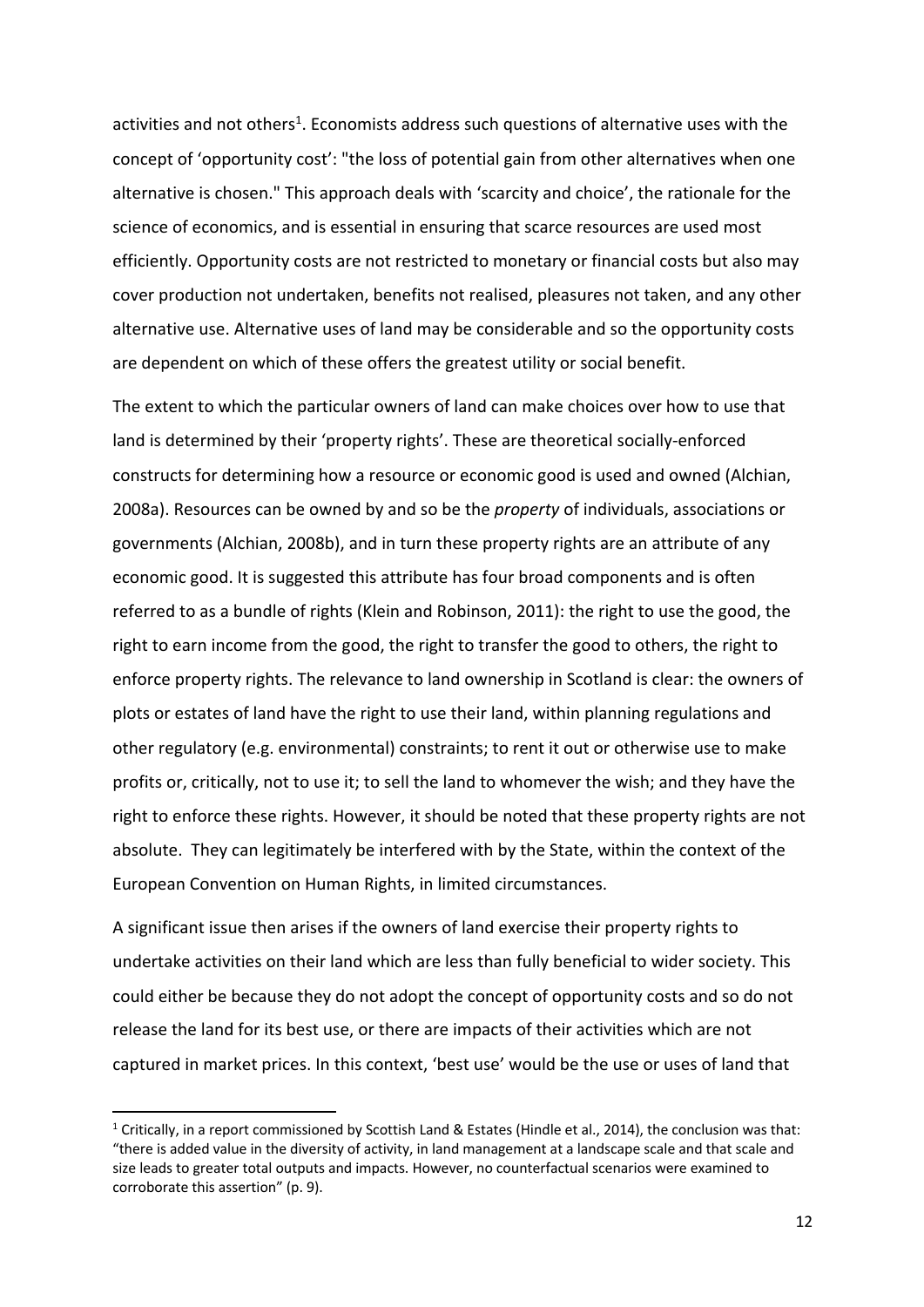is/are socially optimal – offering the greatest economic utility whether measured by income, output or sustainable development; crucially all market and non-market costs and benefits are included. This latter feature of market economies: incorporating all the economic impacts whether recognised through the market or not, means that 'externalities' are made explicit in analysing economic activities. Assessing land uses, management or performances without considering externalities, which are forms of market failure, means that activities and outputs may not be at the levels that are best for society. Generally decisions on what and how much is produced made purely according to the private interests of owners which ignore wider social and economic impacts will not be optimal for the community; with under- or over-production there is either a failure to meet full job and enterprise potential or unsustainable levels of production, respectively.

Externalities are defined as the spillover effects of the consumption or production of a good that are not reflected in the price of the good, that is all the costs and benefits to society and the economy are not fully represented by the price in the market. A negative externality (or 'external cost' or 'external diseconomy') is where costs are imposed on unrelated third parties from production of a good or service. A positive externality (or 'external benefit' or 'external economy' or 'beneficial externality') is where such a third-party gains from production without being involved in a market transaction. Underusing the land by overburning heather in dedicating it to grouse moors could be forsaking possible positive externalities for adjoining beekeepers through loss of biodiversity, while allowing wild deer to invade crops on neighbours' crofts could be instances of negative externalities.

## Land in economics

Land has long been recognised as one of the basic factors of production in economics, along with labour and capital. However, in many texts and approaches, following Von Thunen (1826), land is regarded as 'simply a factor input in the production process, just like any other production factor, except for the fact that land payments are viewed as being residual' (McCann, 2001: 97). Rent paid for the use of the land therefore has been reduced to just another part of capital costs, it is diminished in its importance from being at the core of analysis. This treatment of land is based on the Ricardo (1821) approach, and the analytical framework that proceeds from that reverts to considering fairly simplified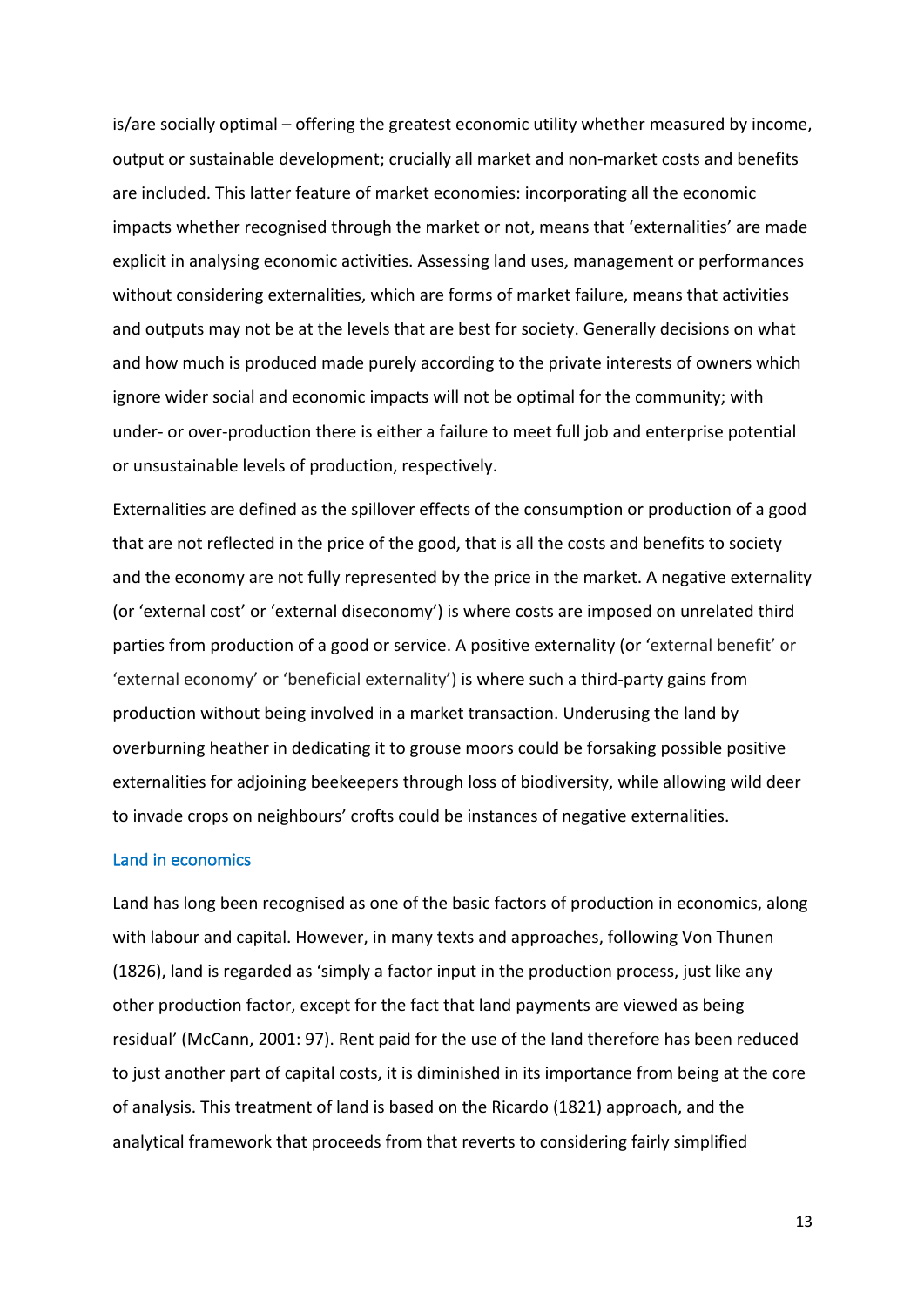neoclassical models of fixed supply of land, with land allocated according to whomever offers the highest rent.

These system-defining assumptions, simplified to allow modelling, are then often relaxed to move closer to the real-world model. Many of the subsequent elaborations from the basic microeconomic model are then applied to urban land locations, despite the classical treatment of land being focused on agriculture use. As should always be the case when developing the neoclassical economic model further or indeed the models of other paradigms, the assumptions are then relaxed to reflect the realities of the actual urban or rural economy. The price or 'bid-rent' of land in these more realistic models indirectly reflects the quality or appropriateness of particular plots of land for different sorts of production and activity. The alternative users of the land: typically different industrial sectors and households, through interactions between their respective demand and cost functions are presumed to determine what will occupy which location. And so the market allocates efficiently according to the laws of supply and demand, with land supply perfectly elastic at each location. If the market is working properly and has no externalities, that is; but the reality is often removed from this theoretical set of assumptions.

McCann (2001: 121) begins to explore these complications by introducing the complexity of patterns of land ownership into this picture in terms of both the quantity held by individual owners and the length of tenure. Before exploring the implications of dominant landholding within a locality in the next section on monopoly and monopoly powers, the possible influence of size of estate on how owners might value their land is discussed. Scale of land holding is considered as important, therefore, and needs to be considered in its wider economic geographical context as a further dimension of concentration.

In urban and peri-urban areas, concentration of ownership locally is often considered in the literature and policy concerns in terms of landbanking, speculative holdings, and other anticompetitive practices. Planning and other forms of regulation and control can be expected to limit the powers of large-scale landowners to have undue influence on the town or city. By contrast, following Peacock's analysis of the significance of concentration of ownership for rural communities in constraining powers over local development, housing, planning etc. (Peacock, 2018), Glass et al. (2019) recognise the need to undertake this contextualisation but then struggle to progress this agenda. The lack of comprehensive data on land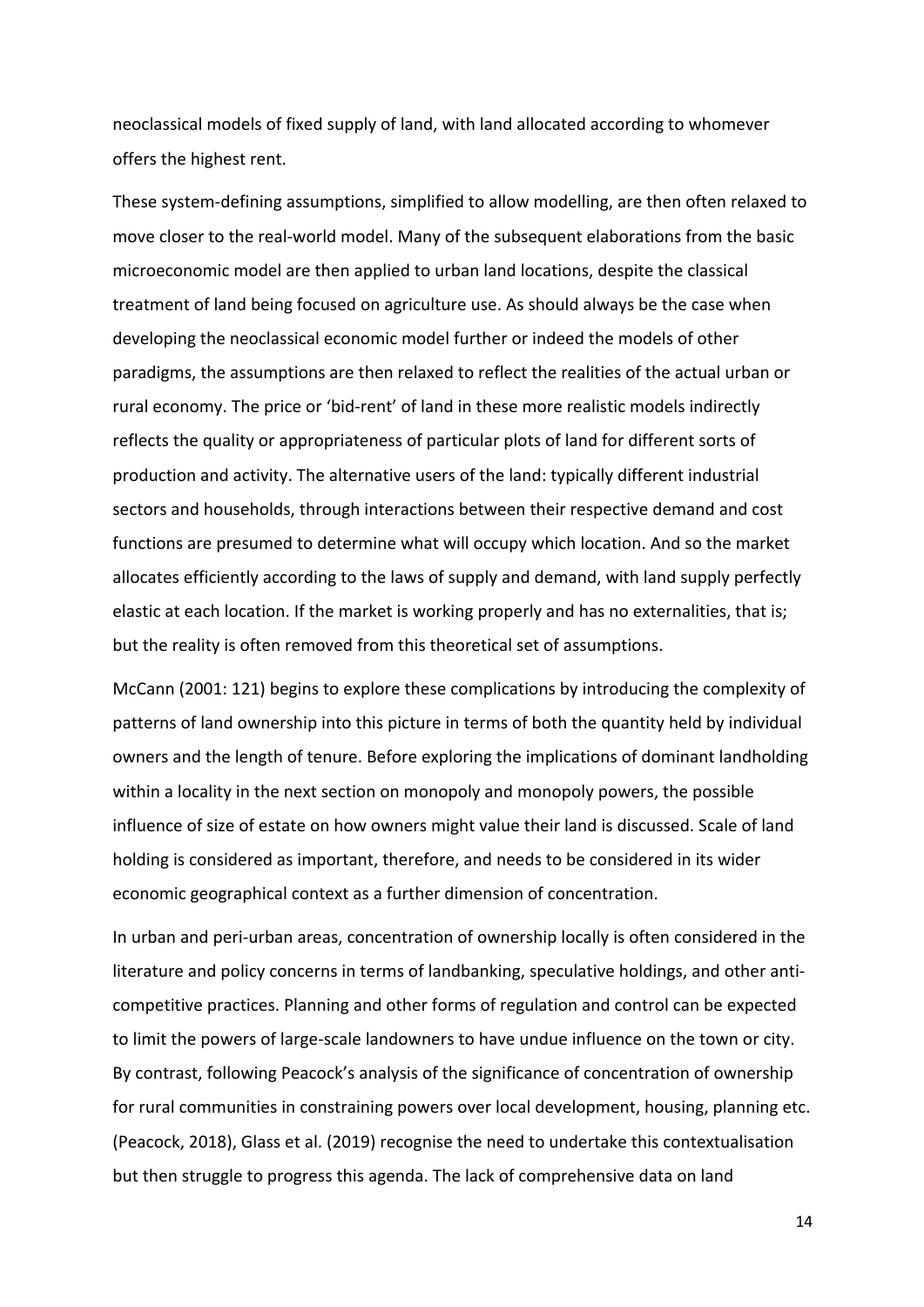ownership (Glass et al., 2019, p25) means they have had to rely upon anecdotal reports from landowners on their activities, plans and relations with communities to determine how scale and concentration might be interlinked and reinforcing. Glass et al. (2019) have been unable to take forward these aspects of the analyses of Hindle et al. (2014) and Thomson et al. (2016) so that there remains a need to explore the implications of concentrated powers on place-based communities as suggested by the theory of monopolies.

Compared with the analyses, experiences and practices regarding land observed in metropolitan areas, for holders of rural land, the focus is often more attuned to the classical discussion of supply, demand and opportunity cost – normally of the lost profits from not selling the land. This becomes more complex when time is introduced to the decisionmaking of the landowner: an owner holding land for longer may gain some "subjective marginal 'attachment' value to the land" (Dynarski, 1986, referenced in McCann, 2001: 122). This characteristic of land as a factor of production but also as a good or service for consumption generates issues that do not apply to other factors (labour and capital). Such findings are reflected across the social sciences, with the 'love of the land' examined in Australia where Baldwin et al. (2017) conclude that:

- Rural landholders form strong affective attachment to their own properties.
- Person-place interaction leads to attachment to place.
- Reflection on strength of attachment surfaces under threat of loss of place.
- Attachment is enhanced through learning and understanding the landscape.
- People-place relationships demonstrate social-ecological systems and reinforce and build social resilience.

These are powerful themes and echo the sentiments of many in land reform movements around the world. As many historians and others have noted, these apply not least about attachment to the land in parts of Scotland and Ireland; for instance, Houston (2012: 255) has recalled William Marshall from the late 18<sup>th</sup> century:

*The present race of inhabitants, it is true, have an extraordinary attachment to their native soil; but this is a species of attachment which cannot be formed by a stranger; whom it might be found difficult to induce, hereafter, to take up his abode in a depopulated, neglected, mountainous country … Hence, to*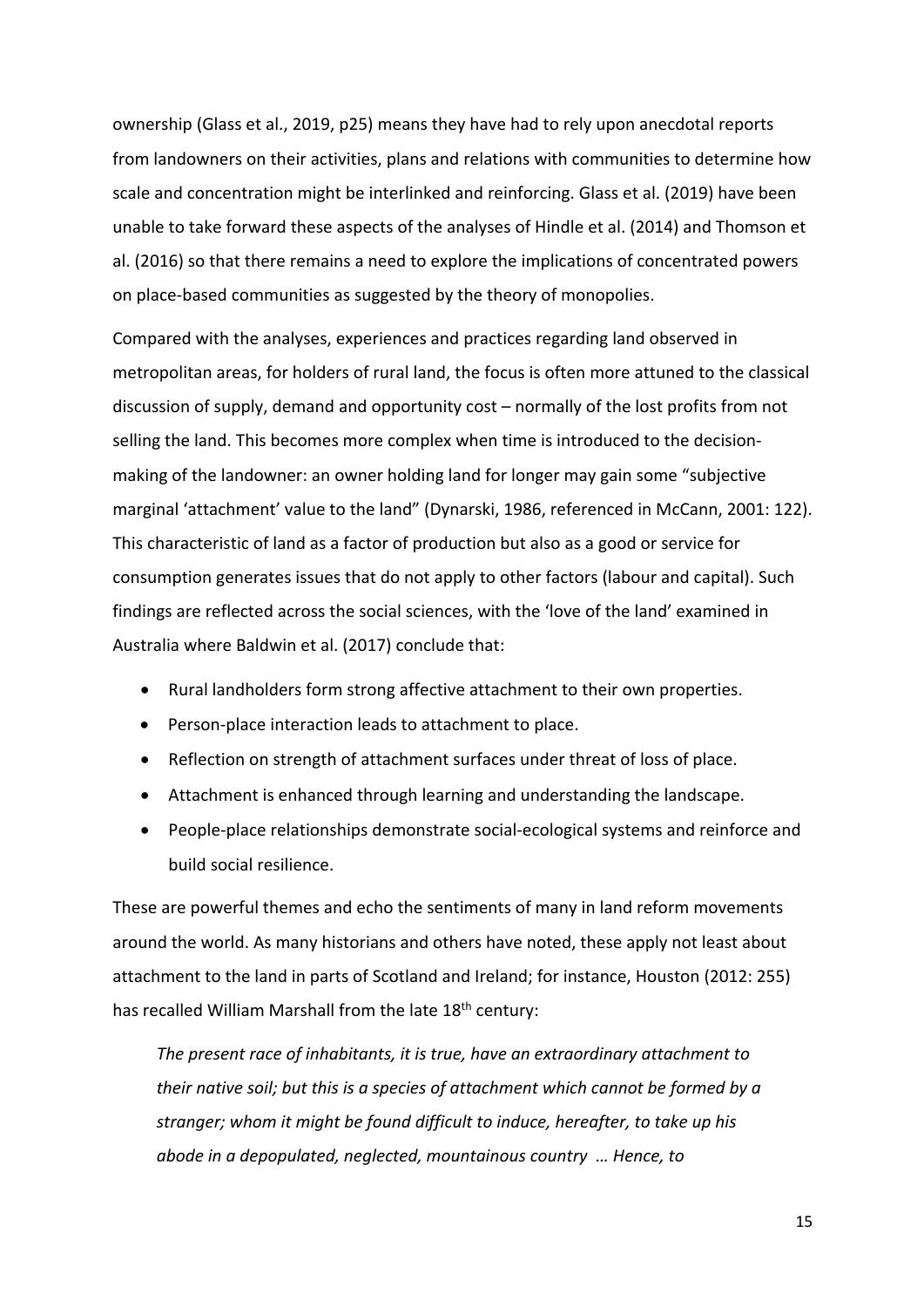*depopulate the country, in its present state, would not only be cruel, but impolitic*.'2

These words were written of course before the Highland Clearances. That subsequent period in Scottish history highlights the transition to a landlordism based on power and control. Although directed at the urban environment, but apposite in the case of landlordism in rural Scotland, Lefebvre (1991: 21) argued that land could not simply be codified in abstract market terms:

*(Social) space is a (social) product ... the space thus produced also serves as a tool of thought and of action ... in addition to being a means of production it is also a means of control, and hence of domination, of power*.

This extension of the (neo)classical market value of land suggests that decisions over selling land will be influenced by the opportunity cost (what someone is willing to pay to take over this plot) minus any subjective 'attachment value'. But, as Lefebvre and many in rural Scotland recognise, exercising the property rights over their land also invests the landowner with powers and control. As many will acknowledge, subjectivity in valuing land, and its derivatives of landscape, scenery, and so forth, is applied in commentaries on estates, sales and matters of custodianship<sup>3</sup>. Also, the additional features of empowerment are less considered by economics, and indeed are different from the other factors of production. Land is therefore endowed with characteristics that make it qualitatively and quantitatively beyond other factors, goods and services. As Davy (2012) points out, land is highly distinctive in terms of ownership, tenure, use and development potential. Professor Greg Lloyd (2015), a long-term commentator on land and planning, applies this definition to note how this contrasts with the neoclassical description of land offered above. Further, Lloyd highlights that it has 'floating potential development values, is of variable quality, is dominated by private interests but carries with it a complex of communal, social and public property interest' (Lloyd, 2015: 29).

 $2$  W. Marshall (1794) General View of the Agriculture of the Central Highlands of Scotland, printed by T. Wright, London, p.52. https://catalog.hathitrust.org/Record/008430540

<sup>3</sup> Not uncommon are such descriptions as : *House lies at the core of the estate surrounded by a rich tapestry of beautiful trees and parkland from which fine vistas over the surrounding countryside can be enjoyed*;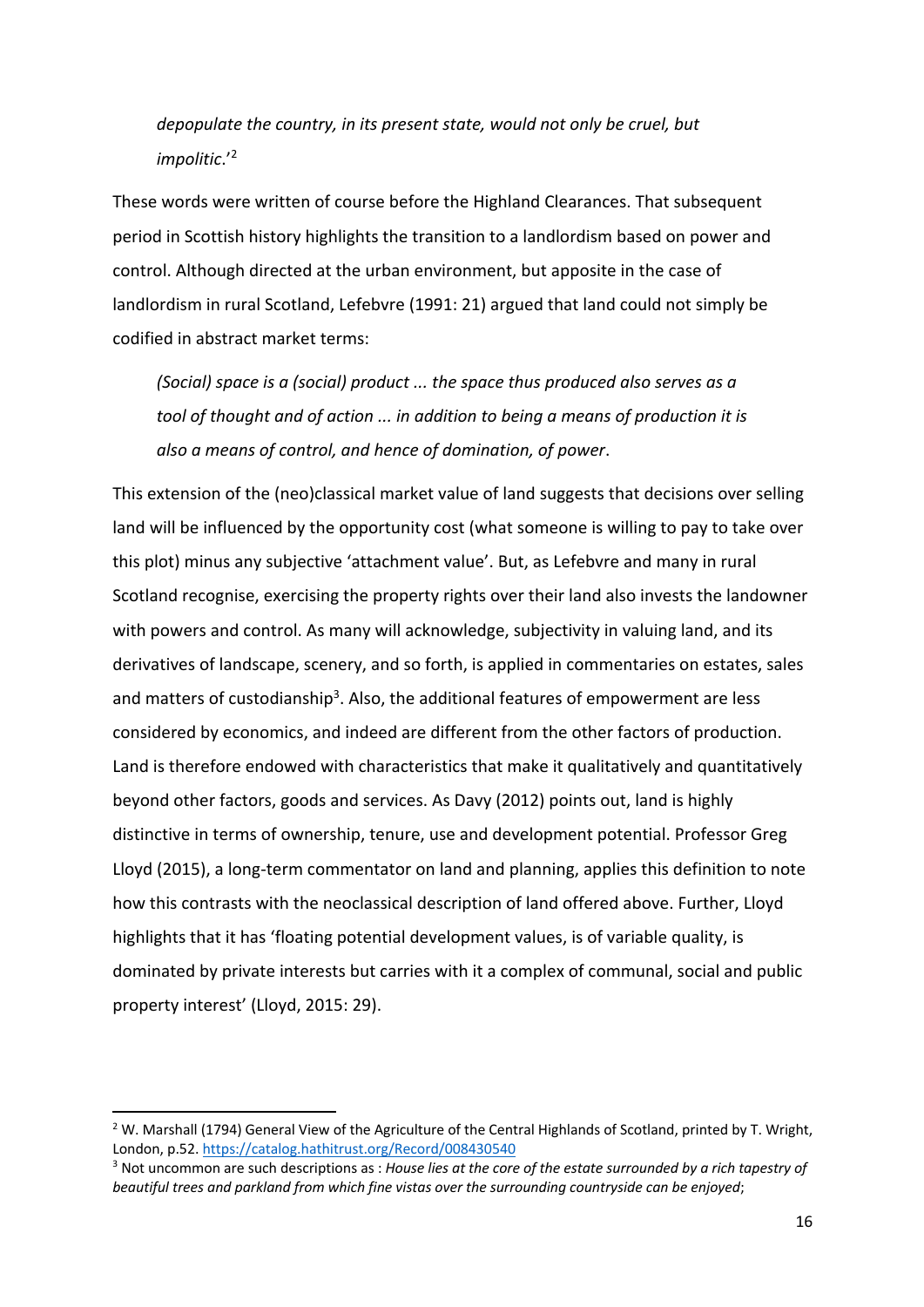#### Institutional interests and public interests

These wider sets of institutional interests contrast with the private property interests acknowledged in the market economy. Lloyd (2015) forcibly argues about the contrast between these wider social concerns and the 'embedded property rights, power relations and vested interests' secured by private ownership. Land is different and presents a 'challenging operating context for securing regulation and forward planning' in the interests of society and the community. In technical economic terms, there has been a transition of land from being a measure of productivity to being the location for land and property development and debates related to these activities (Bleischwitz, 2001). Land has moved from being space for production to a commodified market resource, with inherent conflict over wider public interests.

Recalling William Ogilvie advocating rethinking landownership and control in Scotland in the 1780s, through to writings from the 1990s, Lloyd questions why private property rights have come to dominate over wider public interests, and why the land use planning system has struggled to overcome these deeply embedded vested private interests. Recalling the social and political environment in the late 1940s, Lloyd traces the expectations and waves of understanding and intervention in favour of prioritising the national and public interests of reconstruction after the Second World War; he then explores the retreat from such active policy by addressing the periods of growth in a dysfunctional and unequal regional geography of the 1950s; finally his analysis turns to the exacerbation of the trend to private interests trumping public interests through the rise of neoliberalism. These later times have diminished the recognition, relevance and power of the public interest; strategic thinking and planning have lost out to the private and development rationales for growth.

Underpinning the practical and policy domination of land developments by private interests in recent decades, ideological and philosophical shifts to libertarianism, short termism, policy fragmentation and thinking have come to dominate agendas in the UK (Judt, 2010; Sandel, 2012; Elliot and Atkinson, 2012). 'Decision making is overwhelmed by monetised values and templates' (Lloyd, 2015: 32). Land planning and strategies in Scotland reflect the forces driving these evolutions in the UK, as can be discerned in many other European economies including those formerly with apparently entrenched community land ownership. But, against the backdrop of a long history of dominant landlordism in Scotland,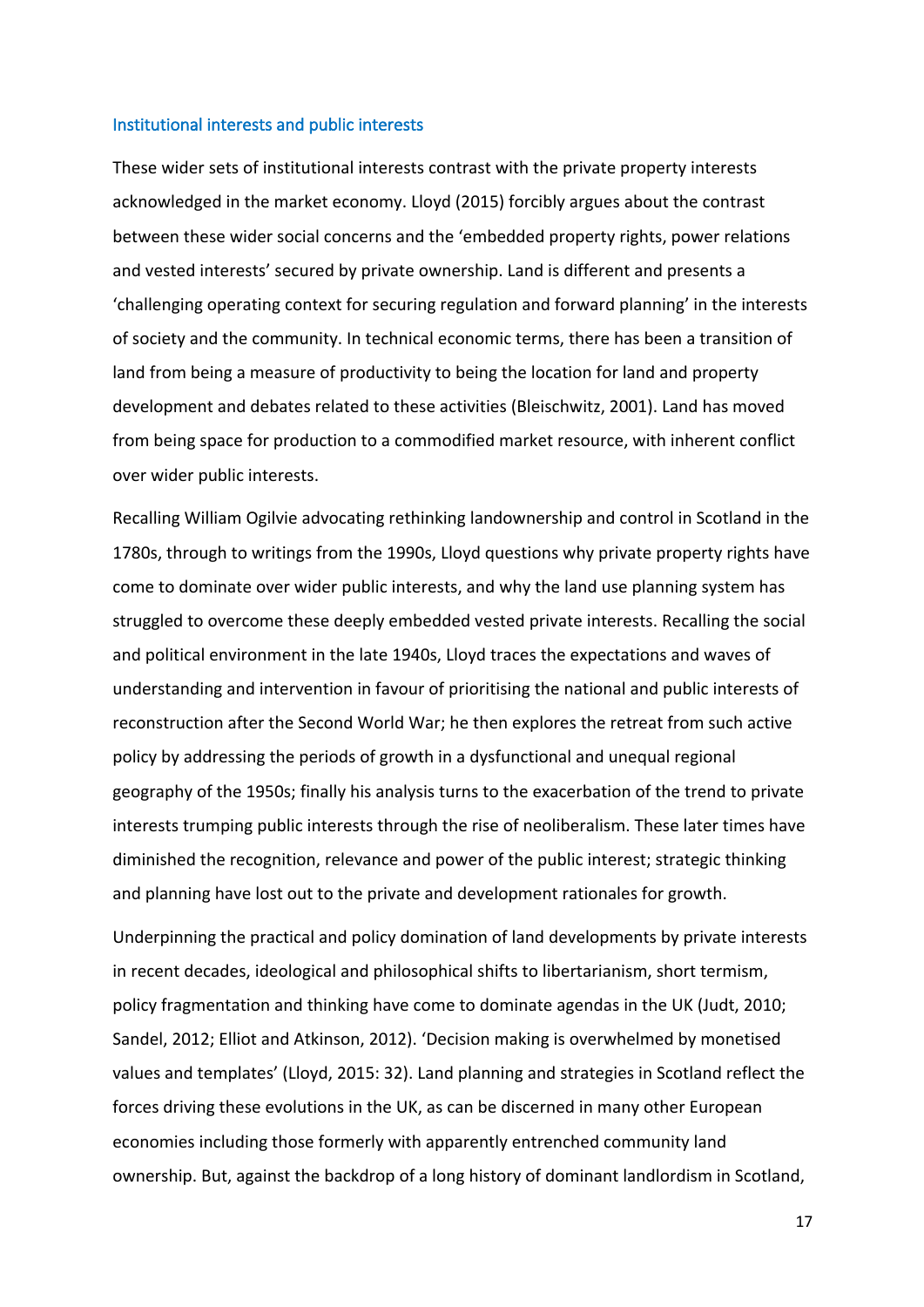counter forces have been evolving in the opposite direction challenging the concentration and scale of ownership (Bryden and Geisler, 2007; Elliot et al., 2014; Hunter, 1976). In contrast to the private ownership dominating Scotland's land, the Nordic countries have maintained small scale and community use, management and control through their ownership (Jones and Olwig, 2008; various country chapters in *McSmörgåsbord* edited by Riddoch and Bort, 2017). Halley (2017) and Mønness and Arnesen (2012) both recount how Norwegian farms are mostly family-owned, with nearly all forests associated with these small units. As well as timber, those forests are also used for fuel harvesting, hunting, grazing, recreation, foraging, and associated complementary activities. To inherit a farm, families must reside locally, use it as the main residence and work it for five years (Mønness and Arnesen, 2012). Absentee landowners and conversion of farm houses into holiday homes are avoided by such practices and laws. Farmers markets, the circular economy and population density are all nurtured and enhanced in this environment to a much greater extent than in Scotland (Halley, 2017).

Following these and other economic analyses of rural communities in the northern periphery of Europe, it has been confirmed that the management and contextualisation of property rights allows positive externalities to be pursued and realised naturally in these Nordic countries, generating sustainable inclusive economies and societies.

#### **Summary**

Land is unusual in economics as it uniquely has characteristics of a factor of production and of a consumption good or service. While theory often considers it to be homogenous, in reality it varies in terms of quality, productive capacity, uses and location, so that its value varies over time and space according to other markets and factors. Owners of land may decide not to seek to reap the full opportunity costs of the land because of an attachment to the land, or to the powers and controls it gives in the economy and society. Property rights over land can allow the generation of negative externalities for others in the community or location, while unrealised positive externalities may lead to restrictions in development and potential. Means to overcome some of these limitations on improving the economic and social wellbeing of the locality and nation may be only partially successful as planning regulations and controls have been overtaken by forces encouraged by neoliberalism and private interests rather than the common good.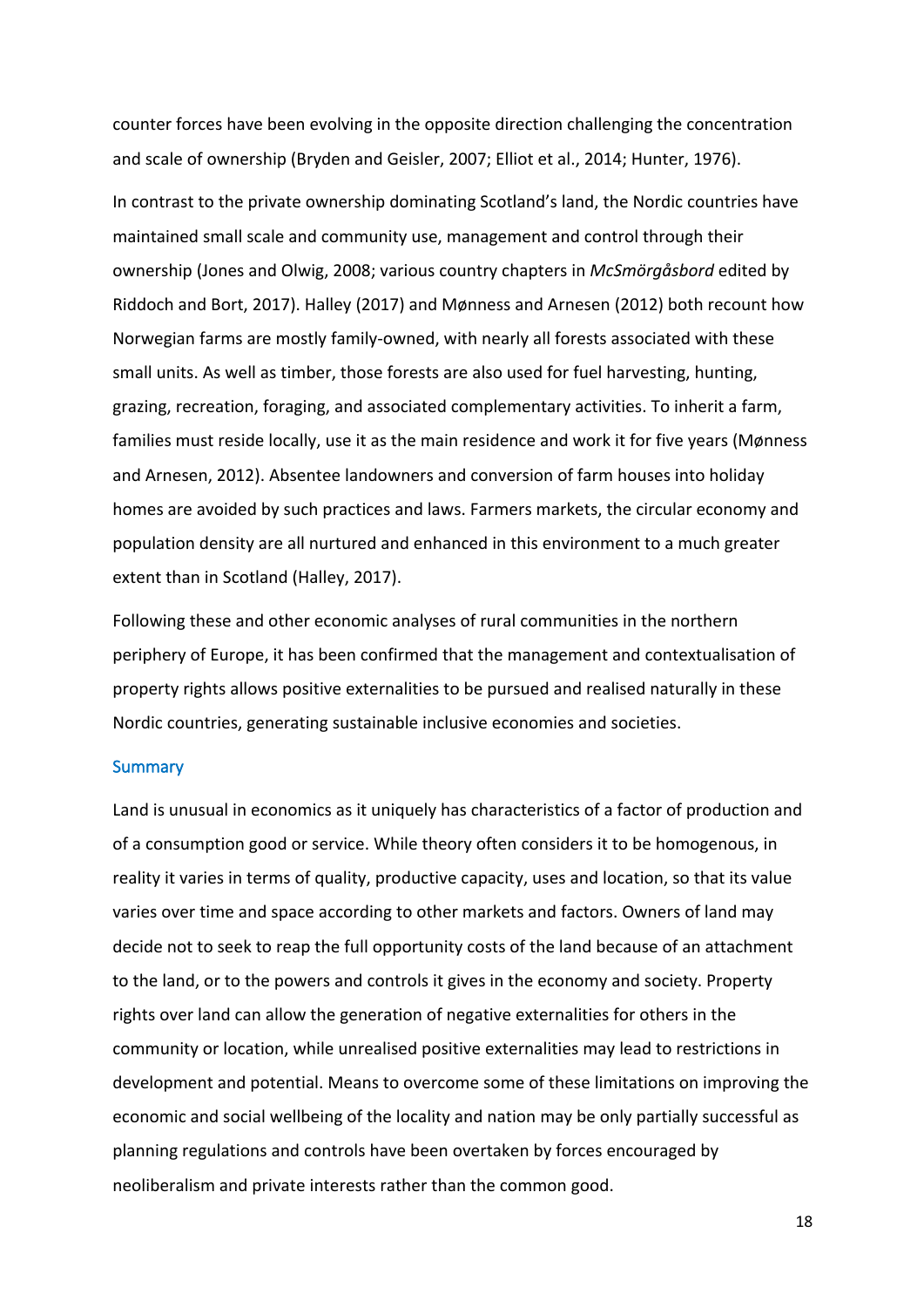## 3. Monopolies and monopoly powers: application to land ownership, use and management

This section presents a discussion of the classic effects of monopolies and their potential manifestations and negative impacts within the context of land ownership monopoly. The economic, management and policy literature on monopolies and monopoly powers is reviewed and their relevance and application to the specific case of land ownership, management and use is explored. While monopolies may theoretically arise from 'natural' circumstances, offering economies of scale and scope, these tend to be exceptional and the limits and conditions for identifying negative and positive impacts are highlighted.

## The creation, maintenance, costs and controls of monopolies

In a market situation, a monopoly is where one business or a group of businesses collaborate to control the supply of a good or service, and where new entrants are prevented altogether from challenging in the market or are highly restricted. With no effective competition, this allows the monopolist to raise prices and restrict output to make excessive profits. There are a series of other economic problems generated by monopolies: so-called allocative, productive and X-inefficiencies which all lead to output and costs not being at the optimal levels for society as a whole, echoing some of the negative effects of land owners not following economists' assumed patterns of market behaviour discussed in the previous section.

Being able to control the market and with no other enterprise able to enter the market, the monopolist need not be responsive to their customers, offer but limited choices and have no strong reason to innovate. Suppliers of goods, services or labour may also be faced with low prices or wages for their products when they face powerful monopoly buyers (monopsonists), exacerbated in small local markets.

The conditions necessary to establish such powers may be due to significant economies of scale where the marginal costs of production decline as output increases so that the whole market can be supplied at a price no other entrant could meet: this is a 'natural monopoly'. Unspent patents, supreme technological advantages, unfair trade practices and other reasons may also give a business monopoly powers.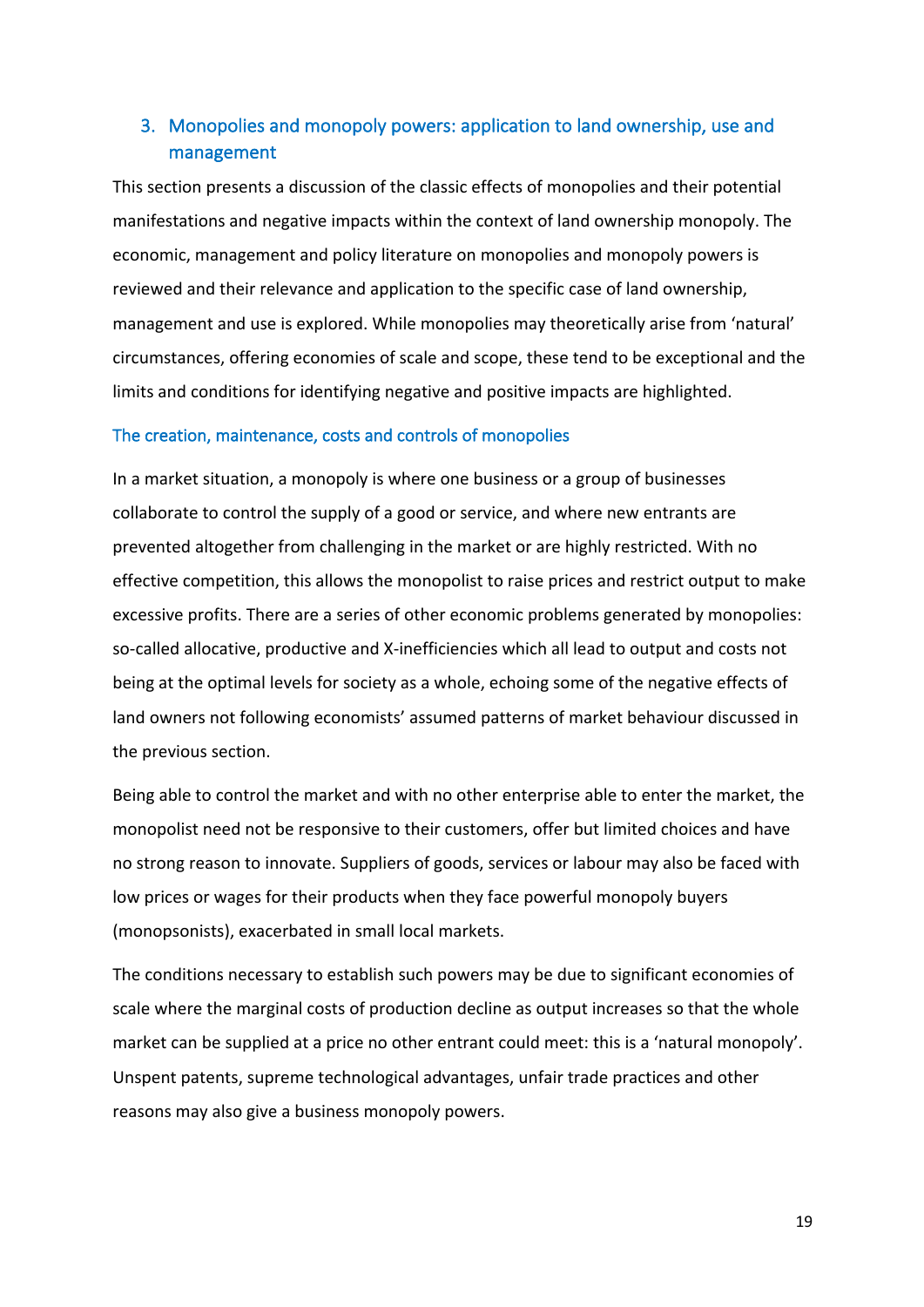Limits on the powers of a monopolist can come from imports, the exhaustion of copyrights or patents, entrants with new technologies. Sometimes governments intervene to capture the economies of scale of a natural monopoly through nationalisation, as in the case of large scale hydro-electric schemes in the years after the Second World War, with elements of land reform legislation potentially a means to counter land ownership monopoly, analogously through encouraging community renewable energy projects rather than large-scale wind farms; notably, the converse approach has been pursued in recent decades to the detriment of consumers in monopolies such as utilities, telecoms and railways, for example. Within the restrictions of State Aid rules and the application of single market regulations, land reform measures - such as requiring owners to farm agriculture land productively regardless of their place of residence - and the protection of traditional land use and management practices have been applied to limit monopoly powers (Mønness and Arnesen, 2012). Similar arguments may apply when there are economies of scope where it is cheaper to produce a range of products rather than each separately. Where there are significant economies of scale or scope, the state may seek to break up the monopoly into two or more businesses so that customers continue to benefit from sales of goods and services produced at lower costs than if there was greater competition by more firms.

In many of the causes, outcomes and disadvantages of monopolies there are reminders of the effects of private property rights, negative externalities and opportunity costs when these are applied to evaluate land markets. To explore how all these factors and drivers play out in determining the impacts of concentrations of ownership over land and property in Scotland, it is necessary to consider and interpret each within this specific institutional environment and context.

#### Monopoly and land ownership

In the earlier section on the economics of land, the potential costs and disadvantages of misuse, underuse and mismanagement of land were noted, contrasting these with the market system protection given to private property rights. Under these conflicting forces and drivers, the capacity and application of planning and controls to protect society and strive for the greater common good have been weakened over time, and so there is a powerful basis for re-asserting the underpinning rationales of the public interest and the common good. The counter argument to the need for land ownership to be managed to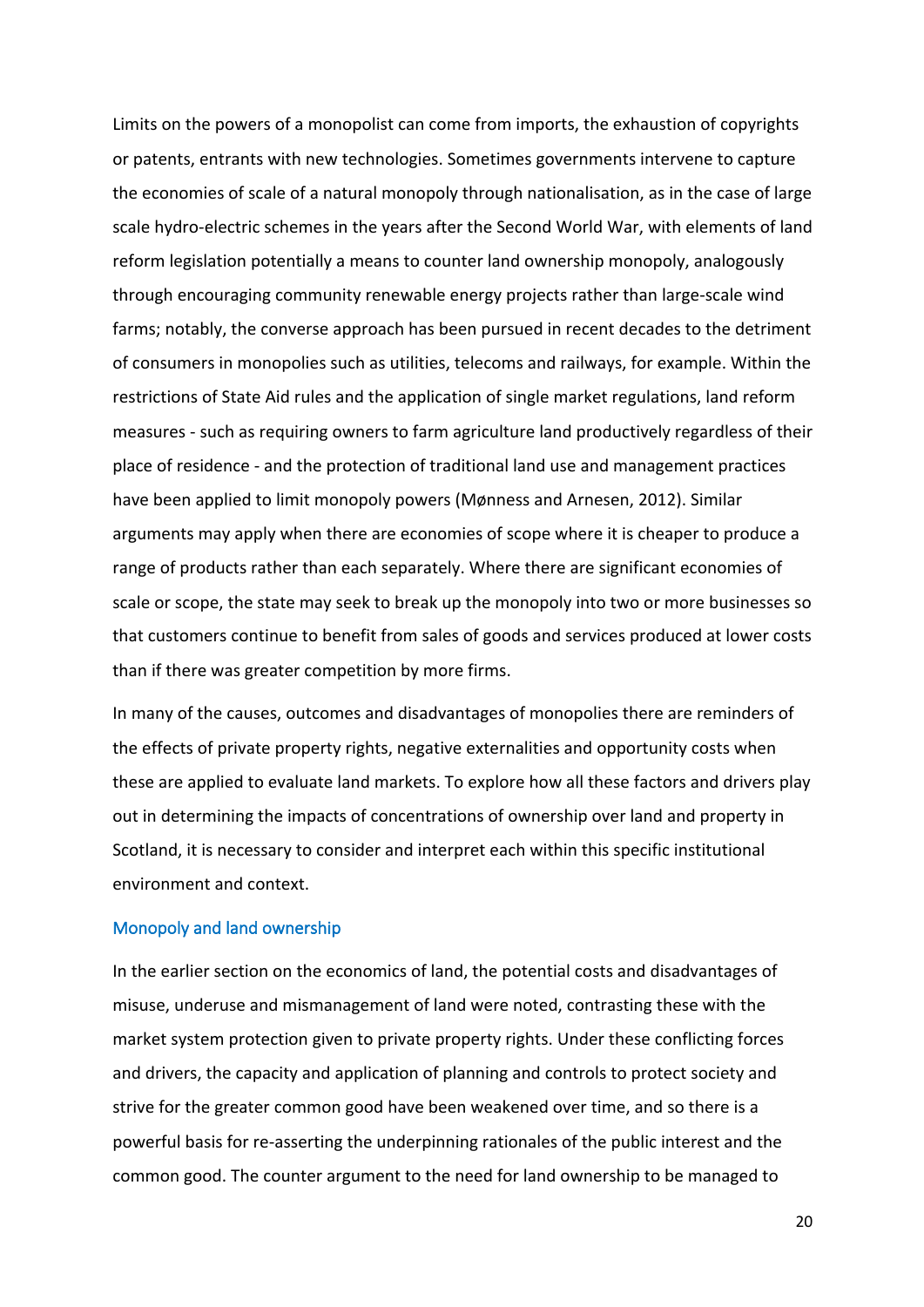reduce social costs and disadvantages caused by negative externalities and mismanagement has been that market forces should overcome many of the issues inherent under private ownership. Underpinning such a defence of landlordism are assumptions about the openness of markets, the behaviour of owners to maximise their 'utility' through pursuing every profitable opportunity, the marginality of externalities, and so forth. As discussed, however, where there are monopoly powers and characteristics then most assumptions must be relaxed, with consequences for the local economy, other players in the market, and with unrealised potential constraining the ability of the community to grow and develop.

Problems can be identified for local economies where landlords do not meet the assumptions of selling up when alternative uses are presented (that is, responding to offers that meet the opportunity costs of their holdings as neoliberal economics assumes). Similarly, there are instances when negative externalities are imposing costs on local communities and enterprises but there is no market mechanism for these costs to be collected by those adversely affected. In both of these economic situations, the failures of the market are exacerbated under conditions of monopoly, in terms of concentration and scale of ownership. Theory suggests that consumers face higher prices, lower availability of goods and services, and less choice when there are few or only one supplier: for those in rural and remote locations, control over many dimensions of the local economy follows naturally when the estate is in single hands. Plots to build houses and businesses, access to natural and human resources, nowadays provision of digital and other utilities may all be restricted by the gatekeeping and essential accommodating role of the landowner. The lines can be easily drawn from the theoretical impacts of monopoly power to the reality for small communities when power is retained by a dominant land owner.

Without serviced and available industrial and business sites and opportunities outwith the control of a monopoly landowner, entrepreneurs face monopsony powers over their freedom to establish enterprises, to distribute and sell their produce and, like consumers, lack of choice over market decisions. The numbers and sorts of businesses set up in some of the community land buy-out areas in recent times illustrate how lifting the heavy restrictions of single private ownership of the basic factor of production – land – can generate and release a high degree of enterprise and entrepreneurship locally.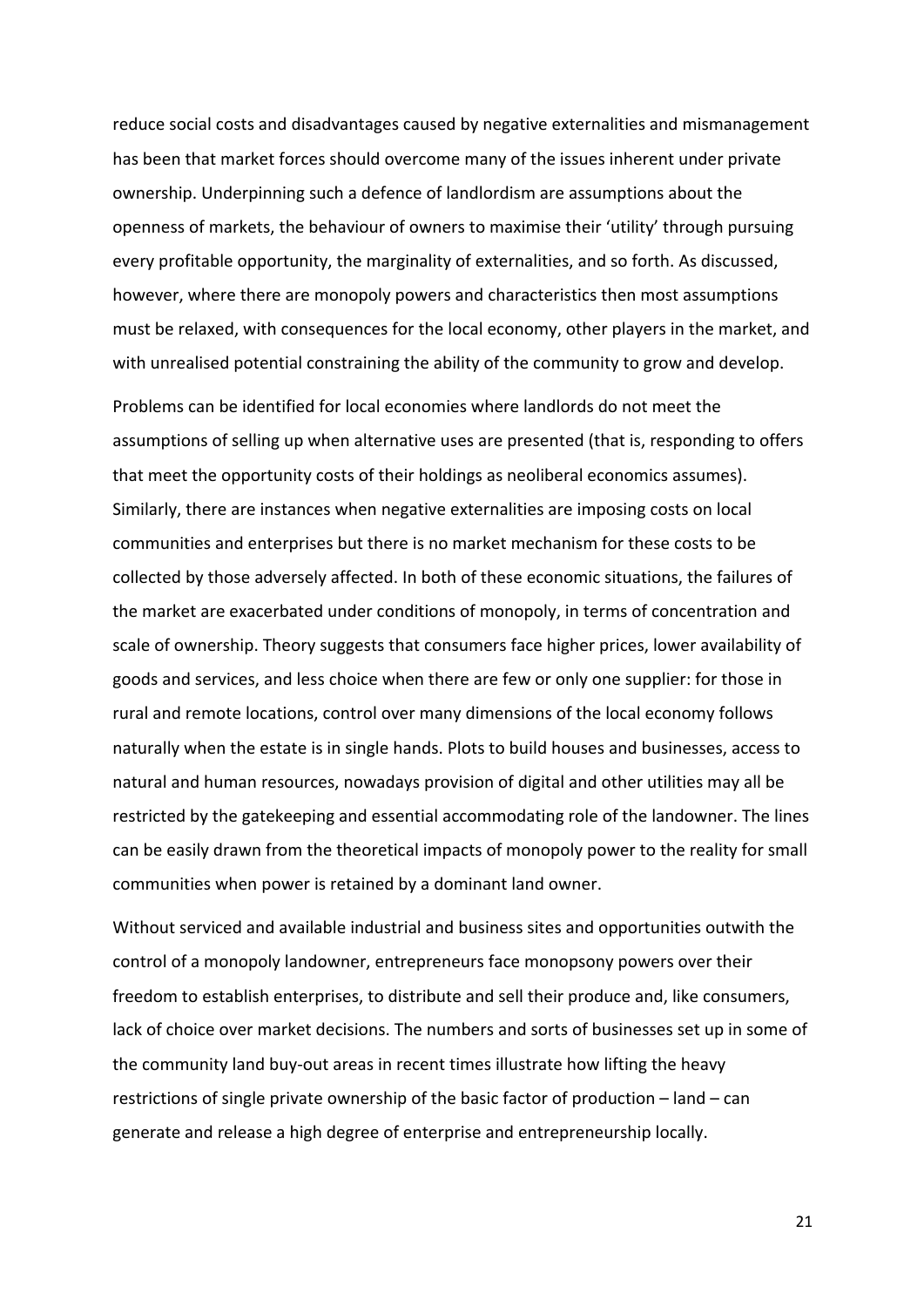#### Economic efficiencies: diversity and concentration

These considerations of the costs of monopoly land ownership are fairly understandable and intuitive. To examine how the other characteristics, advantages and disadvantages of monopoly powers can impact on communities and society more generally, it is necessary to analyse the more technical issues of allocative, productive and X-inefficiencies. These are not unrelated to the threat that large estates may also suffer from diseconomies of scale, raising costs to the economy overall and wasting resources.

Fundamental to claims and theoretical propositions that the market offers the best outcome are assumptions that economic actors – producers and consumers – seek to maximise their profits, incomes, etc. If any do not, then the system needs to be re-evaluated to see whether a better solution to allocating scarce resources and optimising choice is possible. In the case of using and managing land, as discussed earlier there should be the pursuit of the highest set of outputs for a given level of available inputs. Research was commissioned by the Scottish Government (Thomson et al., 2016) 'to offer some insights into the local impacts of differing scales of rural land ownership in Scotland on social, economic and environmental outcomes'. However, the remit was fairly restrictive as crofting and community ownership were not studied so that most areas in the Highlands and Islands were excluded. Also as agricultural tenure was not a principal focus of the study, agricultural tenants were only considered at the margins of the research. As has been argued above, their conclusions confirmed that, as well as land ownership, interactions of other factors 'have a very strong bearing on local development'. Nevertheless, it was revealed that communities with 'fragmented-ownership' (a more neutral term may have been 'diverse ownership') exhibited 'higher agricultural output and higher population growth than concentrated-ownership parishes, though not necessarily attributable to ownership scale' (Thomson et al., 2016, 2).

The evidence from that study supports a wider global literature on the advantages in economic, environmental and social terms of diversity. Dissart (2003) identifies the critical relationship between economic diversity and regional income distribution. Other things being equal, communities with high levels of inequity are less efficient on economic measures. That article also introduces the parallels between ecological diversity and economic diversity-stability. Diversity in social networks has been shown to be important at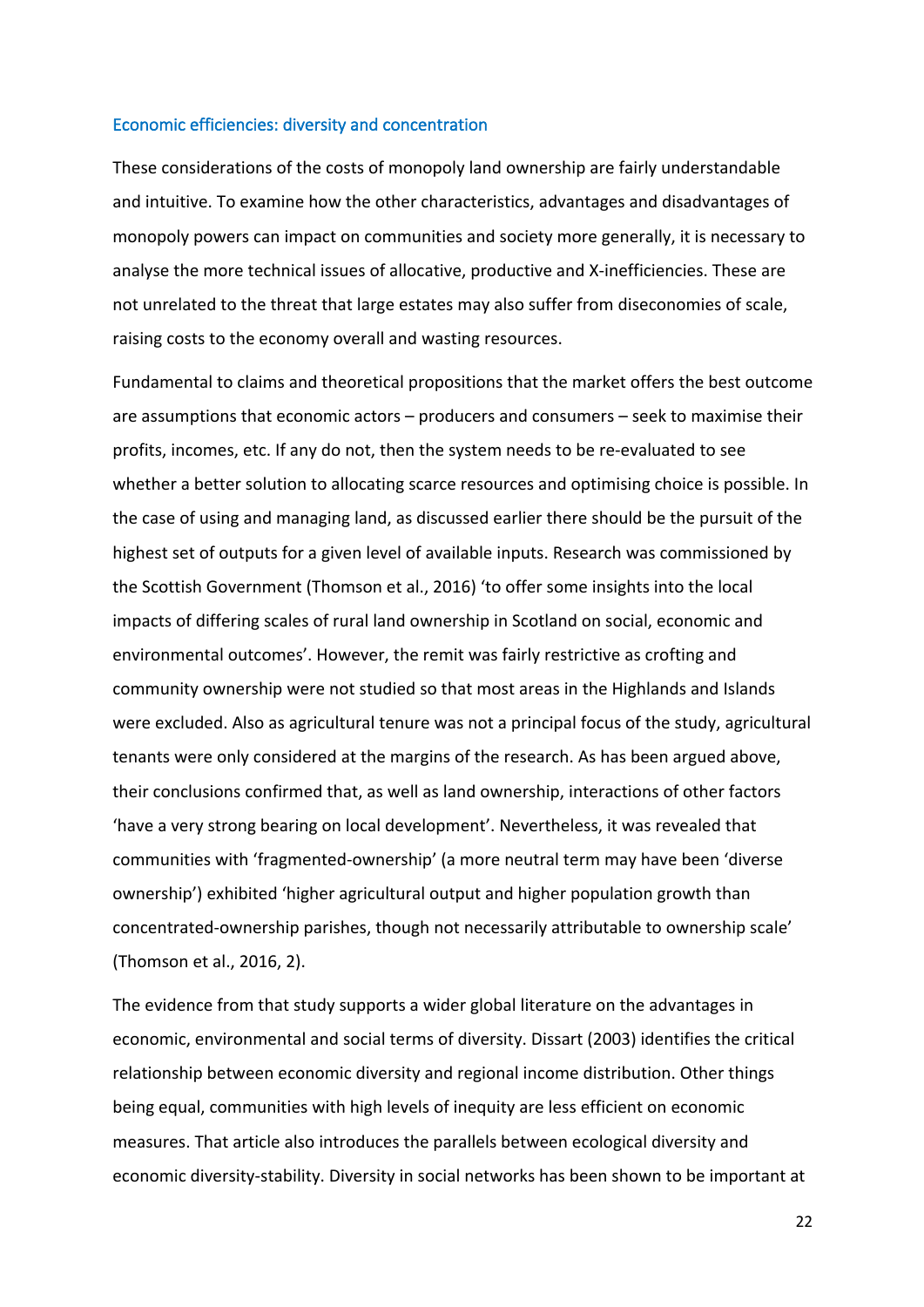national, regional and local levels for communities (Eagle, Macy and Claxton, 2010) and businesses (Townsend et al., 2016). Some have suggested that, under community ownership, volunteer management boards may struggle not to become isolated from their community (Creamer, 2015) so dissipating some of the benefits of direction, control and management by locals; nevertheless, the literature overall weighs towards the advantages of broader ownership across the whole community being superior to concentrations in a few hands (Burnett and Danson, 2017; Flanigan and Matthews, 2012; Flanigan and Sutherland, 2016).

Diversity builds ecological, environmental and economic resilience; conversely, poor use and management degrades the land, the environment and the community that depends upon it. As the ecologist Frank Fraser Darling powerfully argued:

*the bald unpalatable fact is emphasized that the Highlands and Islands are largely a devastated terrain, and that any policy which ignores this fact cannot hope to achieve rehabilitation*

He explained this as:

*the inevitable outcome of bad land use. The Highlands had first been stripped of their natural forest cover, then they had been subjected to repeated burning, to intensive grazing, to overstocking and to other forms of maltreatment which had drained their soils of fertility and made them steadily less productive*. (Fraser Darling, 1955).

That approach to promoting a mosaic landscape and economic base for communities continues to contrast with the top-down strategies of the state and those of many large estates. MacMillan (2000: 56) has argued very persuasively that market failure is a significant and ongoing issue in Scottish land markets and especially with regard to '*local land monopolies and the barriers that they can create for poorer members of society seeking access to the land resource*'. With secrecy over land deals and other barriers to communities buying the land, several of the fundamental assumptions for markets to operate perfectly are violated: there is no guarantee of freedom to enter and exit the market, and there is no perfect information; therefore, by definition, there is market failure. Extending this analysis, MacMillan and Phillips (2010) reveal that state interventions have created, rather than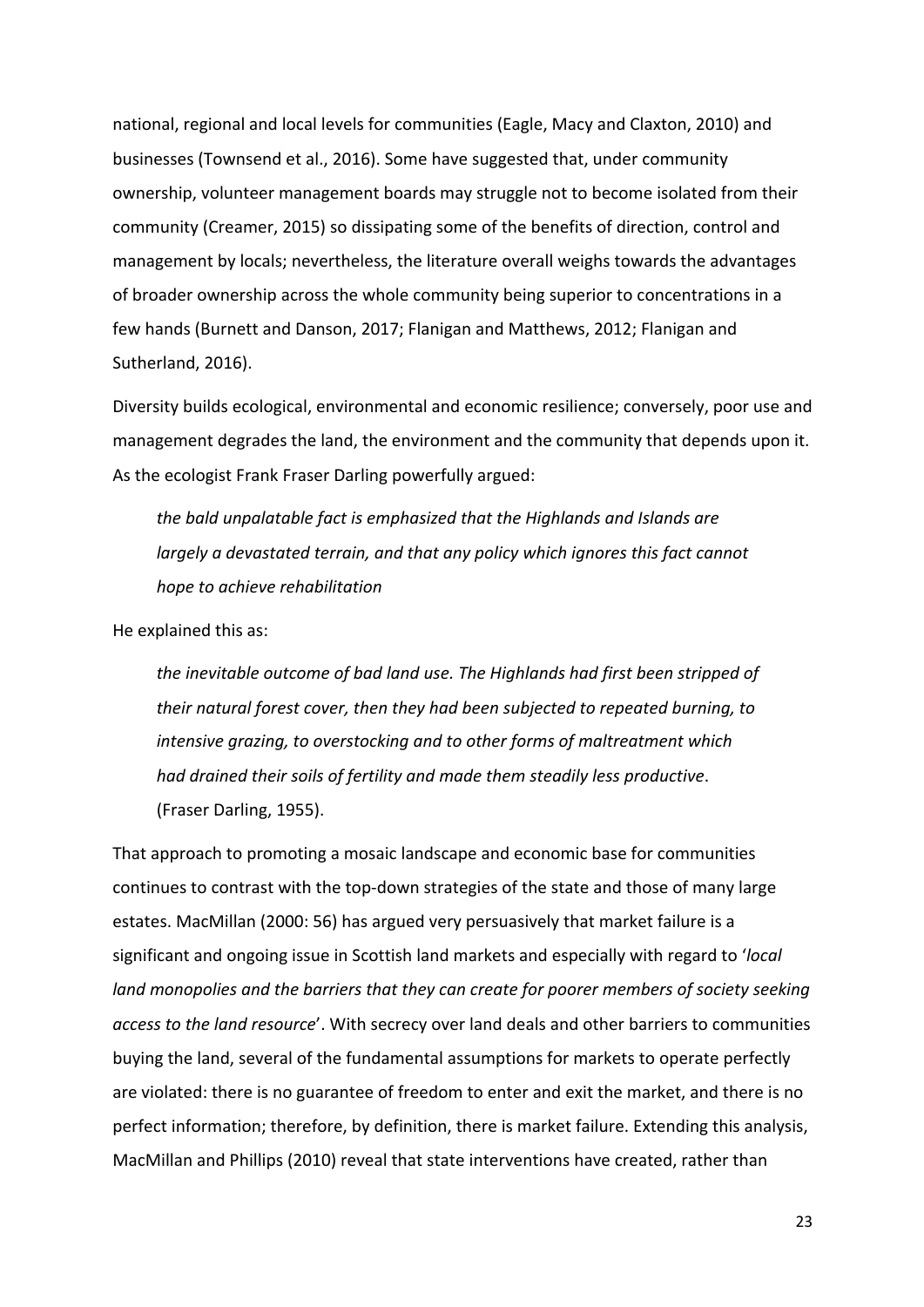effectively controlled, market failures in land ownership, deer management and other 'sporting' activities. Crucially for the consideration of the behaviours of monopoly land owners they caution against relying upon economic instruments '*to resolve contemporary conservation conflicts where profit maximisation is not the dominant objective and/or where the target group is extremely wealthy*'. Their arguments therefore support the need for a wider array of policy instruments to be available to effect change where concentration of ownership offers powers over communities that the market cannot deliver.

Owners of large estates with monopoly powers over land and related resources and activities therefore may generate economic and social outcomes which are damaging to the community, national interest and the environment by not acting as neoclassical economic theory presumes - profit maximisation, and the pursuit of economic efficiency and satisfaction. State interventions then may have been exacerbating these tendencies not to pursue socially optimal outcomes through fiscal, management and other strategies based on private property rights and interests. Other instances of such policy and implementation failures collaborating with monopoly powers are presented by behaviours around and within other land-based sectors.

For example, for much of the 20<sup>th</sup> century the state's investment in forestry encouraged extensive mono-cultures of Sitka spruce and associated trees for timber. Oosthoek (2013) has examined how a favourable tax regime was applied to provide tax breaks for the highest taxpayers with unintended consequences of 'the creation of forest plantations on the cheapest land available, which was often land in remote areas that had potentially *high wilderness and conservation value* … [lands] poorly suited to commercial forestry, were drained and planted with even-aged monocultures of non-native tree species, the tax break system encouraged unsustainable 'rogue forestry' that had *no regard for environmental or landscape values'*. [emphasis added]. He continued in analysing this strategy of partnership working - between big players of Scottish landowners, timber processors, private forestry companies, and private and institutional investors - by citing a research review by the National Audit Office (NAO).

Their critique of public subsidies for sites which were marginal for timber production and would be unlikely to yield an acceptable return on capital suggested that the different major, often monopoly, players in forestry were acting counter to ecological and economic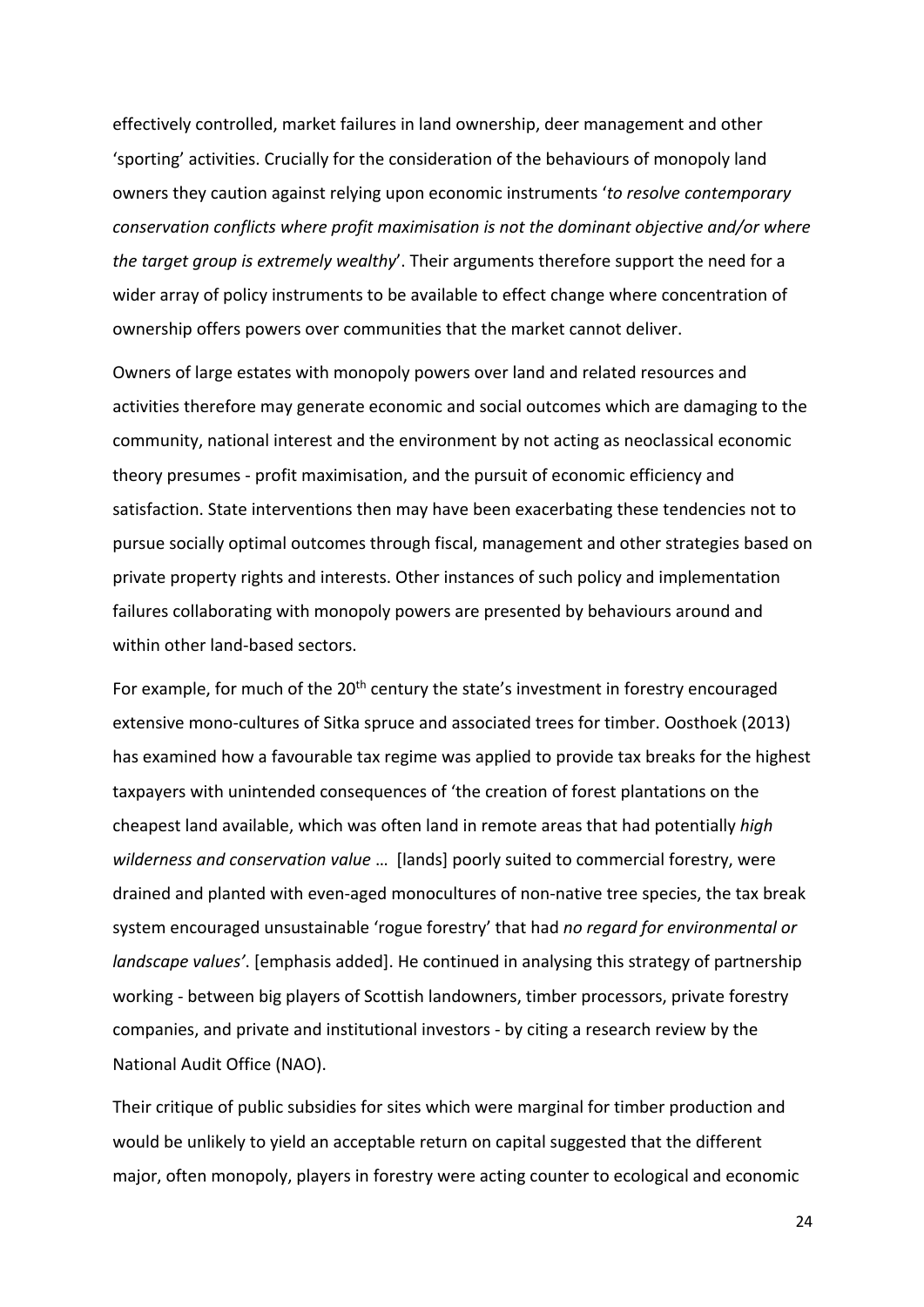beneficial outcomes (NAO, 1986). This analysis and conclusions are mirrored in the recent publication (Revive, 2018: 4) on Scotland's grouse moors, which account for 18 per cent of all Scotland's land:

*of all the possible uses of this land, grouse shooting is not only the least moral, it is by far the least economically effective. In fact, almost any other use will create more value and more jobs per hectare*.

## Diversity of ownership and community ownership

In these accounts, as Fraser Darling discovered decades before, small and community land owners and users tended to have a much more nuanced view of the natural environment, husbandry and sustainable development than national agencies and outside experts believed or claimed. Involving, communicating with and listening to locals is encouraged by the findings of MacMillan (2000), MacMillan and Phillip (2010), Fraser Darling (1955), McIntosh (2015), Oosthoek (2013) and others. In this, there are parallels with the conclusions of recent work on community empowerment and landscape and on 'rewilding', which has found that communities are being excluded from participating in development decisions that affect the areas they live in (Dalglish, 2018). In its submission to the Committee of Inquiry on Crofting, the Scottish Crofters Federation (SCF, 2017: 3) echoed Fraser Darling with a plea for:

*the crofters [to be] celebrated as the stewards of what remains of this valuable ecological diversity, then not only will this help to protect what is left of these degraded ecosystems* [and] "*Crofters are the original environmentalists" – the conservation movement are playing catch up!*

This is supported by evidence from Ritchie and Haggith (2005: 218):

*Most community and crofter woodland projects emphasised benefits of proper management of existing native woodland remnants, many of which are of great ecological significance, and the development of new native woodlands. Further benefits of better protected, and increased areas of native woodlands include protection of wildlife habitats, soils, water quality and other resources.*

This confirms there is a clear contrast between the large forestry plantations favoured by large estates seeking tax breaks and those of small-scale collective efforts. Eventually, after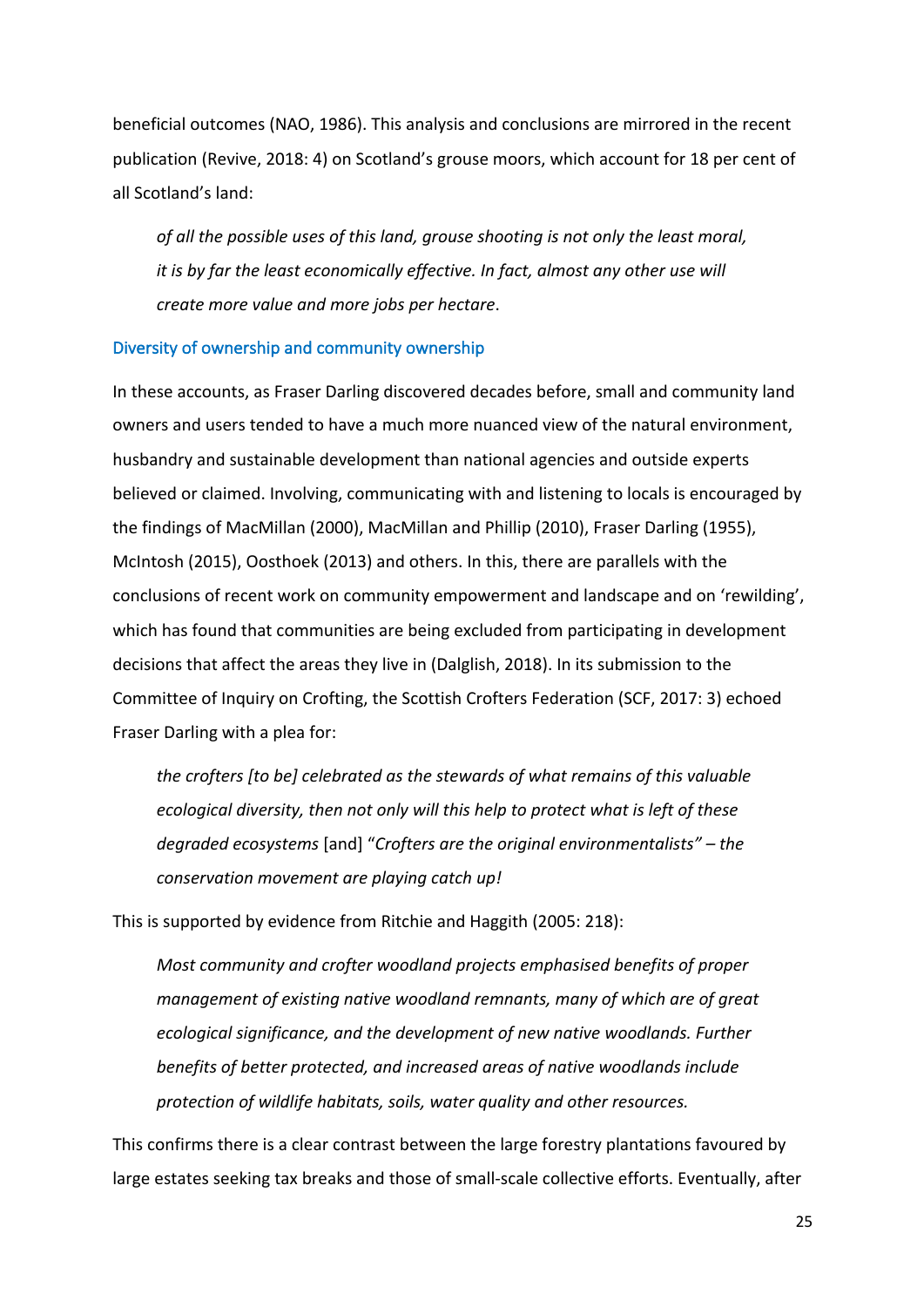decades of analyses, campaigning and ultimately devolution over forestry policies and funds, the revised Scottish Forestry Strategy objectives now favour the latter approach with three inclusive and sustainable objectives (FCS, 2019):

- to increase the contribution of forests and woodlands to Scotland's sustainable and inclusive economic growth.
- to improve the resilience of Scotland's forests and woodlands and increase their contribution to a healthy and high quality environment.
- to increase the use of Scotland's forest and woodland resources to enable more people to improve their health, well-being and life chances.

The key National Performance Framework goals of sustainable and inclusive growth, and the complementary goals of resilience, wellbeing of the citizens and natural environment are embedded into this strategy. Tellingly for those who might argue that the focus should be on land use and management and not on ownership, there are also lessons from deer. There are perennial issues with wild deer restricting natural regeneration of the environment, of invading croft and farm lands and causing problems on roads, etc. However, even where there have been state controls over deer by the Deer Commission for Scotland under Section 8, the Deer (Scotland) Act 1996 these have tended to be ineffectual (Hecla Consulting and Danson, 2008). This is consistent with MacMillan and Phillips' conclusions on deer culling, meat production and land ownership, use and management: they directly highlight market failure protected by monopoly powers and property rights to the costs of society and the environment (2010, 492):

*venison production is not fully compatible with sport stalking because of practical issues such as seasonality and venison quality, but also for entirely personal but economically important reasons such as privacy, exclusivity and their value in the land market*.

Rather than creating and preserving a tapestry of landscape and economy, these various studies and similar critiques of grouse moors draw attention to how large estates have pursued development based on mono-cultures of sitka spruce, or of sporting ventures which have been identified as for the 'consumption of leisure'. In exploring the circumstances in Scotland, MacMillan (2008) points out the contrast with hunting in other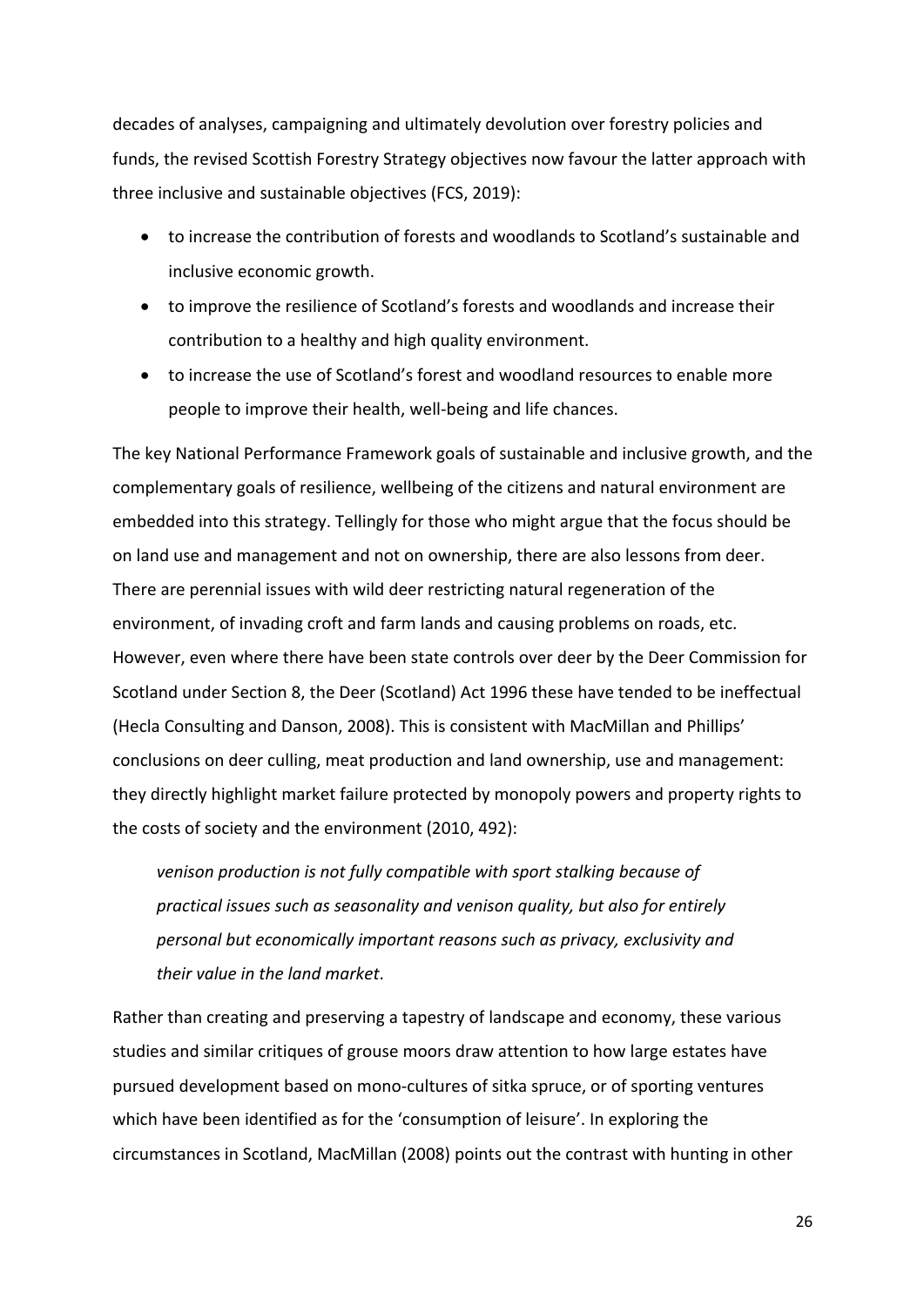developed countries 'as it is the dominant motivation for land ownership, rather than a secondary objective or by-product of land management'. He argues that the owners of these large sporting estates are not particularly motivated by profits from deer, most make losses each year and that 'maximisation of personal sporting opportunities' is their typical objective. While economic theory posits that pursuing profits, to private if not social gain, is what drives markets, Wightman et al. (2002) argue that the "whole social structure surrounding sporting estates (the big house, stalkers, ghillies, and the social rituals of hunting) has intentionally created a culturally alienated pastime". This goal likewise confirms a sector which is not realising nor indeed trying to attain allocative or productive efficiency, exactly as expected under monopoly powers. The failure to invest, to diversify, to move beyond owning estates for their own 'consumption of leisure' in 'private playgrounds' also demonstrates the final characteristic of monopoly land owners: a lack of innovation with no incentive or driver to change use or management to more sustainable and inclusive forms.

### Dynamics and benefits of community ownership

As McIntosh (2015) records in his response to the 2014 Scottish Government consultation on Land Reform, as an informed ecologist:

*Evidence from existing examples of land reform demonstrates that as a community becomes empowered, being democratically accountable unto itself and able to make decisions about the habitation, resource use and amenity enrichment of their own place, individuals within that community become strengthened in a multitude of ways. Dependency yields to independence, including that based upon new-found opportunities for entrepreneurship. People who were net drains on the taxpayer become net contributors, thus strengthening the tax base of the nation for the common good*.

This testimony complements the evaluations of land reform removing monopoly powers in favour of community and small-scale ownership (SQW, 2011; Rural Analytical Unit, 2012). Warnings have also been sounded, however, that communities cannot seamlessly achieve the full benefits of land and asset ownership. There can be significant risks involved in taking over ownership and so that these do not outweigh the benefits, communities need the right conditions to be in place, with support mechanisms available to prevent these purchases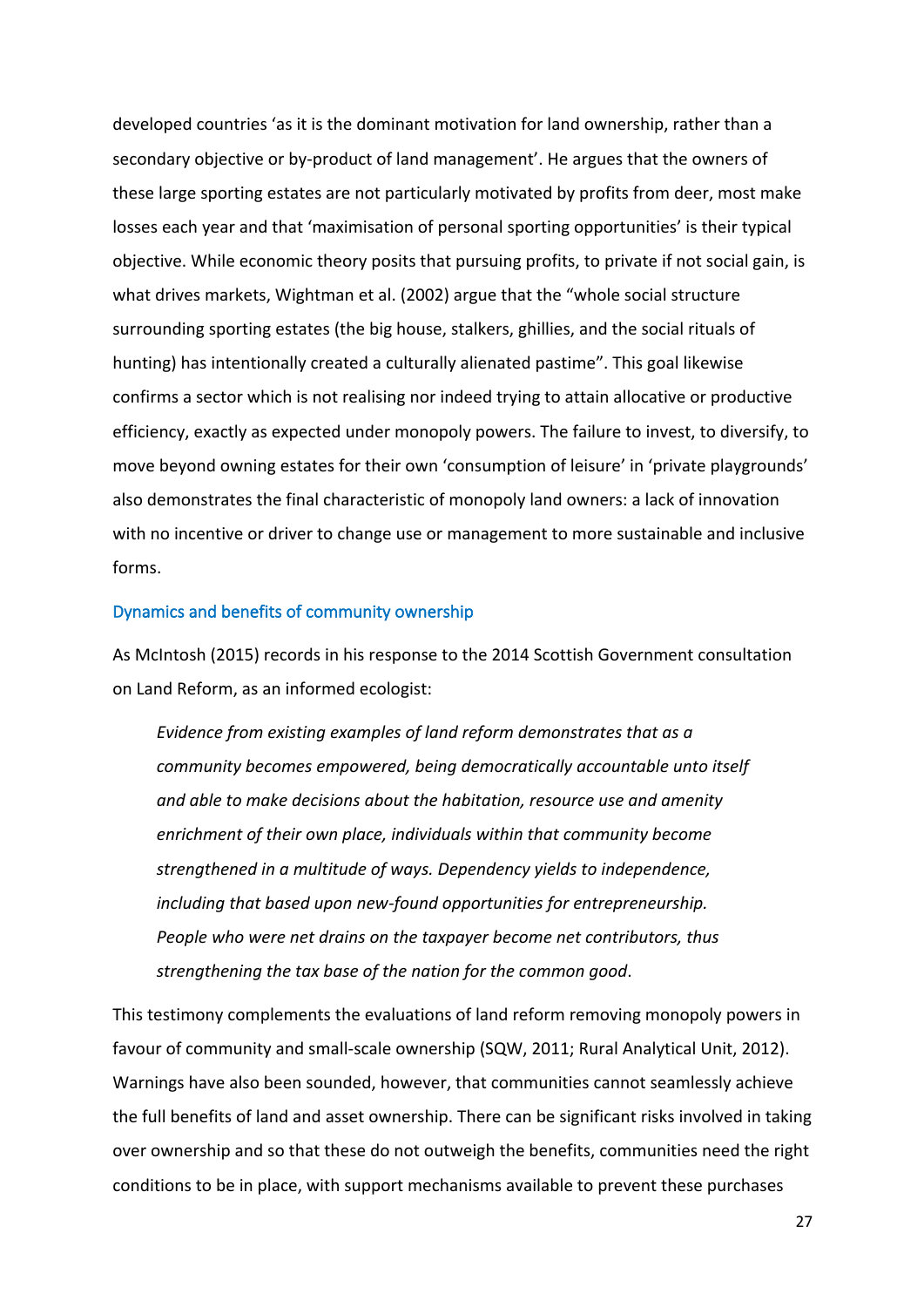becoming liabilities (Skerratt, 2011). There are potential and apparent benefits, and challenges, of communities taking back control of their lands and there are undoubtedly threats to the environment and communities from landowners having monopoly powers; however, official commentaries recognise *potential to refocus Land Reform on the very large private estates. Yet the very large estates are the most obvious building blocks from which to deliver ecosystem services* (Rural Analytical Unit, 2012). In contradistinction, the recent report summarising research on the effects of concentrated and large scale land ownership in Scotland to the Scottish Land Commission (Glass et al., 2019) was unable to conclude that such a clear and unambiguous positive relationship could be identified with cases of exclusion, diseconomies of scale and scope revealed in the literature.

### Summary on monopoly ownership and land use and management

Economic theory describes the roots and disadvantages of monopoly powers for the economy and society. It also suggests where there may be benefits in concentrating ownership and management to realise economies of scale and scope, and then how the powers these offer should be controlled for the wider public interest. This section has provided instances of where concentrated ownership of land has led to deleterious impacts on communities, the environment and opportunities for sustainable development. By way of contrast, increasingly examples of good and improved practices are being revealed from evaluations of community buy-outs. Diversity in ownership has been shown to lead to greater efficiency in both allocative and productive terms and more effective use of land and natural resources than in the large-scale estates and holdings devoted to mono-cultures of forestry, grouse moors and deer forests. Beyond these market-oriented outcomes, citizens, communities and enterprises appear to have better opportunities to thrive and realise their full potential under more equitable patterns of ownership.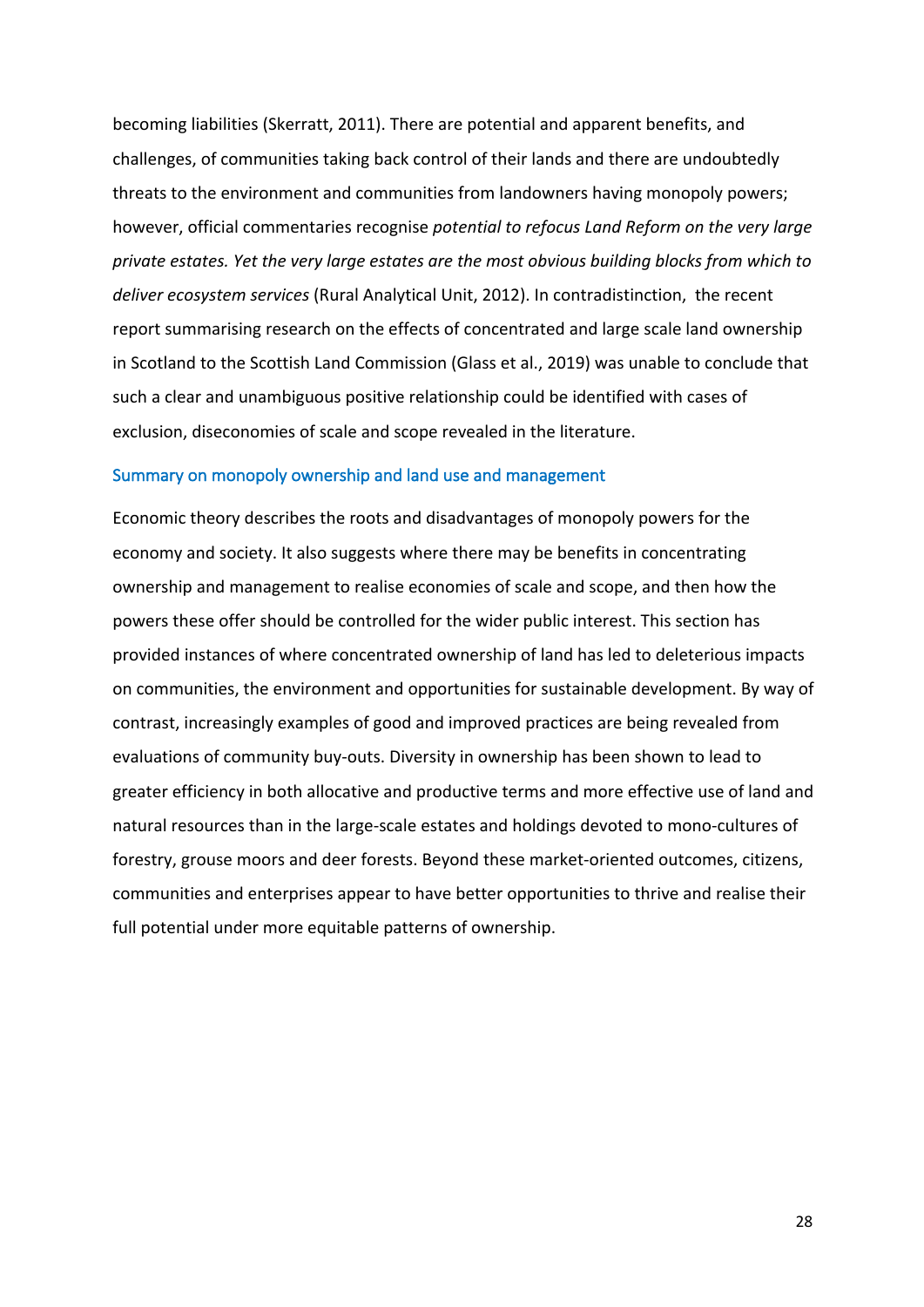## 4. Construction of a framework to assess and understand the implications of monopoly land ownership

This section draws on themes discussed in sections 2 and 3 to develop an indicative framework for identifying impacts of monopoly ownership of land and potential implications for local communities experiencing such conditions, together with wider economic and societal implications.

## Resilience, sustainability and inclusion

To be able to gauge any policy intervention or initiative, there needs to be the creation of a framework for analysis to benchmark developments against the counterfactual. In this exercise it would involve drawing together a set of characteristics, processes and elements of what sort of a community, economy and environment would be acceptable and would be serving to meet or move towards fulfilling the objectives of the Scottish National Performance Framework, and so of the Sustainable Development Goals of the United Nations. How this framework is developed is open to discussion.

It has been suggested that building 'Community Resilience' is consistent with meeting these Scottish Government and UN goals (particularly, SDG 11: *Sustainable Cities and Communities* and one of the eleven National Performance Framework Outcomes: *We live in communities that are inclusive, empowered, resilient and safe*, Scottish Government, 2019a) in economic, social and environmental terms. Further, that report (Danson, 2015) argued for community and economic development policy to be shifted in both narrative and emphasis to tackling fragility and building rural resilience by directly taking an asset-based approach to enabling community growth, resilience and sustainability. These are all changes in keeping with the moves to establish a baseline for asset transfer policy and practice within *a very changed public sector context, [so that] the position is now shifting rapidly with a growing interest in asset transfer and community ownership* (DTAS, 2012: 2). Reporting directly on links between community ownership of land and development of its assets, and communities' resilience, Skerratt (2011) concurs with these conclusions and highlights that elements of resilience are required and are built at each stage of community buy-out. She relates how the capacity to pursue sustainable social, economic and environment development is enhanced: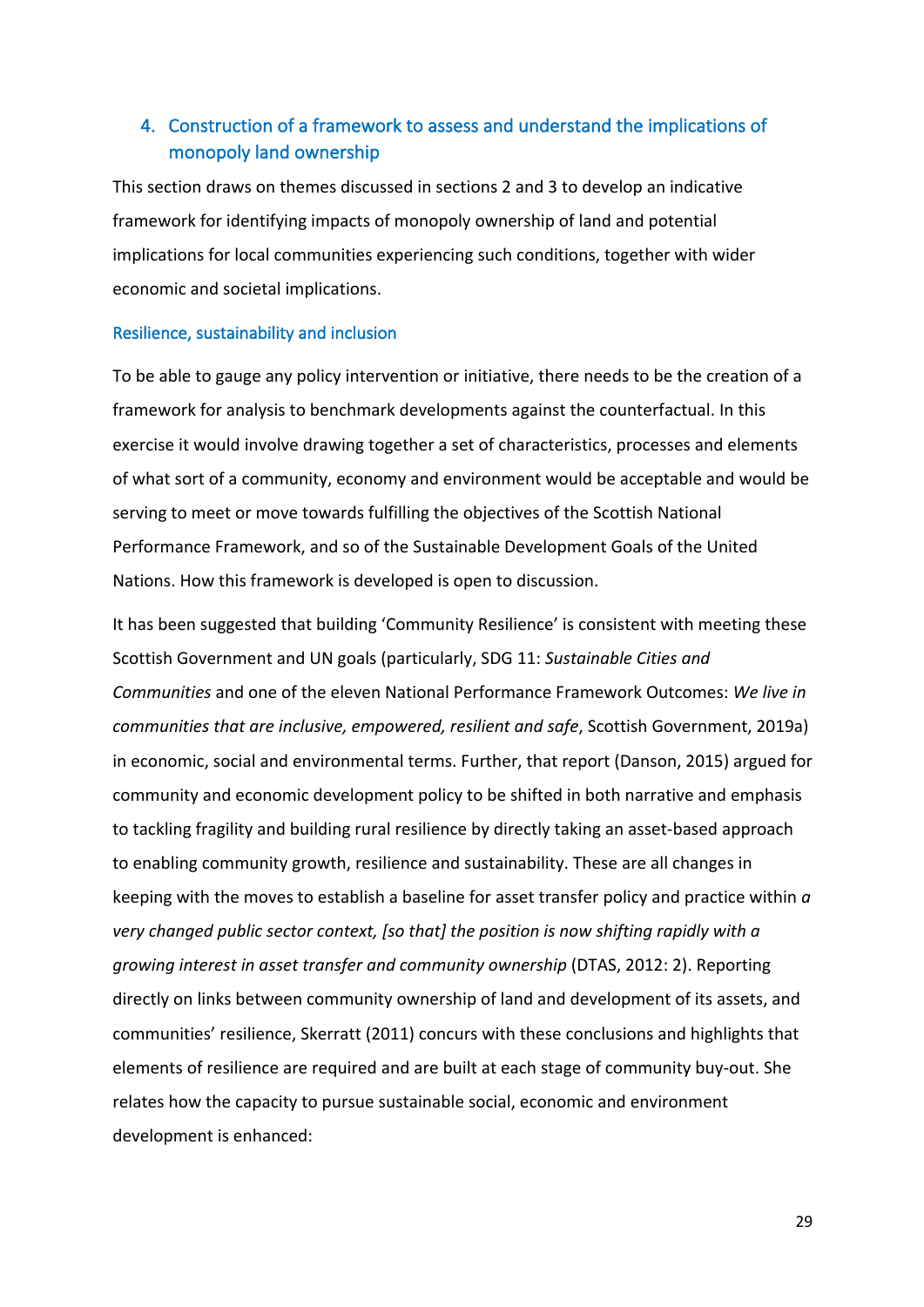*both in a material sense (economic investment and re-investment, repopulation) and in terms of confidence, morale, experience and expertise in local development and management by and for the local community* Skerratt, 2011: 12).

These analyses and developments have been underpinned by and recognised in policy and strategy documents from government, agencies and representative bodies. These include the aims and objectives of the Scottish Government as captured in its Regeneration Strategy 'Achieving A Sustainable Future', which explains the context for adopting a community-led asset-based approach to tackling poverty and promoting social inclusion in the most effective and sustainable way. The Community Empowerment (Scotland) Act 2015 (especially Parts 4 *Community Rights to Buy Land* and 5 *Community Asset Transfer Scheme* (CATS) provisions promoting community involvement )in operating and developing local assets and addressing these issues presents details and processes for how powers and assets can be transferred to interested local communities (Scottish Parliament, 2015).

The landscape of public policies, strategies and economic theories outlined above offer a backdrop to constructing a framework for assessing and understanding the implications of monopoly land ownership. However, as promoted throughout these documents, communities themselves need to be involved in weighing up the costs, benefits, advantages and disadvantages of monopoly powers over the land locally. In practice, the goals are to encourage and invest in communities, empowering them to transition to having enhanced capacity and performance, so that they achieve resilience and are enabled to develop their economy, enterprises and society for the common good.

In constructing a framework for analysis, several potential models can be envisaged, based respectively on observed outputs of an estate under consideration; on the theoretical implications of monopoly and concentrated ownership; and on typical outputs from activities applied to an estate for comparison with its actual efficiencies and performances:

1. For any estate-specific case - starting with the particular estate and its current activities, identifying ownership, exploring whether there are elements of monopoly powers in its practices and processes, assessing whether these reveal costs and unrealised benefits and other negative externalities, determining whether these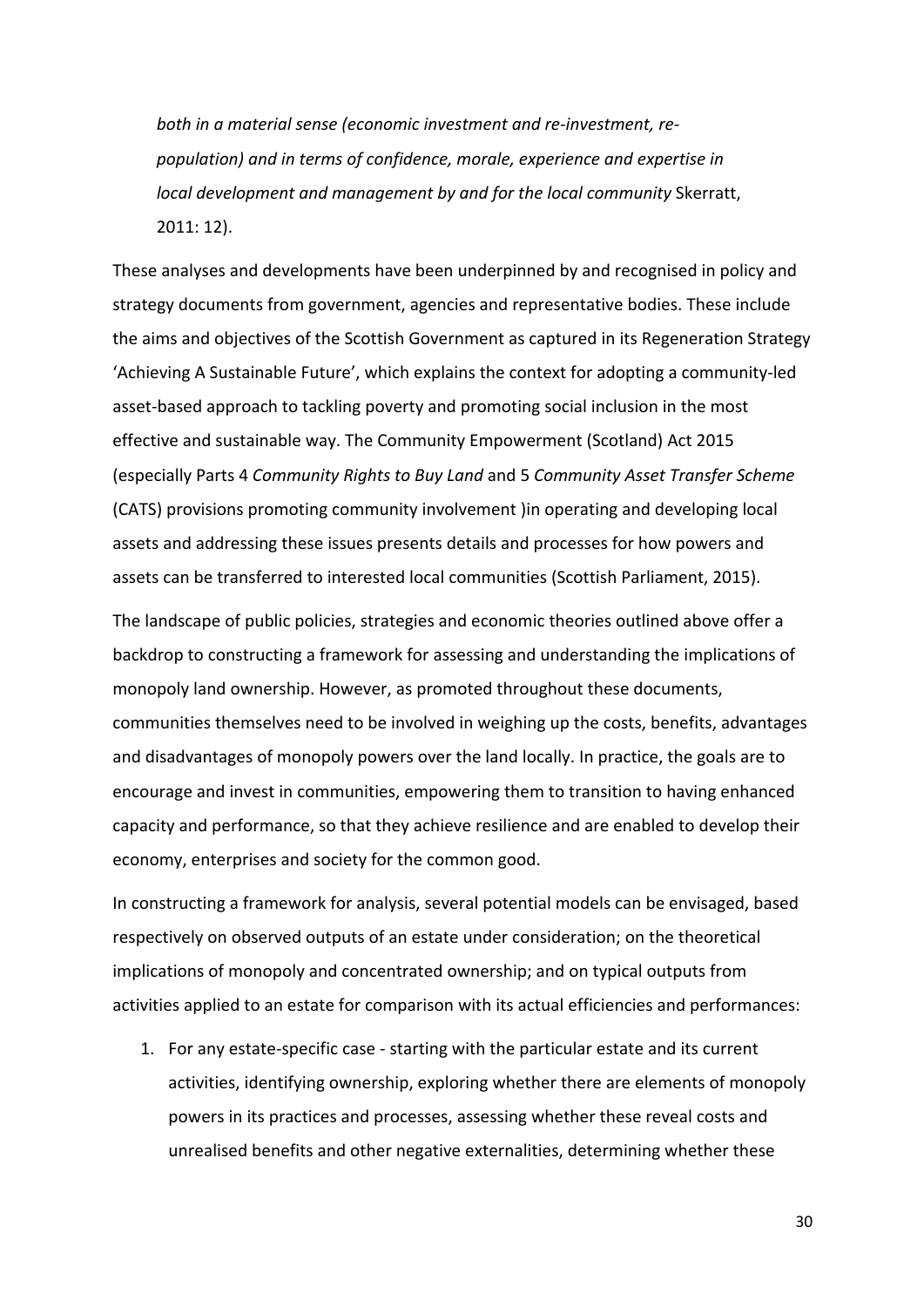could be overcome by changing what and how the estate operates, and whether this needs a change of ownership.

- 2. For the general case, starting with the economic theory of monopoly powers, identify potential private and social costs and benefits deriving from these powers over land in the abstract, then propose generic solutions drawn from economic theory and how these are related to types of ownership.
- 3. Proposing a model that could be applied to assessing costs and benefits of any and all activities, so focused on the sorts of undertakings that are pursued on the land and estates in Scotland, and then comparing these with the actuality of a specific estate, and whether ownership plays a negative role in achieving any output efficiently and sustainably.

The first model seems most consistent with a bottom-up approach, it is based in the community on current activities and with its information requirements already met. The second approach would be based on theoretical and abstract models of monopoly powers and their potential impacts, and by definition these would be removed from the particular grounded experiences of communities. The assumptions underpinning such models often are restrictive when trying to apply them to the realities of a particular case, limiting the capacity to explain and understand how communities and economies are affected by concentrations of ownership. The third model would present another, even broader, set of requirements with a database needing to be populated with information and parameters on the sorts of different production and service outputs possible from a land holding and then applied to subsequently analyse particular activities of any specific estate.

## Characteristics of the economics of land

The key elements coming from the review of the economics literature on land were: private property rights, externalities and opportunity costs. In creating the framework for analysis, this suggests first confirming the ownership of the estate to identify the property rights status of the owners. Externalities could spillover into neighbouring enterprises, the community, the environment and so forth so that delineating the 'community', already defined in existing land reform legislation, is a necessary first step (Scottish Government, 2018b). However, this may not be sufficient as impacts on the natural and human environment may spread beyond the boundaries considered to be the community as they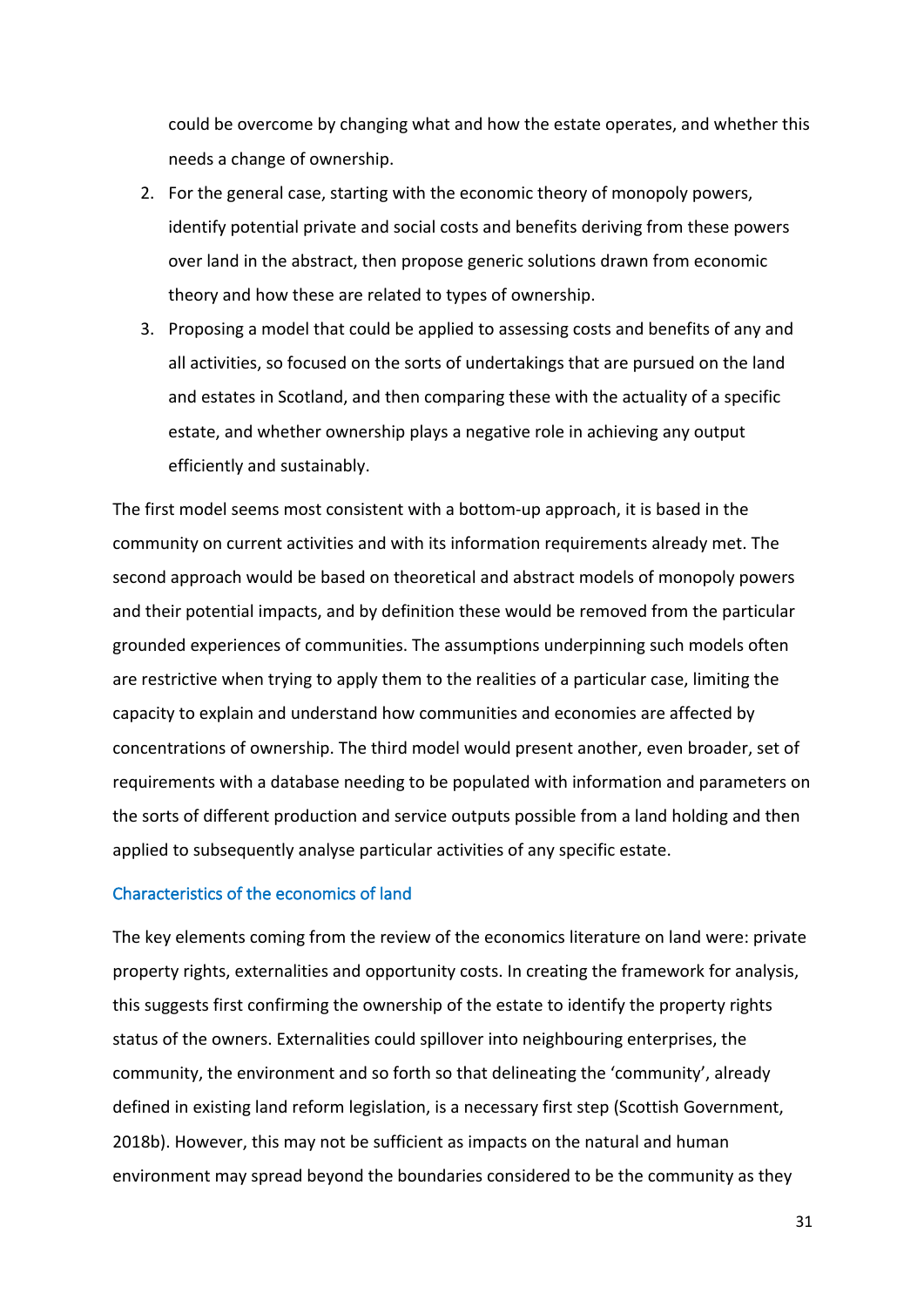recognise it. Similarly, in an evolving and iterative process of learning and confidence building towards resilience and sustainability, the community may grow in its awareness of what it might want to achieve and so recognise and broaden its horizons and the opportunities that it might want to pursue further afield (Skerratt, 2011: 12). Applying the concept of opportunity costs to local circumstances will require knowledge, understanding and data, and each of these themselves can be improved and become more sophisticated with application and practice, again as noted by Skerratt (2011).

#### Characteristics of monopoly and monopoly powers in land ownership

From earlier, and by drawing on the reports by Glass et al. (2019), Thomson et al. (2016) and Hindle et al. (2014) where cases of negative externalities were identified, it was demonstrated that the main issues inherent in monopoly ownership tend to be around underutilisation of resources, mono-cultures in forestry, sporting estates and exclusive tourism and recreation, and market impacts in terms of higher prices, restricted supply, poor levels of innovation and initiative. These sins of omission and of commission represent various types of market failure and form the basis for considering intervening in ownership in the public interest. The reports cited, based on many items of evidence, also reveal direct association between inefficient and sub-optimal economic practices and outcomes and negative social impacts: *in some case studies land ownership scale was seen as enabling owners an element of control over some outcomes (environment, land use, housing, etc.), and that ownership change and fragmentation offered opportunities to a number of existing farm tenants to develop their business further* (Glass et al., 209, p25). Challenging the use and management of the land and other resources of large estates on the grounds of market failure and abuse of monopoly powers is a powerful approach to improving the economy for communities and offering them wider sustainable development opportunities.

A framework for assessing the impacts of monopoly powers can therefore build upon these two sets of characteristics of market failure and abuse of monopoly powers. In doing this, attention has also been paid as to how the framework could be used by communities to help them transition along the path to become empowered, enabled and resilient. In the discussion above and following Skerratt (2011), it was argued that communities may mature and gain confidence with the process of analysing the costs and unrealised potential of monopoly ownership and taking initial steps to 'winning the land'. The table below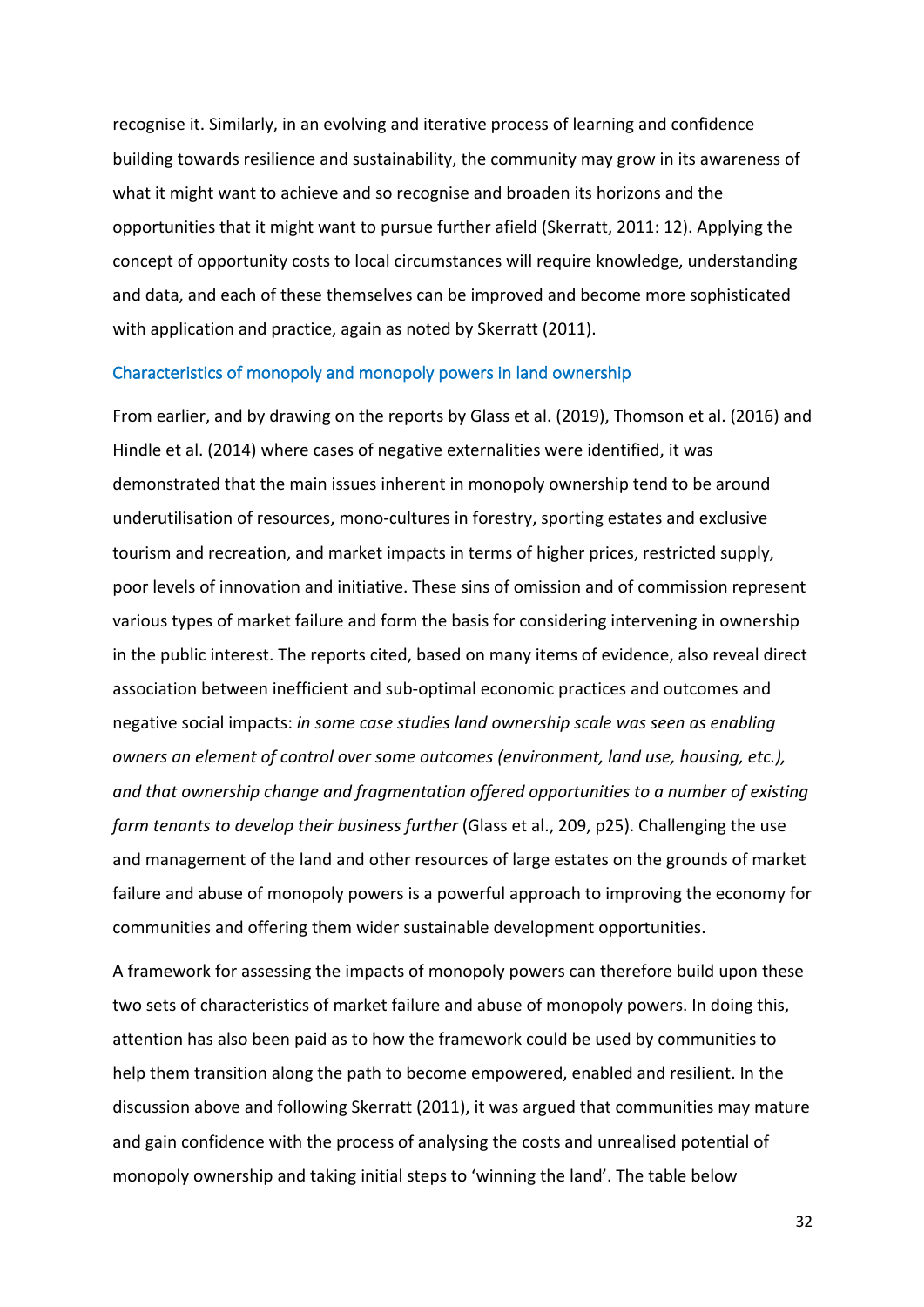therefore features each of the classical negative and positive impacts of monopoly powers in turn to outline the possible implications for both local communities and wider society and national public interests.

| <b>Feature</b>             | <b>Local Community Impacts</b>                                                                                                                                                                                                                                                                                   | <b>Wider Socio-Economic</b>                                                                                                                                                                                                                                                                                        |
|----------------------------|------------------------------------------------------------------------------------------------------------------------------------------------------------------------------------------------------------------------------------------------------------------------------------------------------------------|--------------------------------------------------------------------------------------------------------------------------------------------------------------------------------------------------------------------------------------------------------------------------------------------------------------------|
|                            | <b>Examples in italics</b>                                                                                                                                                                                                                                                                                       | <b>Impacts</b>                                                                                                                                                                                                                                                                                                     |
| <b>Negative</b>            |                                                                                                                                                                                                                                                                                                                  |                                                                                                                                                                                                                                                                                                                    |
| <b>Higher prices</b>       | Charged to local members of the<br>community through domination<br>of goods and services markets.<br>Linked ownership in housing,<br>groceries, fuels, hospitality<br>facilities.                                                                                                                                | Raises cost of living so population<br>restricted and alternative<br>suppliers constrained by limited<br>market.                                                                                                                                                                                                   |
| Allocative<br>inefficiency | Insufficient resources devoted to<br>expanding economic activity and<br>demand artificially limited so that<br>potential for expanding local<br>economy restricted. Opportunity<br>costs of owners' behaviour high.<br>Food, timber processing off-site;<br>supply chains broken for local<br>suppliers/outlets. | Growth and development of local<br>community and economy<br>restricted below socially efficient<br>levels. Consequent (re)location of<br>people and economic activities<br>elsewhere in the country creating<br>overcrowding and congestion, as<br>well as rural depopulation with<br>associated negative impacts. |
| Productive<br>inefficiency | Goods and services are not<br>produced at lowest costs, so<br>raising costs and prices for local<br>and national economy.                                                                                                                                                                                        | Higher costs of production<br>adversely affect the economy as<br>a whole. Costs and prices higher<br>than should be, wasting                                                                                                                                                                                       |

| Table 1: Framework to assess and understand the implications of monopoly land ownership |  |
|-----------------------------------------------------------------------------------------|--|
|-----------------------------------------------------------------------------------------|--|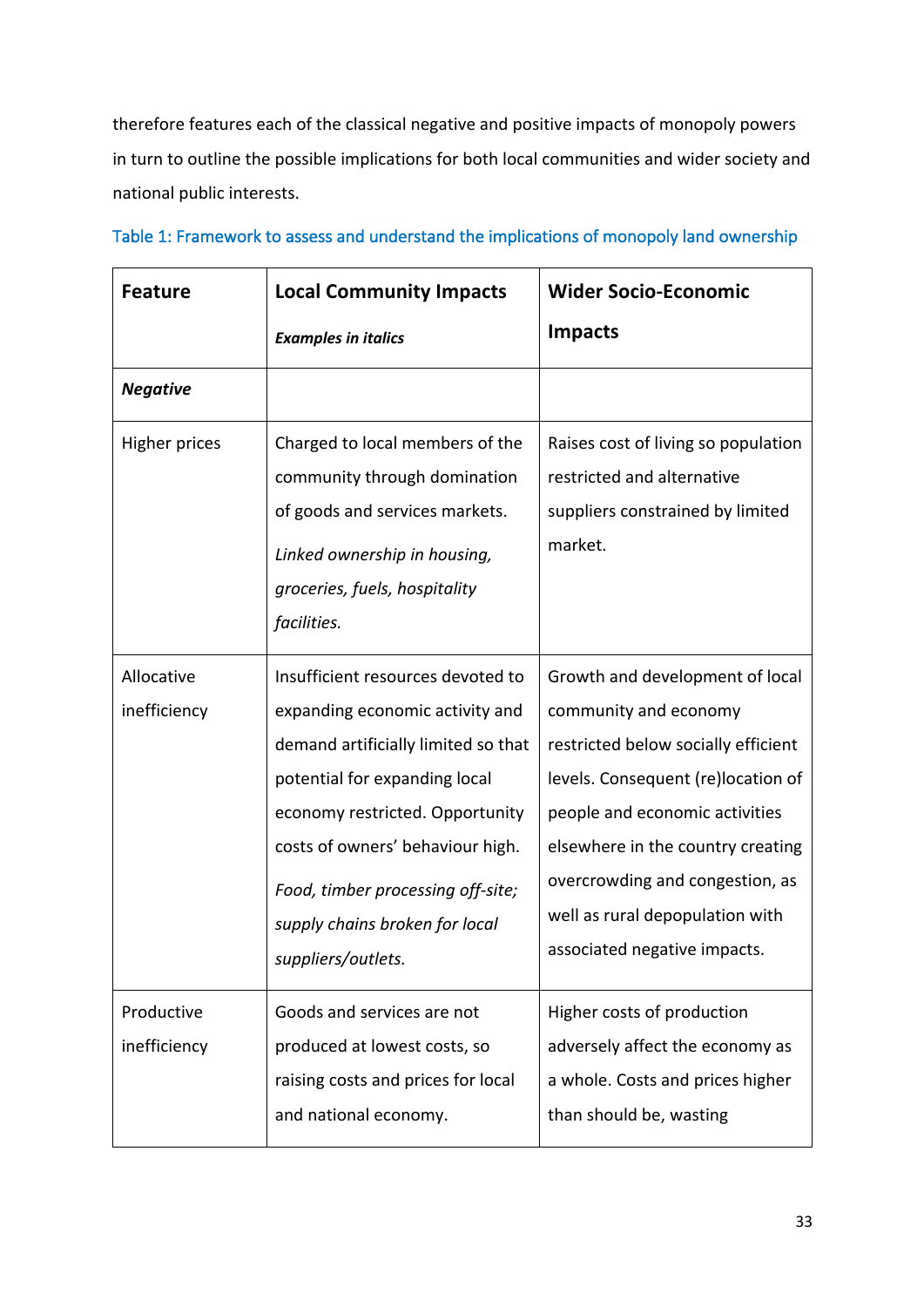|                      | Deer managed for sport rather      | resources and damaging           |
|----------------------|------------------------------------|----------------------------------|
|                      | than food production.              | enterprise.                      |
| X-inefficiency       | Costs higher than need be          | Local costs raised for all       |
|                      | because less attention to          | consumers as major customers     |
|                      | controlling costs, and to pursuing | accepts higher prices. This      |
|                      | best value for money. This raises  | crowds competition and other     |
|                      | costs of supplies for locals.      | users of the inputs out of       |
|                      | Fishing and hunting activities for | production.                      |
|                      | leisure rather than for business.  |                                  |
| Supernormal          | Without competition from others    | Overall costs to society through |
| profits              | for consumers, excess profits      | land owners acquiring more       |
|                      | possible and new entrants can      | income and wealth than justified |
|                      | face barriers to entry.            | by activities and ownership.     |
|                      | Small local demands and cross-     |                                  |
|                      | subsidisation within the estate    |                                  |
|                      | limits market size.                |                                  |
| <b>Higher prices</b> | Dominant land owner can use        | Overall demand in local economy  |
| charged to           | monopsony power to pay lower       | is suppressed as incomes lower   |
| suppliers            | prices and wages to local          | than would be in a competitive   |
|                      | suppliers and workers. Distortion  | market context.                  |
|                      | of labour and other markets        |                                  |
|                      | through supply chains.             |                                  |
|                      | No alternative local employer,     |                                  |
|                      | especially where remote.           |                                  |
| Diseconomies of      | Very large estates, which may      | Local economy can become         |
| scale                | have mono-cultures or an overly    | exposed to overdependence on     |
|                      | diversified portfolio, can become  | either a narrow sector or one    |
|                      | inefficient through poor           | dominant business. If either     |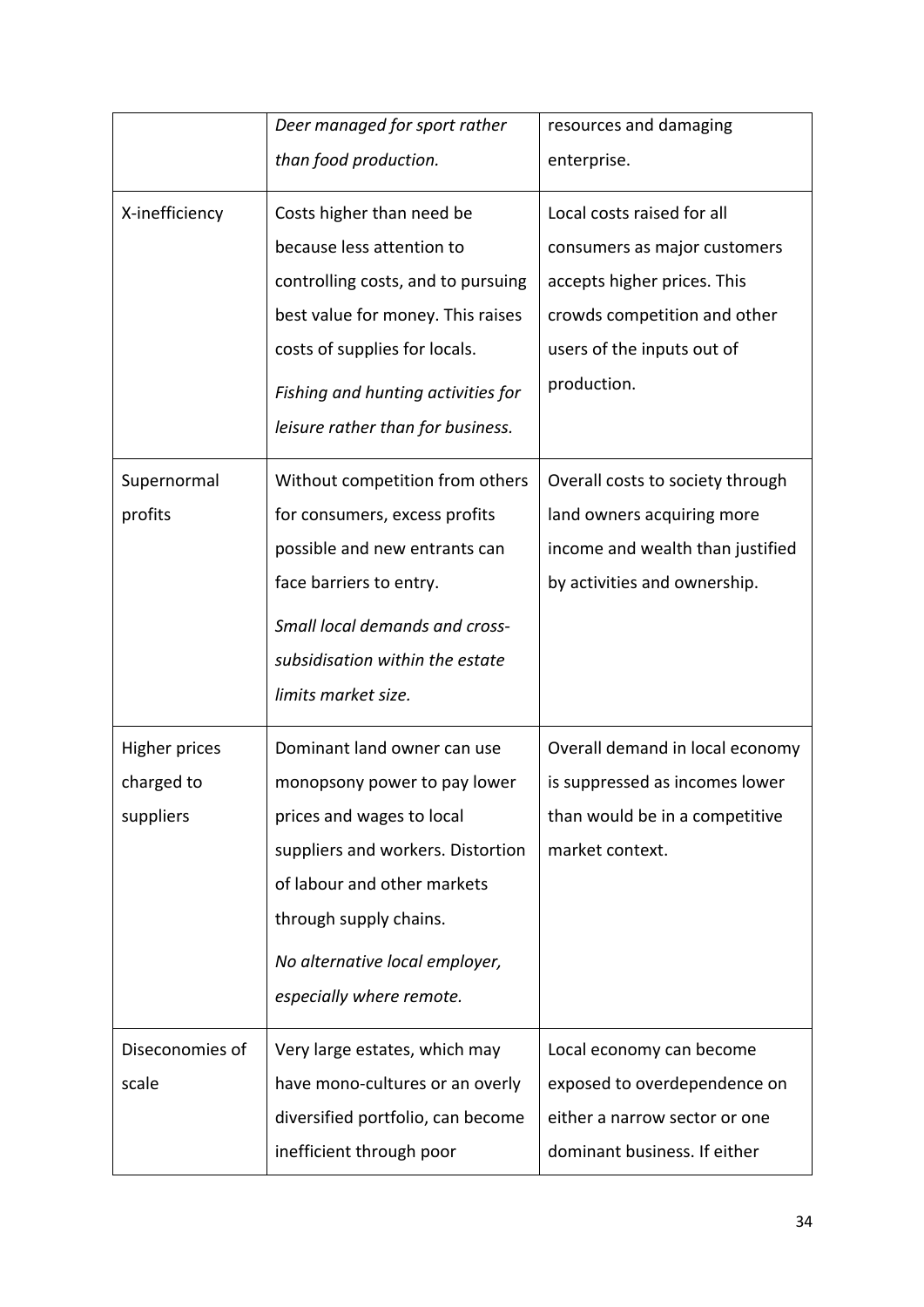|                    | management of too much, or        | comes under threat, prices, costs   |
|--------------------|-----------------------------------|-------------------------------------|
|                    | conversely too little.            | and uncertainty all increase.       |
|                    | Wealth allows toleration of       |                                     |
|                    | inefficiency and mismanagement.   |                                     |
|                    |                                   |                                     |
| Lack of incentives | Wealthy private and NGO land      | Path dependency embedded into       |
|                    | owners, cushioned from market     | economy and community lags          |
|                    | forces and removed from the       | behind with opportunities and       |
|                    | need to consider opportunity      | potential forsaken.                 |
|                    | costs, face few incentives to     |                                     |
|                    | innovate, diversify, develop.     |                                     |
|                    | Local community and economy       |                                     |
|                    | underperform and stagnate.        |                                     |
|                    | No external or market pressure    |                                     |
|                    | for sustainable local activities, |                                     |
|                    | services, affordable housing.     |                                     |
| Lack of choice     | Community members and             | Future and potential growth and     |
|                    | enterprises restricted in their   | development constrained, long       |
|                    | ability to choose alternative     | run continuing stagnation.          |
|                    | inputs and markets.               |                                     |
|                    | Dominant owners restrict choices  |                                     |
|                    | and development.                  |                                     |
| <b>Positive</b>    |                                   |                                     |
| Economies of       | Large operations and wealth of    | Greater security and stability for  |
| scale              | private, state and NGOs allow     | workers and suppliers. Possibility  |
|                    | specialist management and other   | of lower costs and diversification. |
|                    | investments to lower costs and    |                                     |
|                    | seek efficiencies.                |                                     |
|                    |                                   |                                     |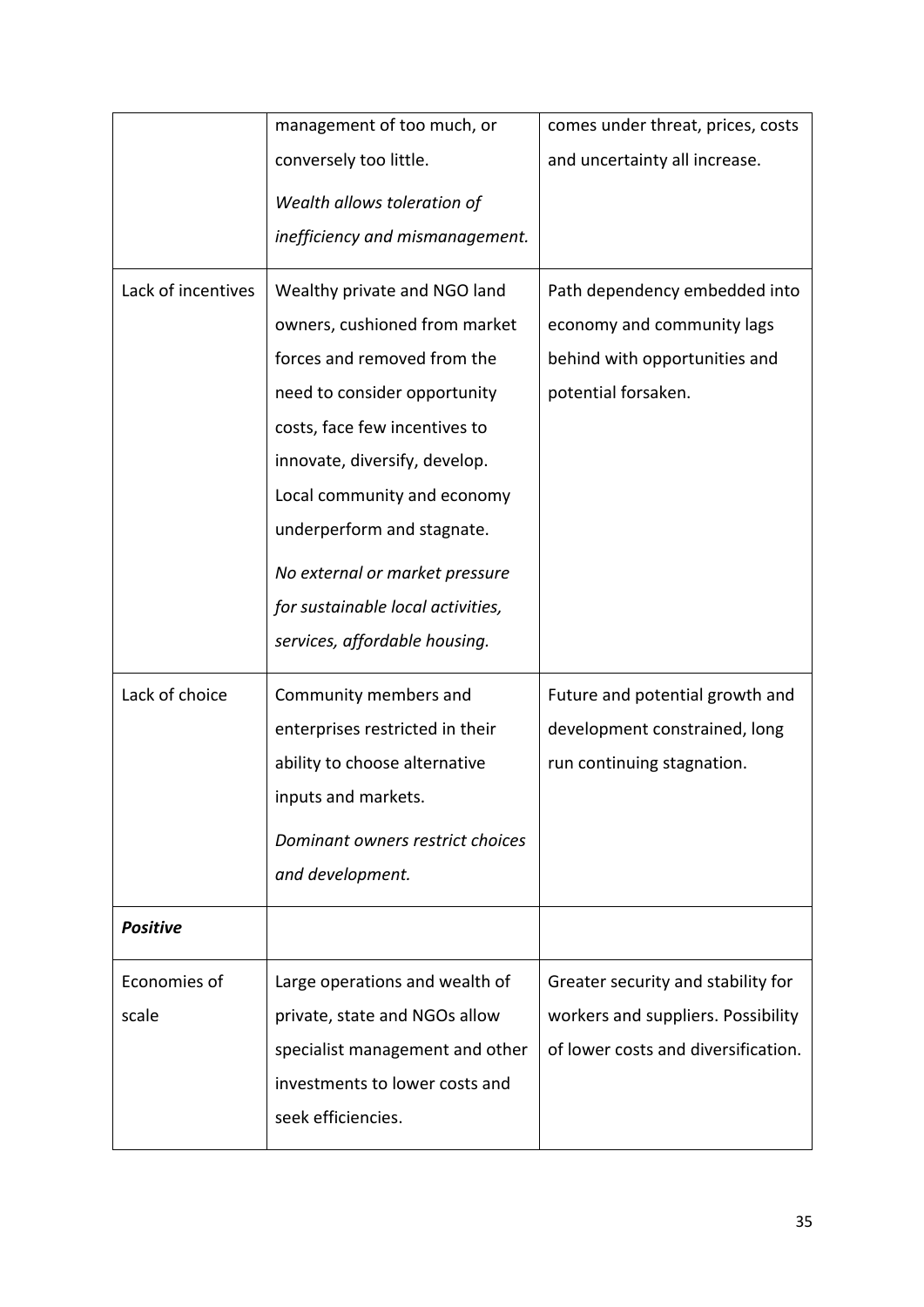|                | Opportunity for employment of       |                                     |
|----------------|-------------------------------------|-------------------------------------|
|                | specialist skills and functions.    |                                     |
| Research &     | If estates have a comparative       | Raises the potential for            |
| development    | advantage in some sub-sector,       | opportunities of higher quality     |
|                | they may be able to invest in       | jobs, reputational benefits for the |
|                | R&D to stay competitive.            | local economy.                      |
|                | Expertise developed in              |                                     |
|                | renewables, fish farming.           |                                     |
| Gaining        | An efficient landowner may have     | Opportunities may be missed as      |
| monopoly power | gained and be able to maintain      | SMEs unable to compete              |
| through        | efficient output and profitability, | individually or collectively as     |
| efficiency     | and continue to outperform the      | cannot achieve economies and        |
|                | next best alternatives.             | efficiencies for major              |
|                | Innovative and unique               | infrastructure.                     |
|                | developments in environmental       |                                     |
|                | and sustainable tourism.            |                                     |
| Global         | Monopoly powers will be limited     | Some estates only affordable by     |
| competition    | by competition from outwith the     | wealthy as playgrounds.             |
|                | locality, for direct service and    |                                     |
|                | goods provision and for             |                                     |
|                | alternative venues, etc.            |                                     |
|                | Neighbouring estates and            |                                     |
|                | businesses extend their market      |                                     |
|                | reach.                              |                                     |

## **Summary**

The key elements to be taken from the initial discussion of land markets subject to monopoly powers are that the larger estates will tend not to be run as highly efficient, well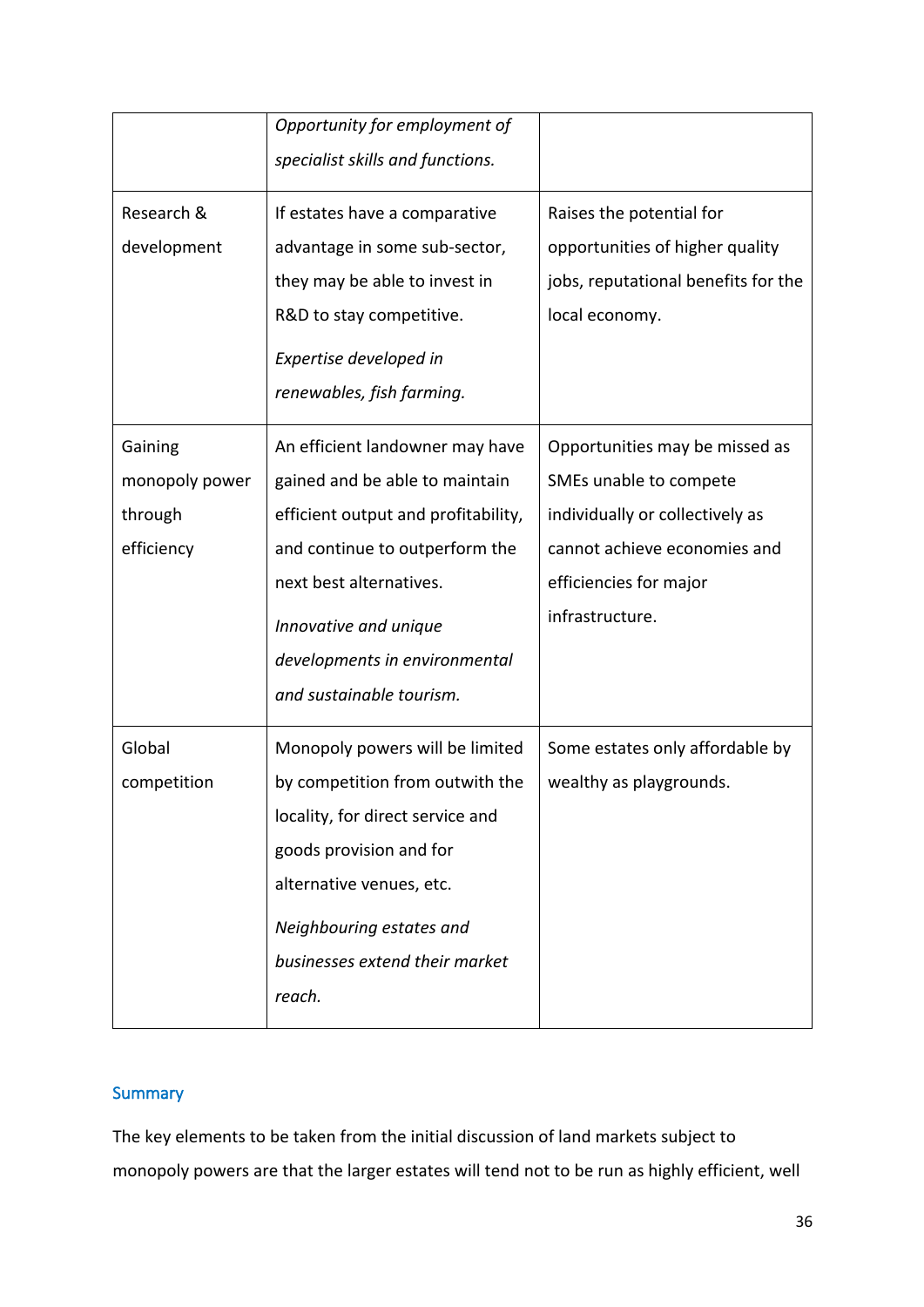paying, innovative businesses. Rather than selling, diversifying or developing new ventures on the estate, many will continue with traditional activities and mono-cultures. The 'structure-conduct-performance' conceptual framework for monopolies threatens that such behaviour in the context of land can stultify enterprise - by not allowing new business premises to be established and by dominating supply chains, restrict job opportunities - with fewer firms and lower growth locally and truncate career ladders - by limiting the capacity for local employers to develop and create higher function positions. These behaviours and motivations would also undermine environmental sustainability and community resilience. The negative outcomes of the practices of monopoly landowners then can become embedded into the perceived view of the community, further constraining its own capacity to regenerate. Concentration of ownership, as well as scale, can also lead to these outcomes in local contexts, especially in more remote locations where relative isolation can create conditions of monopoly power.

Some large estates will flourish using tax breaks and other subsidies, previously benefitting from incentives to plant trees, set aside agriculture or otherwise pursue activities that do not have positive impacts or externalities for the local economy and community. In recent years, repeating and reinforcing the dependency culture that encouraged these public transfers to large scale landowners, UK national policies have been extended to renewable energy facilities which have offered opportunities for wealth generation with few benefits for the locality. Access to capital and owning land are essentials to entering many of these state-driven markets and represent insurmountable barriers for others.

To contribute to the debate on how to use and manage large estates in Scotland, a framework has been presented to facilitate assessment of the potential positive and negative impacts of monopoly powers on communities and on the wider national public interests. This tool can be applied in three different contexts: to consider the efficiencies of the activities of a specific estate; against a set of theoretical outcomes of monopoly ownership of resources and assets; and, to offer a comparison between estimated normal sector performances with the actual outputs from an estate.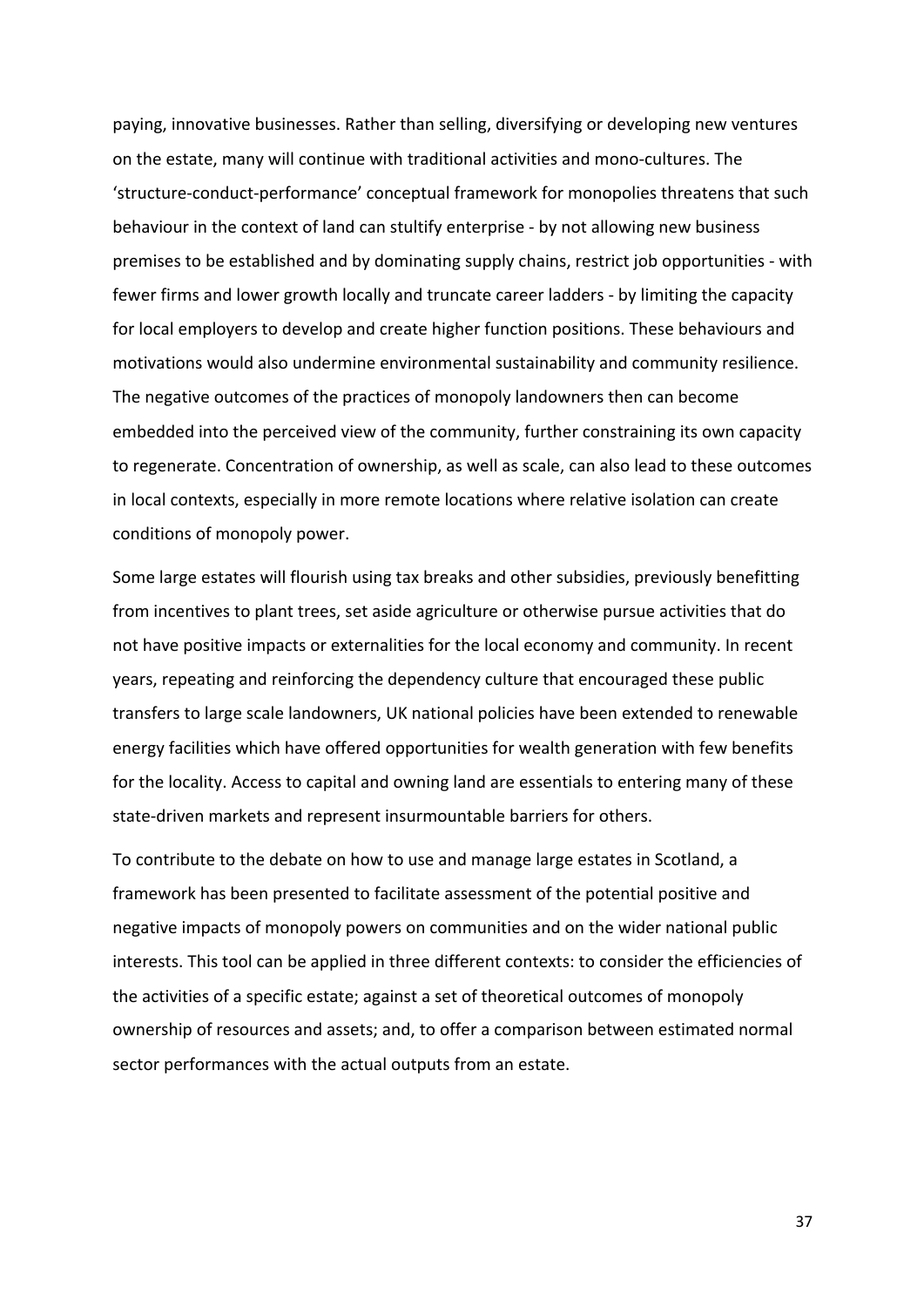## 5. Conclusions and recommendations

Galbraith, Rodriguez and Stiles (2006) argue that property rights, entrepreneurial behaviour, and the productive use of environmental resources need to be assessed in the specific context of the communities under investigation. Though they were writing in the context of Native Americans, it is revealing to contrast those societies' experiences of communal land use with monopoly land ownership in Scotland. The literature reviews presented in sections 2 and 3 demonstrate that economic theories caution against allowing markets to determine the health and wellbeing of communities dependent on wealthy landowners. When there are monopoly powers over the land and its resources, the local community and natural environment are threatened with negative externalities, capacity to flourish is restricted and enforced outward migration is encouraged.

When private property rights are permitted to dominate wider social and environmental needs, sustainability and inclusion, broadly defined, are constrained. Barriers are erected and strengthened against achieving the objectives of the National Performance Framework and UN Sustainable Development Goals; wealthy landowners and their agents can yield economic and financial power to ignore or work against the effective and efficient use and management of local resources in the public interest.

Even where the potential advantages of monopoly powers could be applied to the greater common good, they tend to be dissipated through the pursuit of leisure, tax breaks and subsidies. There are very few examples of these delivering benefits to the local community, economy or ecology, with reports and analyses inconclusive and ambiguous (Glass et al., 2019). Economies of scale and scope are difficult to identify in rural Scotland except where collective and national initiatives have been generated in collaborations and networks over community energy schemes (CES, 2018), between islands (Scottish Islands Federation, 2019), for community development (SCDC, 2019).

As a necessary stage in achieving a more appropriate pattern of land ownership which can accommodate sustainable development in community, economic and environmental terms, there is the need to ensure that appropriate legislative and other public policy tools are introduced. As argued here, market failures and negative externalities are exacerbated by dominant land holdings and these law changes are essential to reduce the effects of such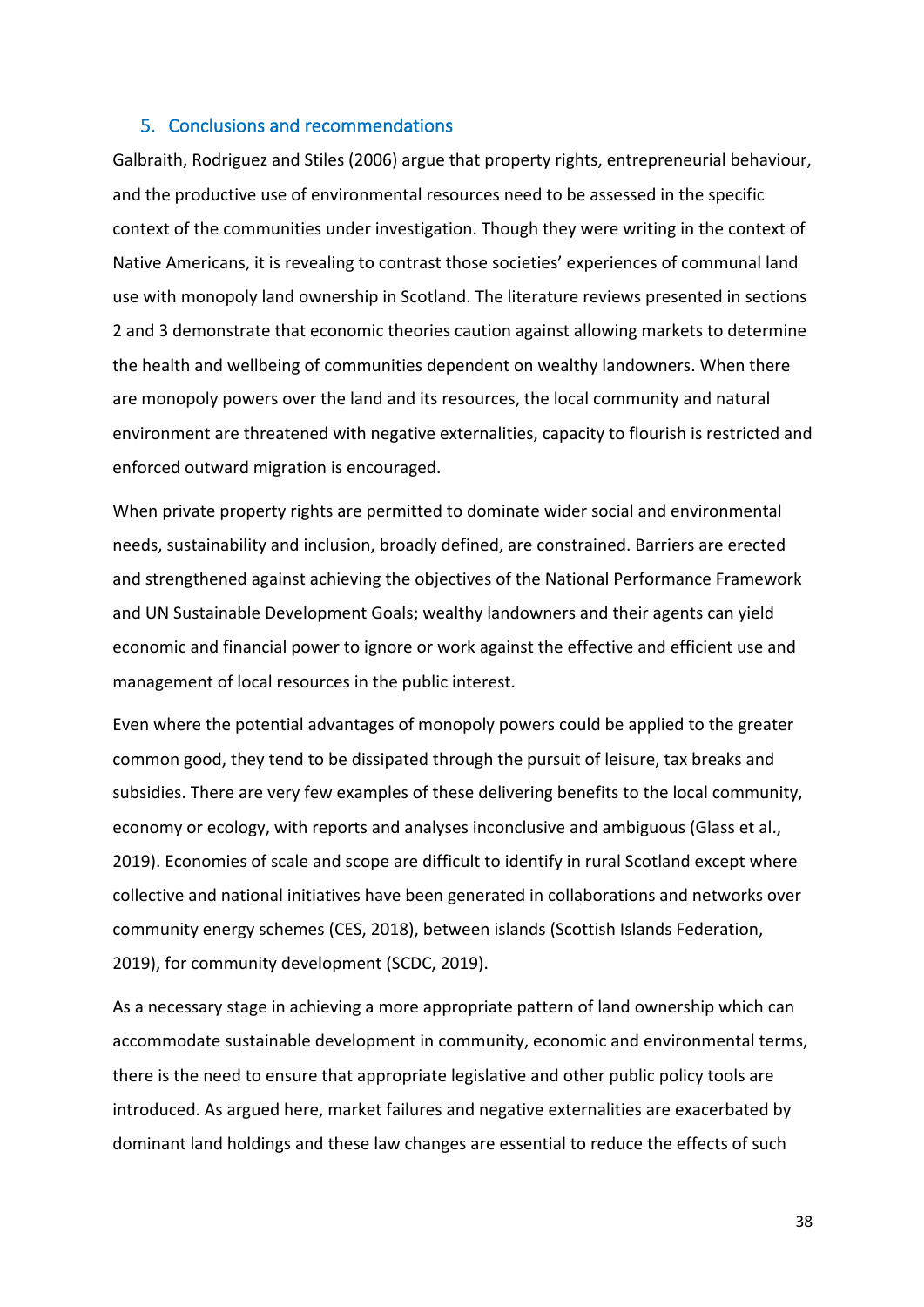monopoly land ownership and contribute to a more diverse pattern of land ownership in Scotland; there is no alternative.

Local innovations which enhance balance and promote regeneration have been presented to some success in some community buy-out areas (SQW, 2011; Rural Analytical Unit, 2012). Simply transferring ownership will not overcome and may exacerbate the marginality of many of the large estates; as Skerrat (2011) and others have confirmed, capital, support and advice are essential in building the capacity, resilience and sustainability of communities but, in so doing, they face a brighter future than under monopoly land ownership.

It is recommended that:

- Community Land Scotland notes the features and impacts of monopoly ownership of land identified in this discussion paper, regarding both scale and concentration of ownership.
- Further refinement of the outline framework for assessing implications of monopoly land ownership be undertaken with a view to its practical application.
- Consideration be given to the development of policy and practical initiatives that can alleviate negative impacts of monopoly land ownership that are contrary to the public interest.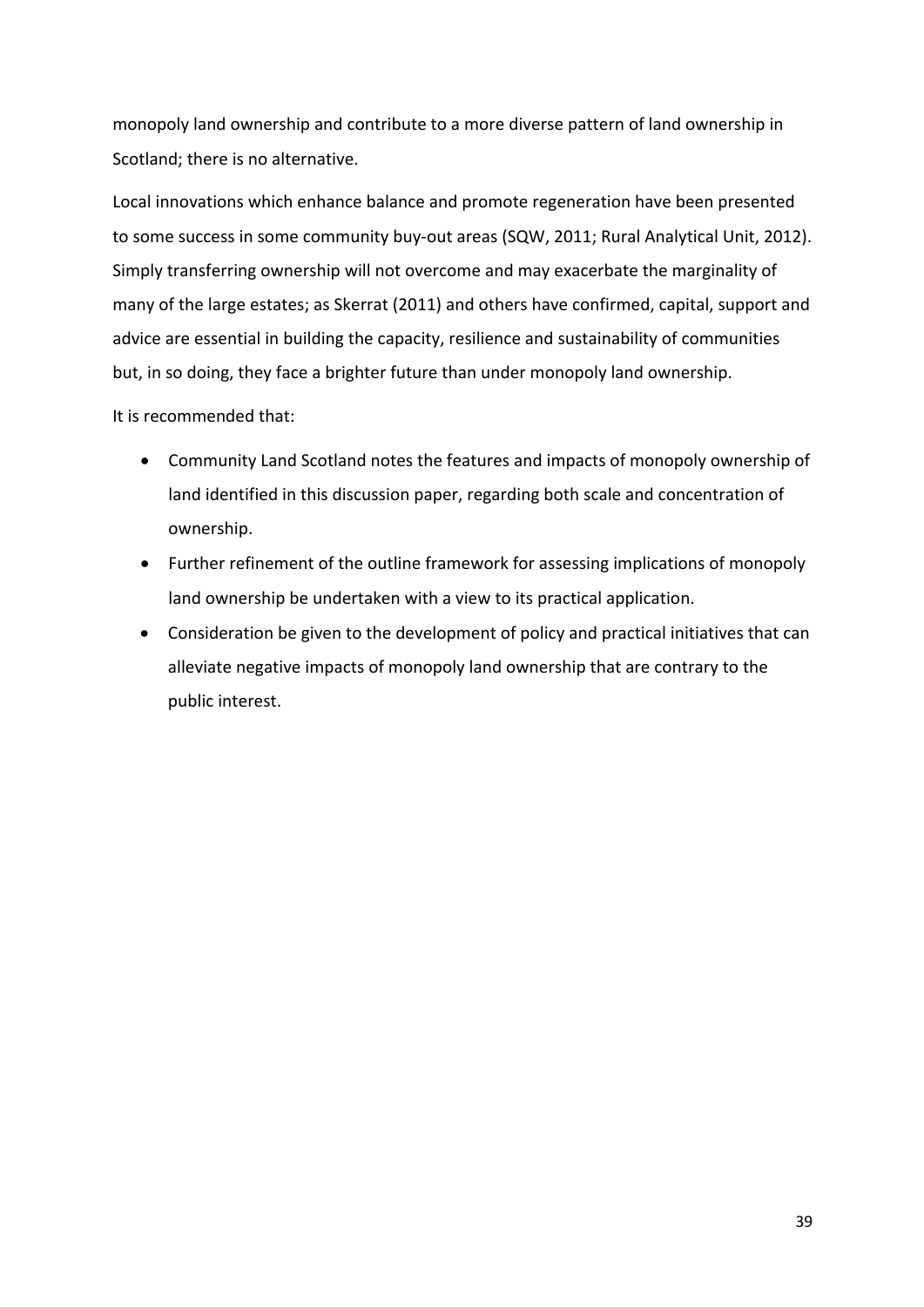## **Bibliography**

Alchian, A. (2008a) Property rights, *New Palgrave Dictionary of Economics*, London: Palgrave Macmillan.

Alchian, A. (2008b) Property rights, in D. Henderson (eds.) *Concise Encyclopaedia of Economics*, (2nd ed.), Indianapolis: Library of Economics and Liberty.

Baldwin, C., Smith, T. and Jacobson, C. (2017) Love of the land: Social-ecological connectivity of rural landholders, *Journal of Rural Studies*, 51, 37-52.

Bleischwitz, R. (2001) Rethinking productivity: why has productivity focussed on labour instead of natural resources?, *Environmental and Resource Economics*, 19, 23-36.

Bryden, J. and Geisler, C. (2007) Community-based land reform: Lessons from Scotland, *Land Use Policy*, 24, 24–34.

Burnett, K. and Danson, M. (2017) Enterprise and entrepreneurship on islands and remote rural environments, *International Journal of Entrepreneurship and Innovation*, 18, 25-35.

CES (Community Energy Scotland) (2018) *Community Energy Scotland. Annual Review 2017 – 18. Empowering Communities, Improving Lives*,

https://www.communityenergyscotland.org.uk/userfiles/file/annualreviews/CESannualrevi ew2017-18.pdf.

Creamer, E. (2015) *'Community': the ends and means of sustainability? Exploring the position and influence of community-led initiatives in encouraging more sustainable lifestyles in remote rural Scotland*, PhD thesis, University of Edinburgh.

Dalglish, C. (2018) *Community Empowerment and Landscape*, Research report, published by Inherit and Community land Scotland, https://www.communitylandscotland.org.uk/wpcontent/uploads/2018/09/Inherit-CLS\_Community-Empowerment-Landscape\_Report.pdf.

Danson, M. (2015) *Empowered Community-Led Inclusion – Community Resilience*, Report to Strengthening Communities Directorate, Highlands and Islands Enterprise, Inverness.

Davy, B. (2012) *Land Policy: Planning and the Spatial Consequences of Property*, Aldershot: Ashgate.

Dissart, J. (2003) Regional economic diversity and regional economic stability: research results and agenda, *International Regional Science Review*, 26, 4, 423-446.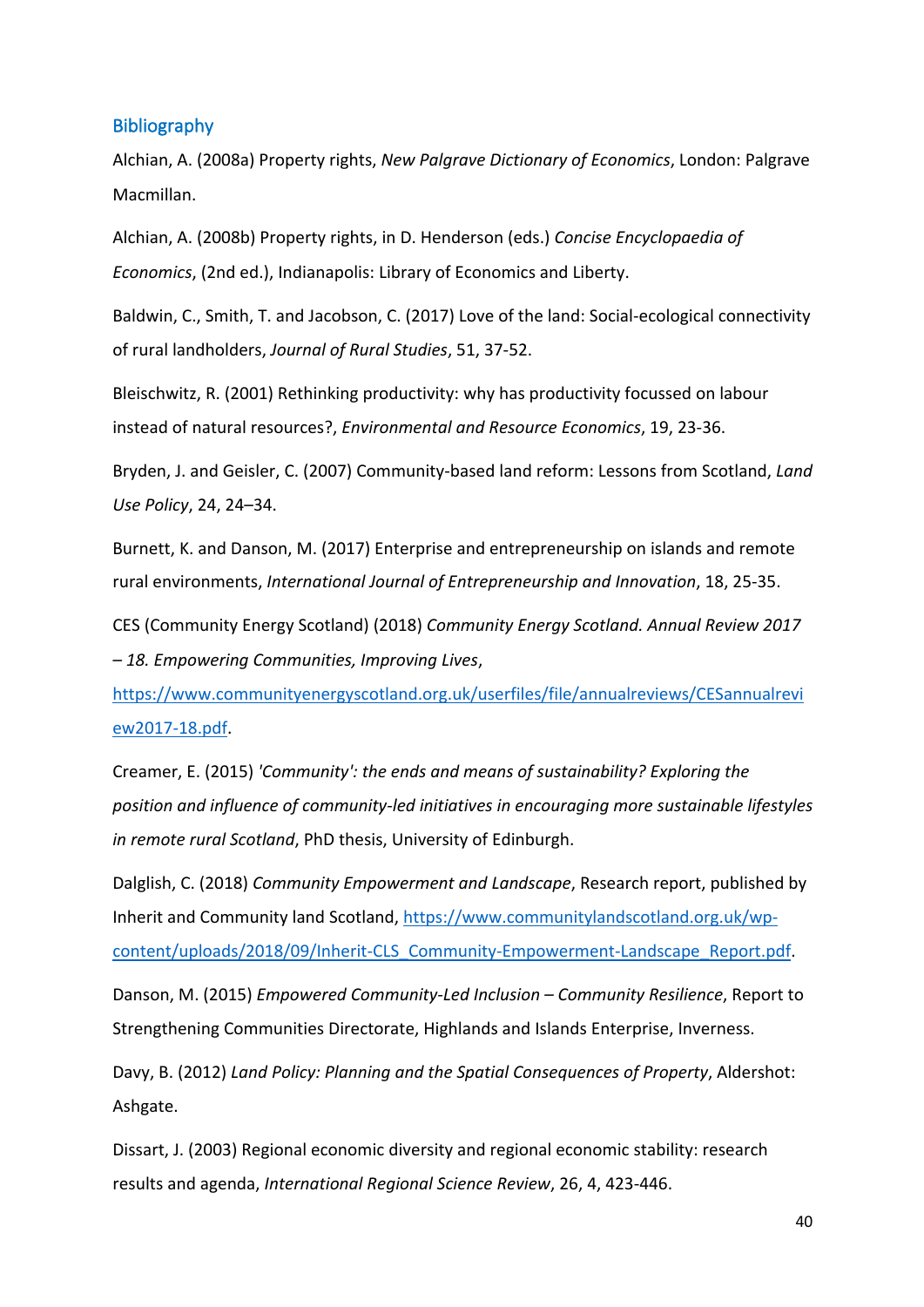DTAS (2012) *Promoting Asset Transfer. Project 2009-11 Final Report*, Development Trust Association Scotland,

https://dtascommunityownership.org.uk/sites/default/files/PAT%20Final%20Report%20Dec %202011.pdf

Dynarski, M. (1986) Residential attachment and housing demand, *Urban Studies*, 23, 1, 11- 20.

Eagle, N., Macy, M. and Claxton, R. (2010) Network diversity and economic development, *Science*, 28, 1029-1031.

Elliot, A., Watt, J., Cooke, I. and Taylor, P. (2014) *The Land of Scotland and the Common Good: Report of the Land Reform Review Group*, Edinburgh: The Scottish Government.

Elliott, L. and Atkinson, D. (2012) *Going South: Why Britain Will Have a Third World Economy by 2014*, London: Palgrave Macmillan.

Flanigan, S. and Matthews, K. (2012) *The Role of Social Capital in Driving Rural Growth and Innovation. An Evaluation of 'Planning to Succeed' – Agritourism*, The James Hutton Institute, Aberdeen.

Flanigan, S. and Sutherland, L-A. (2016) Buying access to social capital? from collaboration to service provision in an agricultural co-operative, *Sociologia Ruralis*, 56, 471-490.

FCS (Forestry Commission Scotland) (2019) *Scotland's Forestry Strategy*,

https://scotland.forestry.gov.uk/supporting/strategy-policy-guidance/forestry-strategy.

Fraser Darling, F. (1955) *West Highland Survey: An Essay in Human Ecology*, Oxford: Oxford University Press.

Galbraith, C., Rodriguez, C. and Stiles, C. (2006) False myths and indigenous entrepreneurial strategies, *Journal of Small Business & Entrepreneurship*, 19, 1, 1-20.

Glass, J., McMorran, R. and Thomson, S. (2019) *The Effects Associated with Concentrated and Large Scale Land Ownership in Scotland: A Research Review*, Report prepared for Scottish Land Commission, Rural Policy Centre, SRUC.

Halley, D. (2017) Fishing, forestry and agriculture: sustainability and the 'Norwegian Model', L. Riddoch and E. Bort (eds.) *McSmörgåsbord: What Post-Brexit Scotland Can Learn from the Nordics*, Edinburgh: Luath Press, pp. 115-136.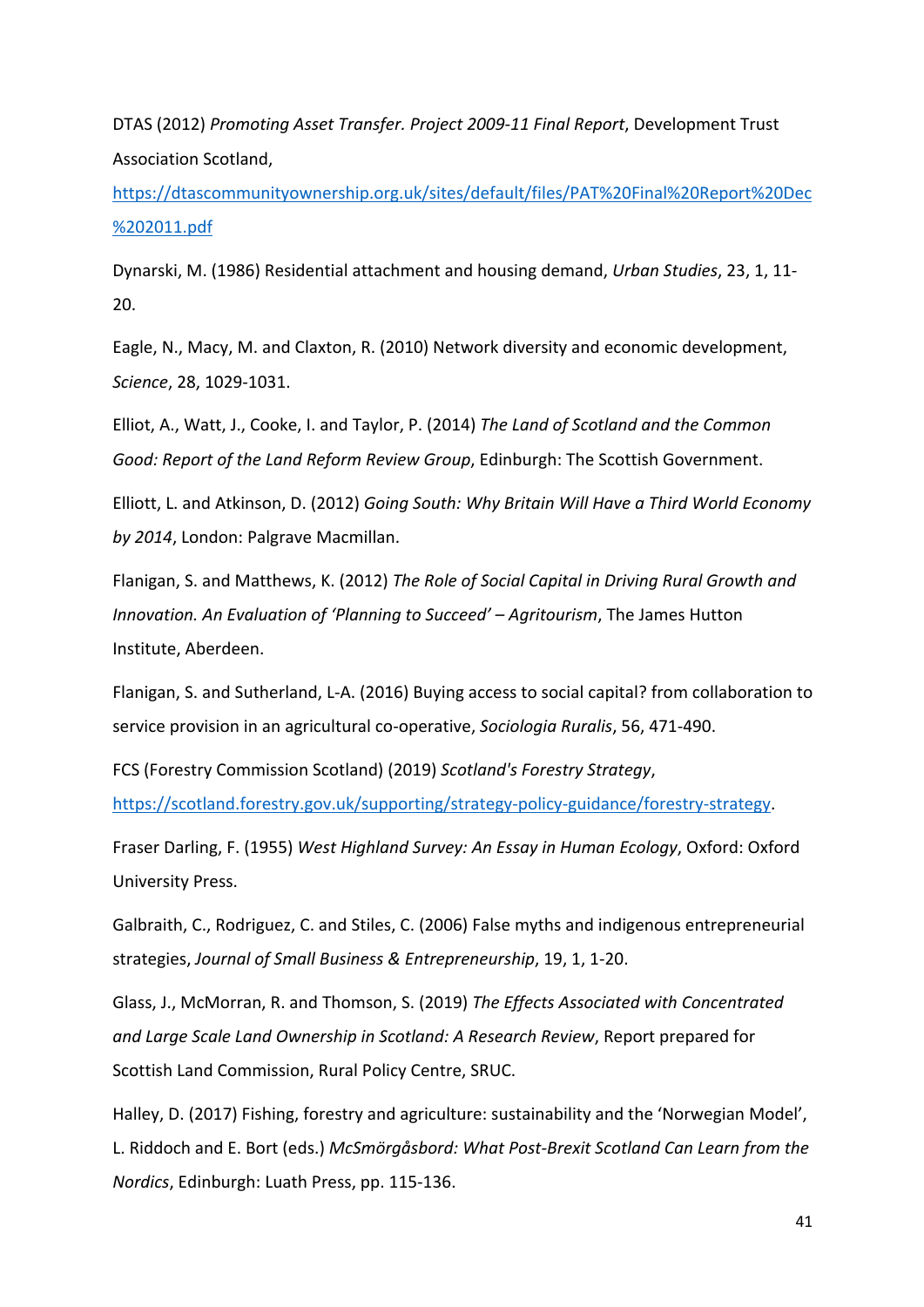Hecla Consulting and Danson, M. (2008) *Key Social and Economic Impacts Associated with Large-Scale Reductions in Deer Populations*, Report to Deer Commission Scotland, SNH, and others, unpublished.

Hendry, J. (2014) *Science and Sustainability. Learning from Indigenous Wisdom*, New York: Palgrave Macmillan.

Hindle R, Thomson S, Skerratt S, McMorran R and Onea P. (2014) *Economic Contribution of Estates in Scotland: An Economic Assessment for Scottish Land & Estates*, Commissioned by Scottish Land and Estates, retrieved from

http://www.andywightman.com/docs/EconomicContributionofEstatesinScotland.pdf.

Houston R.A. (2014) *Peasant Petitions*. *Social Relations and Economic Life on Landed Estates, 1600–1850*, Palgrave Macmillan, London.

Hunter, J. (1976) *The Making of the Crofting Community*, Edinburgh: John Donald Publishers Ltd.

Jones, M. and Olwig, K. (2008) *Nordic Landscapes: Region and Belonging on the Northern Edge of Europe*, Minneapolis: University of Minnesota Press.

Judt, T. (2010) *Ill Fares the Land*, London: Penguin.

Klein, D. and Robinson, J. (2011) Property: a bundle of rights? Prologue to the symposium, *Econ Journal Watch*, 8, 3, 193–204.

Laing, S.-J. (2019) Land reform debate should reflect contribution of land based businesses, Press statement by Executive Director of Scottish Land & Estates, 20<sup>th</sup> March, https://www.scottishlandandestates.co.uk/news/land-reform-debate-should-reflectcontribution-land-based-businesses.

Lefebvre, H. (1991) *The Production of Space*, Oxford: Blackwell.

Lloyd, G. (2015) *Provenance, Planning and New Parameters*, University of Amsterdam.

Kasimbazi, E. (2017) Land tenure and rights for improved land management and sustainable development', *Global Land Outlook Working Paper*, United Nations Convention to Combat Desertification (UNCCD). Retrieved from https://bit.ly/2CjSUQT, 13th March 2019.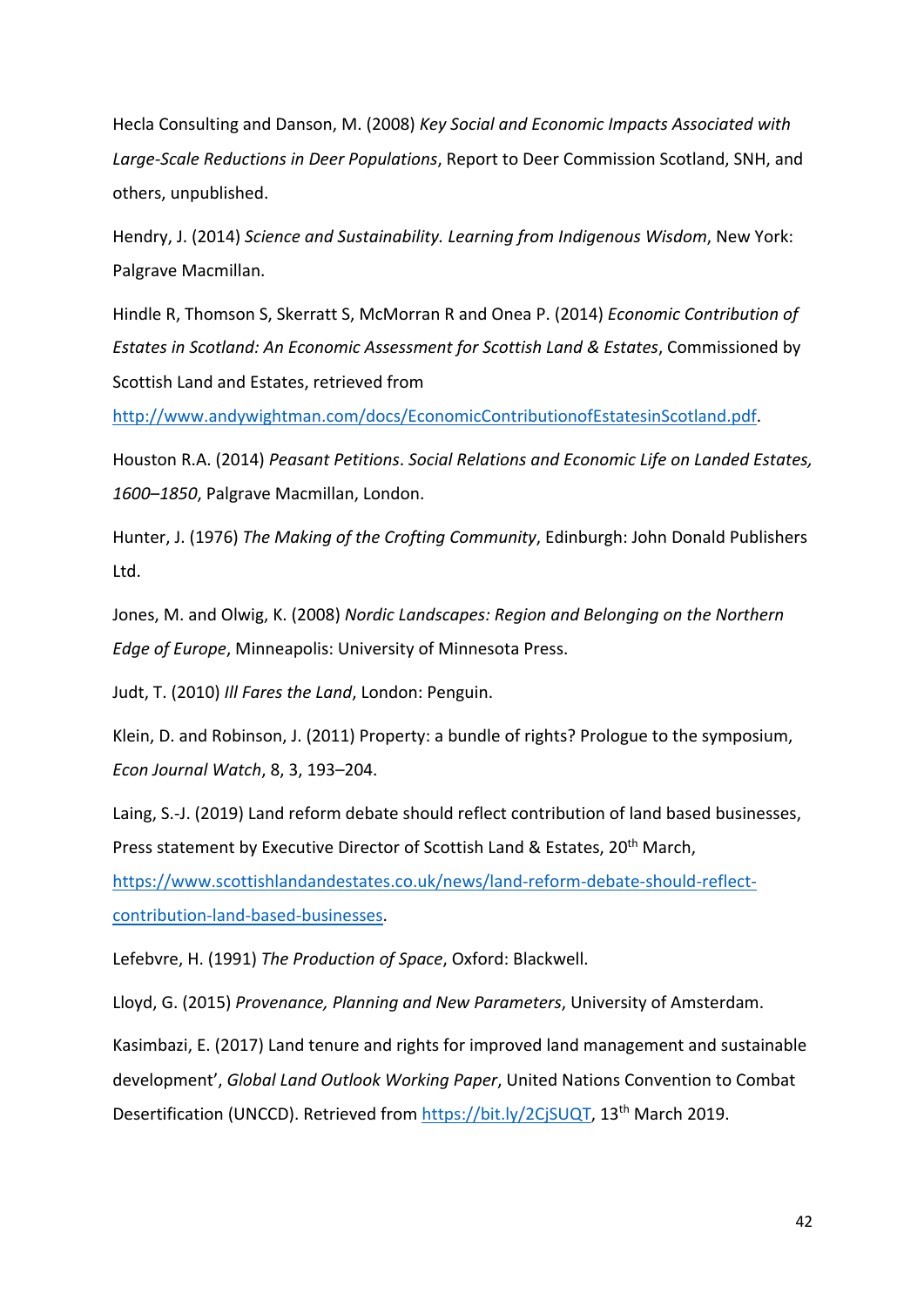MacLeod, C. (2019) Land reform in 2019, *Making Sense of Land Reform*, Scottish Community Alliance, http://www.scottishcommunityalliance.org.uk/articles/2885/.

MacMillan, D. (2000) An economic case for land reform, *Land Use Policy*, 17, 49-57.

MacMillan, D. (2008) Conservation with a gun: understanding landowner attitudes to deer hunting in the Scottish Highlands, *Human Ecology*, 36, 473–484.

MacMillan, D. and Phillip, S. (2010) Can economic incentives resolve conservation conflict: the case of wild deer management and habitat conservation in the Scottish Highlands, *Human Ecology*, 38, 485–493.

McCann, P. (2001) *Urban and Regional Economics*, Oxford: OUP.

McIntosh, A. (2015) Consultation response to the Future of Land Reform in Scotland, http://www.alastairmcintosh.com/articles/2015-McIntosh-Land-Reform-Consultation.pdf.

McMorran, R., Lawrence, A., Glass, J., Hollingdale, J., McKee, A., Campbell, D. and Combe, M. (2018) Review of the effectiveness of current community ownership mechanisms and of options for supporting the expansion of community ownership in Scotland, Scottish Land Commission, https://landcommission.gov.scot/wp-content/uploads/2018/11/1-Community-Ownership-Mechanisms-SRUC-Final-Report-For-Publication.pdf.

National Audit Office (1986) *Review of Forestry Commission Objectives and Achievement*, London: HMSO.

Oosthoek, J. (2013) *Conquering the Highlands: A History of the Afforestation of the Scottish Uplands*, Canberra: ANU E Press.

Ricardo, D. (1821) *Principles of Political Economy and Taxation*, republished by John Murray (1886), London.

Mønness, E. and Arnesen, T. (2012) A domicile principle in farm policy: On farm settlement policy and experience in Norway, in M. Danson and P. de Souza (eds.) *Regional Development in Northern Europe: Peripherality, Marginality and Border Issues*, Abingdon: Routledge. pp212-231.

Revive (2018) *Back to Life: Visions of Alternative Futures for Scotland's Grouse Moors*, https://revive.scot/wp-content/uploads/Back-to-Life.pdf.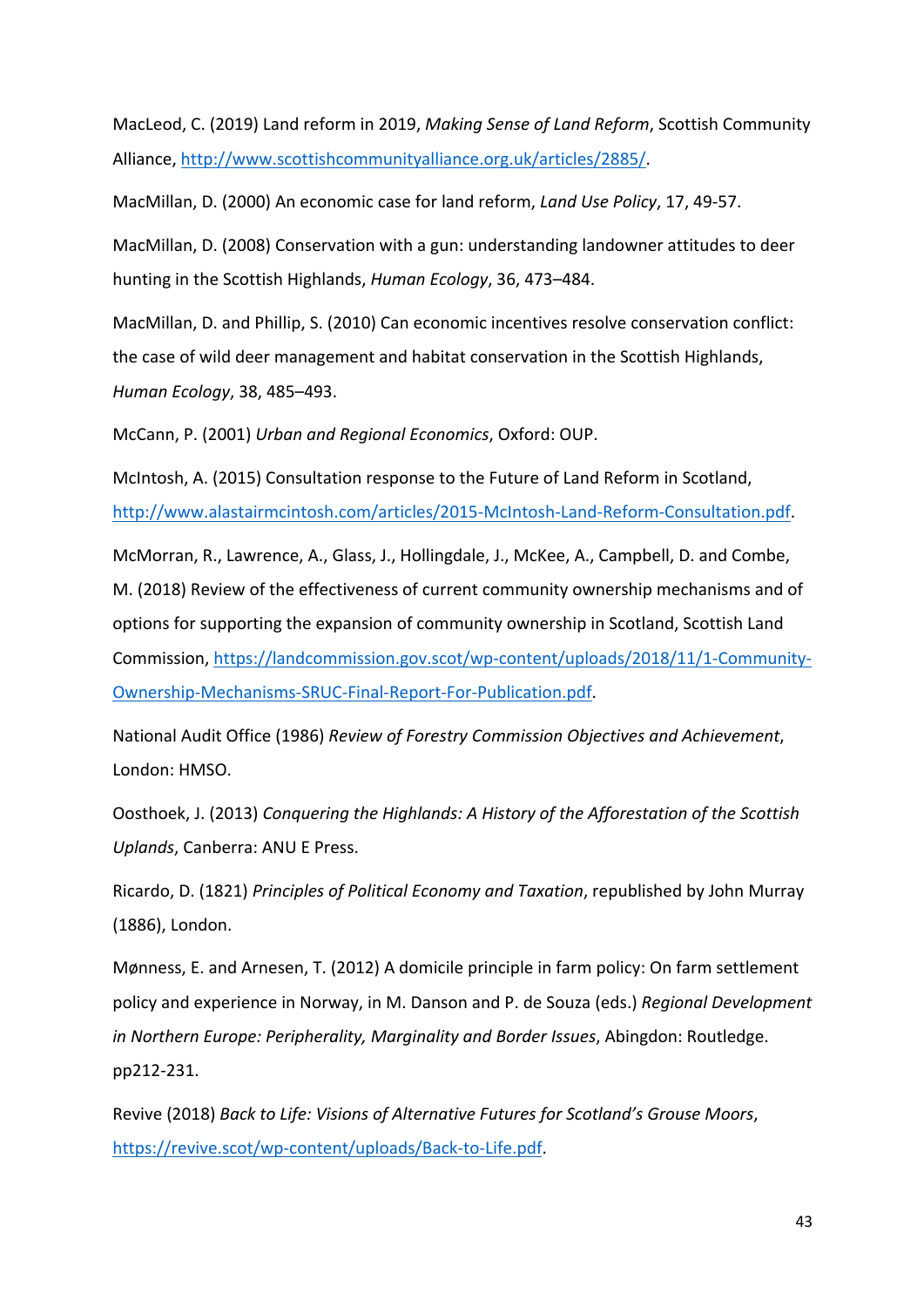Ritchie, B. and Haggith, M. (2005) The push-me, pull-you of forest devolution in Scotland, in C. Pierce Colfer and D. Capistrano (eds.) *The Politics of Decentralization: Forests, Power and People*, Oxford: Earthscan. pp212-228.

Rural Analytical Unit (2012) *Overview of Evidence on Land Reform in Scotland*, Rural and Environment Science and Analytical Services, Scottish Government, https://bit.ly/2UDR9oY.

Sandel, M. (2012) *What Money Can't Buy: The Moral Limits of Markets*, London: Allen Lane.

SCDC (2019) *We Believe Communities Matter*, Scottish Community Development Centre, https://www.scdc.org.uk/what/.

Scottish Government (2018a) *National Performance Framework*, https://nationalperformance.gov.scot/.

Scottish Government (2018b) Land reform community mapping tool: guidance,

https://www.gov.scot/publications/land-reform-mapping-tool-guidance/.

Scottish Government (2019) *Community Ownership in Scotland (2018),*

https://www.gov.scot/publications/community-ownership-scotland-2018/.

Scottish Islands Federation (2019) *The Scottish Islands Federation: A voice for the Scottish Islands*, http://www.scottish-islands-federation.co.uk/home-3/.

Scottish Land Commission (2019) *Investigation into the Issues Associated with Large Scale and Concentrated Land Ownership in Scotland*, Scottish Land Commission,

www.landcommission.gov.scot/publications-consultations-research.

Scottish Parliament (2015) *Community Empowerment (Scotland) Act 2015*, http://www.legislation.gov.uk/asp/2015/6/contents/enacted.

Skerratt, S. (2011) *Community Land Ownership and Community Resilience*,

http://www.sac.ac.uk/ruralpolicycentre/publs/thrivingcommunitiespublications/community ownership/.

SQW (2011) *Growing Community Assets Evaluation: Phase 2 Report*, http://www.biglotteryfund.org.uk/index/evaluationandresearchuk/learning themes/eval stronger communities/eval gca.htm.